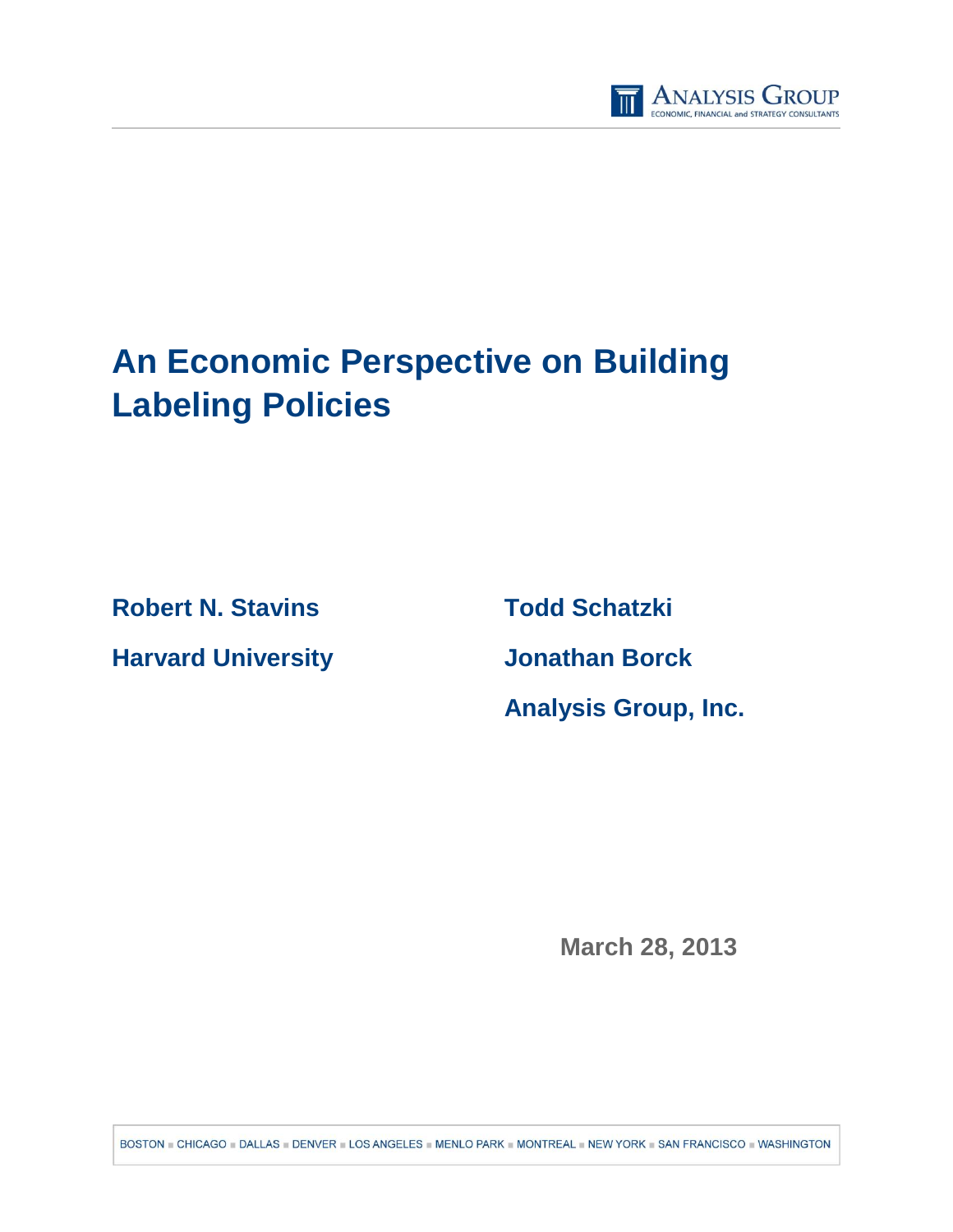## **An Economic Perspective on Building Labeling Policies**

## **Executive Summary**

# **Robert N. Stavins, Todd Schatzki, and Jonathan Borck<sup>1</sup>**

#### March 28, 2013

On-going concerns about climate change and other environmental impacts of energy use continue to drive many policy initiatives at the state and local levels. As policy makers increasingly pursue broadbased approaches that target all individual energy uses, building energy use has received increased attention. One relatively new approach goes by many names, including energy labeling, energy scoring, and energy benchmarking. Despite the many names, the underlying principle is the same: building energy efficiency performance is measured and reported with the goal of changing decisions about energy use and investments in energy efficiency. The information developed would be provided to potential buyers and renters, similar to energy efficiency labels used for consumer products, such as motor vehicles and appliances.

In recent years, several U.S. cities and states have adopted (or plan to adopt) mandatory energy labeling requirements, mostly directed at commercial, mixed-use, and multi-family properties. Mandatory programs in Australia and Europe have been operating for longer periods. Voluntary labeling programs, such as Energy Star and Leadership in Energy and Environmental Design ("LEED") in the United States, have been developed to supplement the existing ways that property owners can communicate information about building energy use to potential tenants and buyers.

#### *Economic Rationales for Mandatory Building Energy Labeling*

There is suspicion and some evidence that building energy use and related investment decisions are adversely affected by various market and behavioral failures. These failures reduce economic efficiency if they prevent property owners from adopting cost-effective energy efficiency improvements – that is, energy efficiency improvements that generate energy cost savings greater than investment costs – or lead to "excess" (economically inefficient) energy use. For example, potential failures may arise if owners cannot credibly convey information about the savings in future energy use from energy efficiency

<sup>1</sup> Stavins is Albert Pratt Professor of Business and Government, John F. Kennedy School of Government, Harvard University; University Fellow, Resources for the Future; and Research Associate, National Bureau of Economic Research. He is an elected Fellow of the Association of Environmental and Resource Economists, was Chairman of the U.S. Environmental Protection Agency's Environmental Economics Advisory Committee, and served as Lead Author of the Second and Third Assessment Reports and Coordinating Leading Author of the Fifth Assessment Report of the Intergovernmental Panel on Climate Change. Schatzki is a Vice President and Borck a Manager at Analysis Group. Institutions listed are for purposes of identification only, implying no endorsement of this work. Support was provided by the Greater Boston Real Estate Board and the Building Owners and Managers Association International (BOMA International), but the opinions expressed are exclusively those of the authors. We acknowledge research performed by Stuart Sessions on these issues, which was helpful in our work. To request further information or provide comments, Dr. Schatzki can be reached a[t tschatzki@analysisgroup.com.](mailto:tschatzki@analysisgroup.com)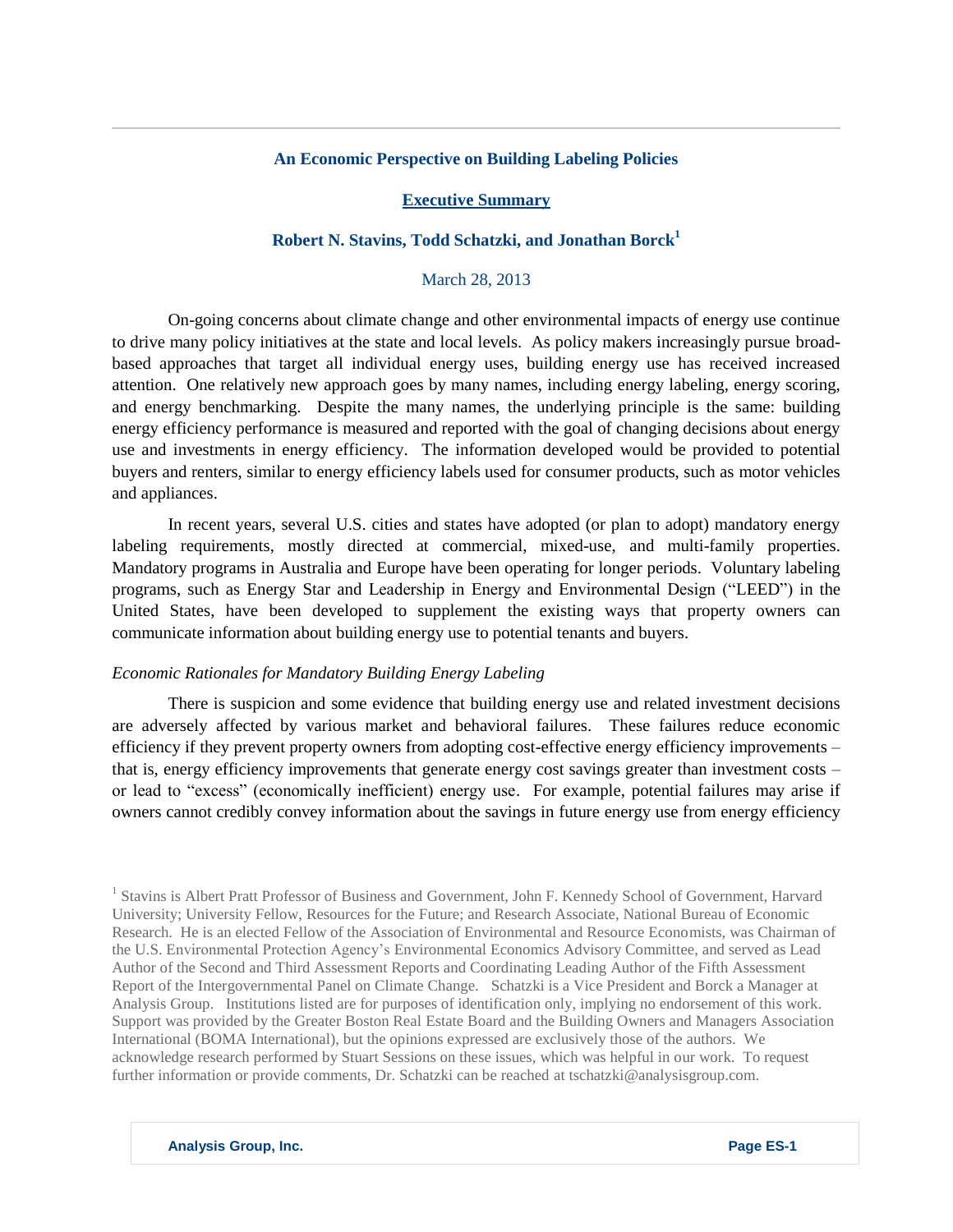investments to potential owners or tenants, or if landlords have diminished incentives to invest in greater energy efficiency because tenants reap the energy savings. The desire to address these market failures has been an important rationale for many energy efficiency policies, although empirical understanding of the magnitude of their impact on actual energy efficiency investment and energy use is still somewhat limited.

Existing markets have developed mechanisms to collect and communicate information relevant to building energy performance that, to some degree, address these market and behavioral failures, including: utility bills; property inspections by potential buyers, renters, or home inspectors; voluntary energy labeling; and building audits, potentially subsidized through energy utility programs. Evidence suggests that these mechanisms affect market outcomes by providing information about energy performance to buyers and sellers, thereby allowing owners to recover a portion of the cost of energy efficiency improvements through higher rents or higher sale prices.

#### *Potential and Actual Performance of Mandatory Building Energy Labeling*

In principle, a building labeling mandate could serve the same purpose as these existing market mechanisms if required labeling further addresses (beyond these existing market mechanisms) some of the market and behavioral failures that may limit investment in energy efficiency. For example, energy labeling may increase attention to energy performance and thus could conceivably lead property owners to act on opportunities to invest in cost-effective energy efficiency. Labeling may also improve building owners' ability to credibly convey information about energy performance to potential buyers, thus increasing their ability to recover the costs of investments in energy efficiency through higher sale prices or rents.

However, to increase property-owners' investment in cost-effective energy efficiency, building labeling largely relies on indirect mechanisms in which the additional information provided by building labels changes energy efficiency investment decisions, although building label information may be most salient in unrelated real estate market transactions. Reliance on these indirect mechanisms increases uncertainty about program effectiveness and makes actual program performance largely an empirical question. While building energy labeling is often proposed as a natural extension of energy labels for consumer products, such as air conditioners, refrigerators, and motor vehicles, practical differences between these types of labeling illustrate many potential limitations to the effectiveness of building labeling at achieving intended changes in behavior:

- Building labeling does not distinguish between occupant energy use patterns and a building's inherent energy efficiency, unless special measures are taken to control for occupant energy use.
- Building labeling typically provides no information directly relevant to financial outcomes, but instead introduces information on performance *relative* to other properties. By highlighting relative performance, rather than underlying economic costs, behavioral biases may drive investment and energy use decisions arising from building labeling.
- Product labels provide information on energy performance in the showroom when product purchase decisions are being made. Thus, if labels affect product choices, they will have longlived consequences for energy efficiency, and potentially change the overall efficiency of the equipment stock. By contrast, if building labeling affects property purchase and rental decisions, there will be no immediate impact on the energy efficiency of the building stock; labels may alter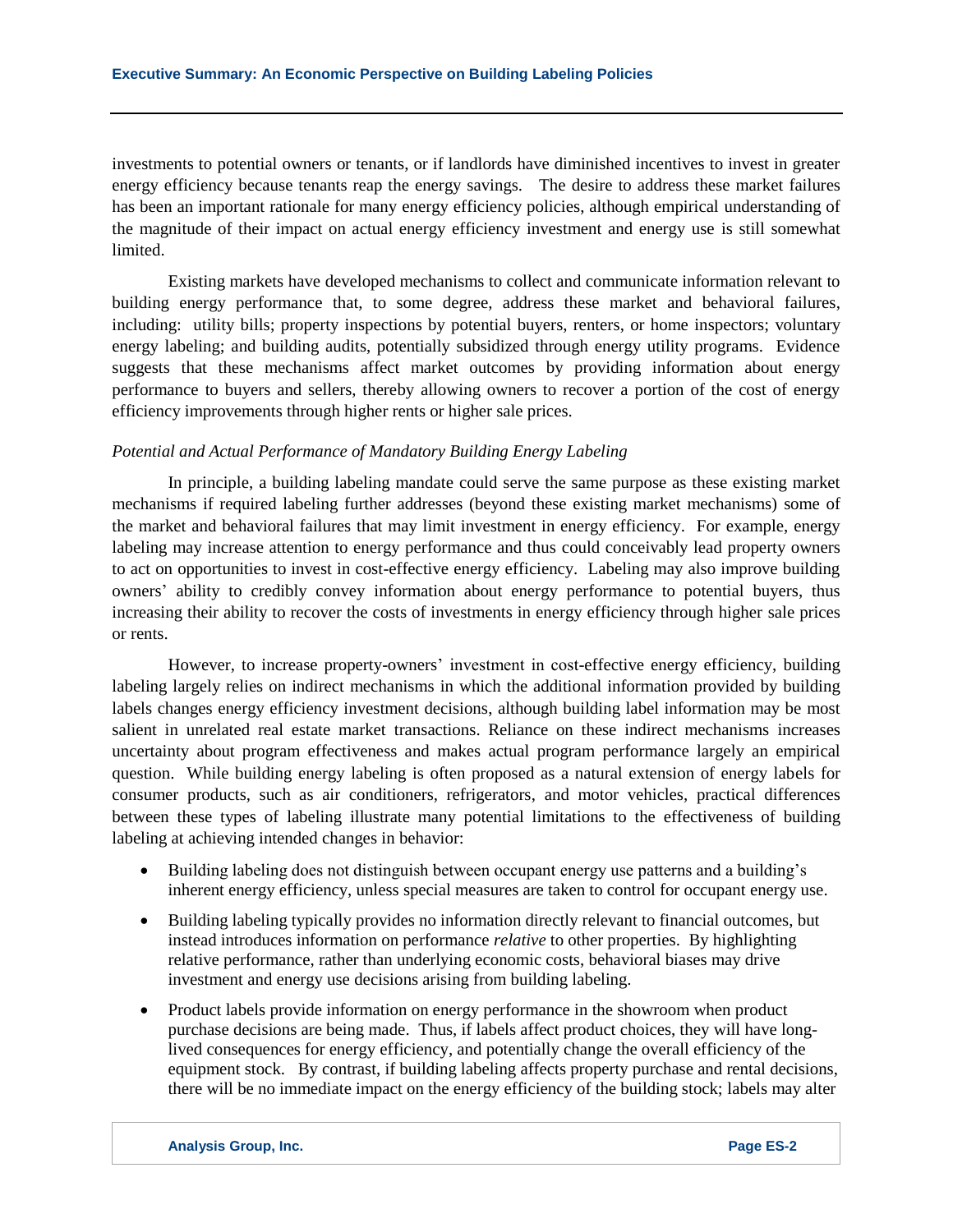the choice among properties, but does not affect the energy efficiency of the overall building stock because it does not directly affect energy use and investment decisions.

 Because each building is unique, development of accurate building label information requires very careful property-specific assessments, which are costly to create and verify. By contrast, for consumer products, energy performance only needs to be measured once for each product, which can also increase confidence in the reliability of measurements.

Despite the growing adoption of building energy labeling, there is very limited evidence on the actual performance of such labeling at changing energy use and investment. This is due in part to the relatively recent adoption of these programs. However, the one empirical study we are aware of that measures program performance (in Denmark) finds that labeling has no effect on energy use. Other qualitative assessments of European programs using survey methods suggest similar conclusions about their effectiveness. Research on United States programs has not addressed questions related to program performance. Thus, there is currently no real evidence that these mandatory programs lead to any changes whatsoever in energy use.

Empirical evidence suggests that building energy labeling may have an influence on property prices and rents, although the impact of any additional information provided by building labels is difficult to measure, separate from the many other factors that influence real estate transactions, including the traditional approaches to communicating information on building energy performance (for example, utility bills and pre-sale building inspections). Some studies report that the market premium given to properties with energy labels can exceed the value of likely future energy savings. There are a number of potential explanations for such differences, including unobserved property characteristics, buyer or renter preferences for "greener" properties, and consumer behavioral biases for having a higher "position" relative to others on energy performance (that is, "cache" for higher energy scores and "stigma" for lower scores).

## *Benefits and Costs of Building Energy Labeling*

The potential benefits arising from any building labeling policy include cost savings generated by partially or fully addressing market or behavioral failures that (a) prevent implementation of costeffective energy efficiency measures and/or (b) encourage excess (economically inefficient) energy use. Reducing energy use can result in environmental benefits, such as reductions in greenhouse gas ("GHG") emissions, and air and water pollution. The key costs of building labeling programs are the costs for each building to comply with the program and the cost of program administration. Compliance costs include the cost of measuring energy performance, and reporting, verifying, and periodically updating building label measurements.

From an economic perspective, mandatory building energy labeling should only be pursued if the program generates positive social net benefits – that is, if the sum of all benefits exceeds the sum of all program costs. The idea is simple, but as is often the case, precise estimates of some of these benefits and costs are challenging to develop. This is particularly the case because of the limited information available about the actual performance of building labeling programs.

The benefits and costs will likely both rise with increasing program "stringency" (although not necessarily in proportionate amounts). Relatively simple "energy intensity" scores may be relatively low cost, but are likely to create only limited benefits. Measures to increase potential benefits also lead to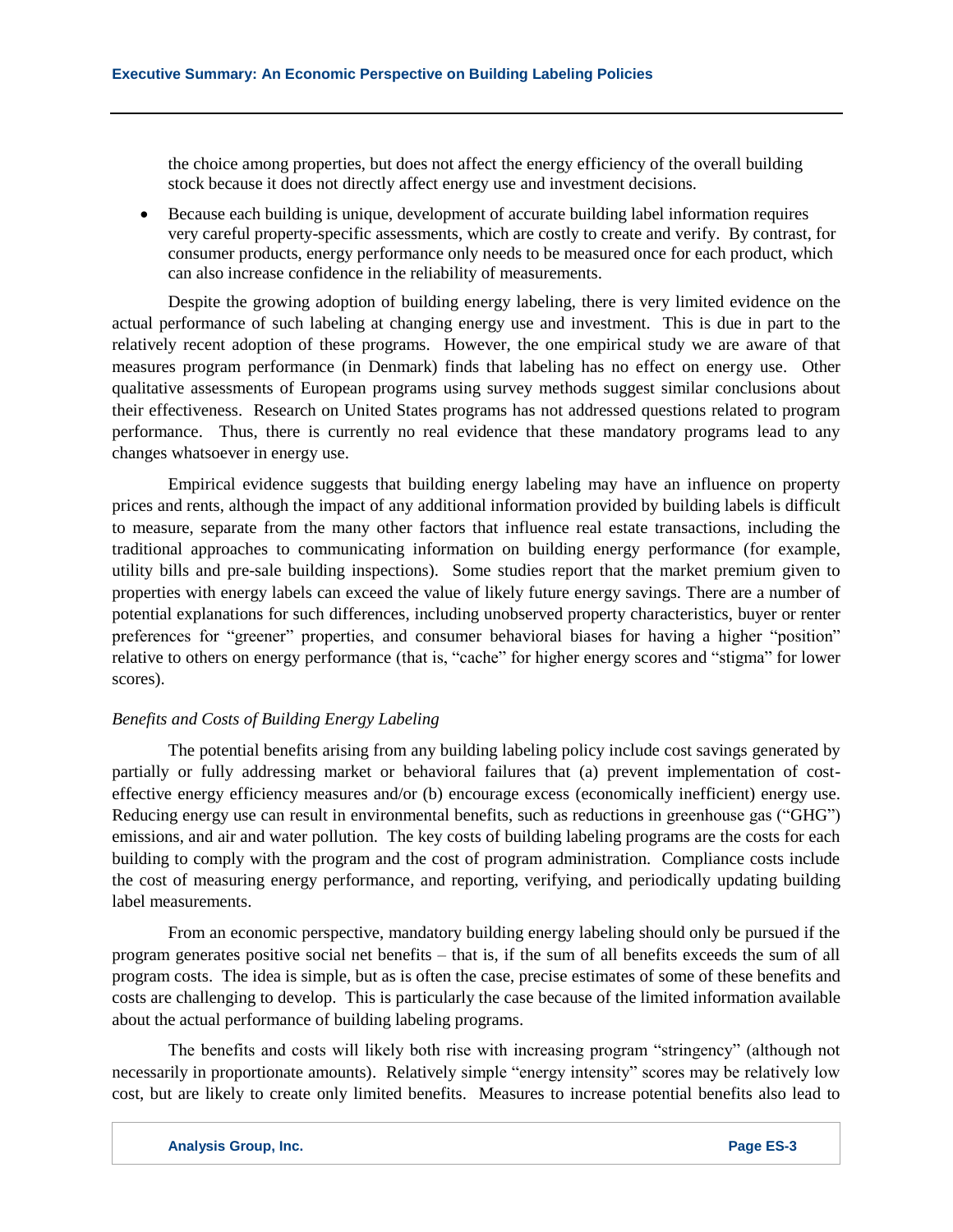correspondingly larger costs: more accurate scores require more thorough, costly assessments; score verification to increase accuracy and deter manipulation requires hiring engineering contractors; and audits to identify cost-effective energy efficiency require hiring third-party auditors.

New programs should only be pursued if they provide positive net benefits incremental to existing programs and market mechanisms. For building energy labeling programs, it is important to recognize the many market mechanisms that already exist and provide information on energy use and investment. These include voluntary programs that have evolved in response to perceived information gaps on energy performance. A mandatory program would, in effect, pre-empt such voluntary initiatives. To the extent that voluntary programs achieve broad participation, at least by those properties with high energy performance, the goals of mandatory labels may already be partially achieved, since those who do not participate in the voluntary program effectively signal to the market their lower energy efficiency performance. Interactions with other policies also need to be considered. In particular, imposing additional requirements on sources already covered by quantity-based policies, such as cap-and-trade for greenhouse gases, may only shift emissions to other sources, thus failing to lead to any incremental emission reductions, while potentially raising costs.

Building energy labeling will have other economic impacts. Building labels likely result in onetime transfers of financial values between property owners, as owners with "greener" properties see appreciation in their asset values, while owners with "less-green" properties see depreciation of their asset values. These transfers could have significant city-wide and/or neighborhood effects, or even effects on different building sectors.

Our assessment of mandatory building labeling policies has identified limitations to these policies that merit full and careful consideration before proceeding with new programs. While benefits are conceivable, there is limited evidence that these programs will result in meaningful changes in energy use, let alone energy savings that offset the program's economic costs. With building energy labeling requirements just now coming into effect in a number of cities and states, experience from these programs may provide valuable insights into whether these types of requirements are an effective approach to addressing market and behavioral failures that can limit cost-effective energy efficiency investments and energy use decisions.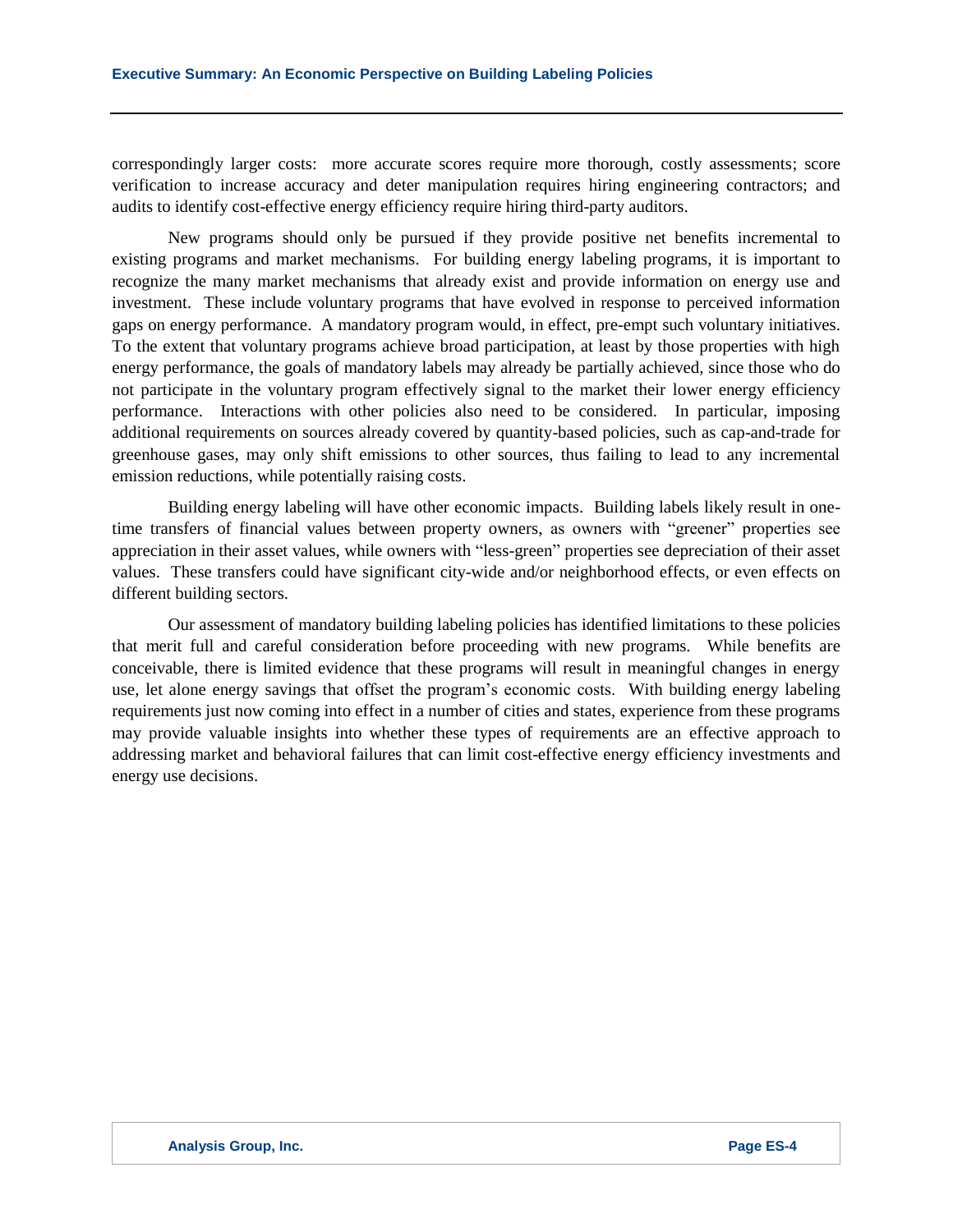# **An Economic Perspective on Building Labeling Policies**

**Robert N. Stavins, Todd Schatzki, and Jonathan Borck <sup>2</sup>**

March 28, 2013

# **I. INTRODUCTION**

On-going concerns about climate change and other environmental impacts of energy use continue to drive many policy initiatives at the state and local levels. As policy makers increasingly pursue a broad-based approach that targets all individual energy uses, building energy use has received increased attention. One relatively new approach goes by many names, including energy labeling, energy scoring and energy benchmarking. Despite the varied names, the underlying principle is the same: building energy efficiency performance is measured and reported. The information developed is provided to potential buyers and renters, similar to energy efficiency labels used for consumer products, such as cars and appliances, with the goal of changing decisions about energy use and investments in energy efficiency.

In recent years, several U.S. cities and states have adopted mandatory energy labeling requirements, mostly directed at commercial property. Mandatory programs outside the Unites States (in Australia and Europe, for example) have been operating for longer periods. Within the Unites States., voluntary labeling programs, such as Energy Star and Leadership in Energy and Environmental Design ("LEED"), have been developed to provide property owners with a supplement to existing means of communicating information about energy use, such as utility bills and building inspections.

Policies targeting building energy use can increase economic efficiency if they bring about investments in *cost-effective energy efficiency* that would not happen without the policy. Cost-effective energy efficiency is the adoption of an energy efficiency technology that results in energy cost savings (including external social costs) that exceed the costs of deploying the new technology. For buildings, common technologies include ceiling and wall insulation, double-paned windows, efficient heating and ventilation systems, efficient appliances and equipment, weatherization, and programmable thermostats. The hope of building labeling programs is that they may increase investment in cost-effective energy efficiency or lead to other economically-efficient reductions in energy use through expanding available information about building energy performance.

<sup>2</sup> Stavins is Albert Pratt Professor of Business and Government, John F. Kennedy School of Government, Harvard University; University Fellow, Resources for the Future; and Research Associate, National Bureau of Economic Research. He is an elected Fellow of the Association of Environmental and Resource Economists, was Chairman of the U.S. Environmental Protection Agency's Environmental Economics Advisory Committee, and served as Lead Author of the Second and Third Assessment Reports and Coordinating Leading Author of the Fifth Assessment Report of the Intergovernmental Panel on Climate Change. Schatzki is a Vice President and Borck a Manager at Analysis Group. Institutions listed are for purposes of identification only, implying no endorsement of this work. Support was provided by the Greater Boston Real Estate Board and the Building Owners and Managers Association International (BOMA International), but the opinions expressed are exclusively those of the authors. We acknowledge research performed by Stuart Sessions on these issues, which was helpful in our work. To request further information or provide comments, Dr. Schatzki can be reached at [tschatzki@analysisgroup.com.](mailto:tschatzki@analysisgroup.com)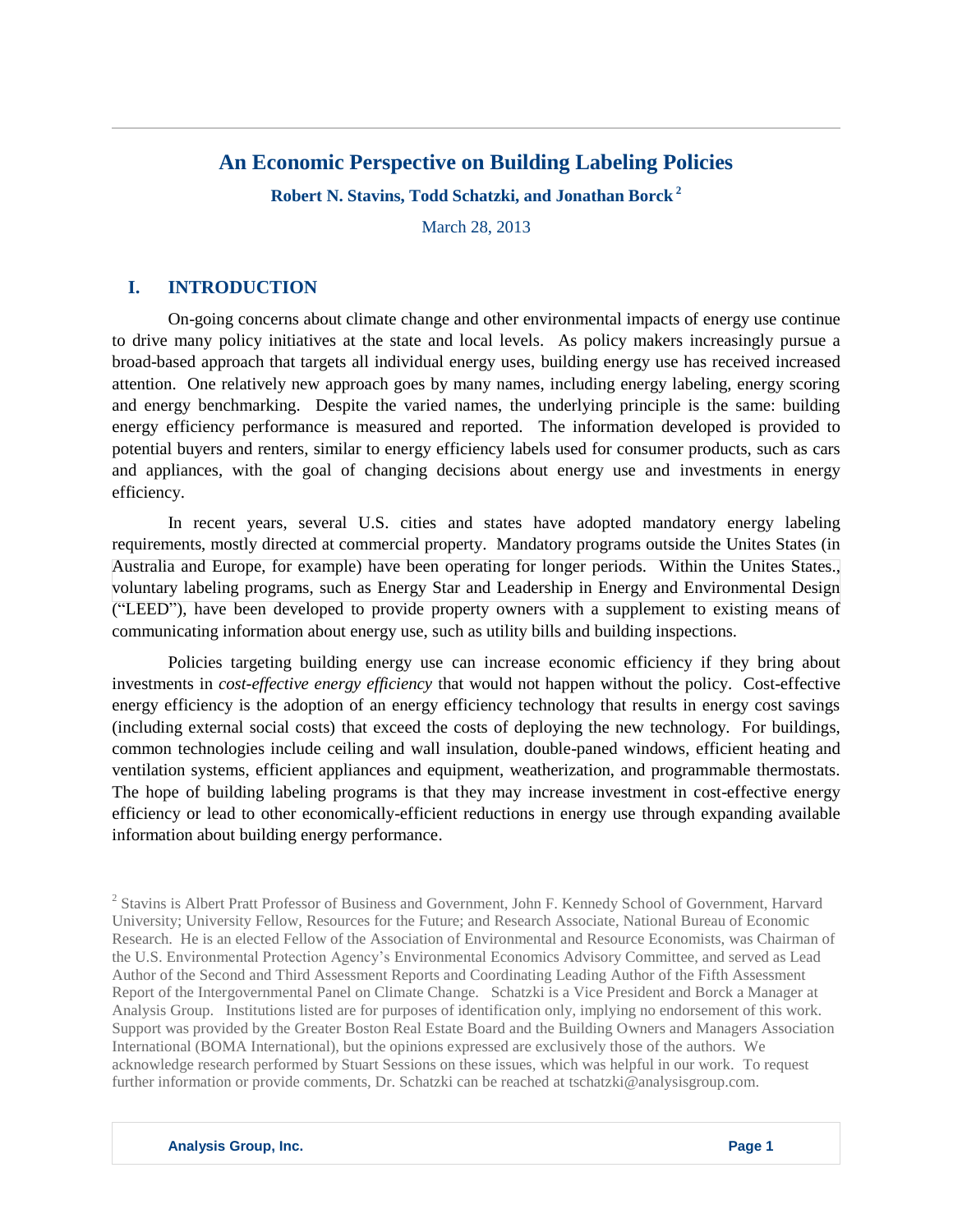In this study, we provide an economic perspective on building energy labeling programs. We first provide background on potential policy rationales for intervening in property owners' energy management decisions and the types of energy efficiency programs that have been adopted targeting building energy use. Next, we describe different types of building labeling policies, describe the mechanisms by which they might increase investment in cost-effective energy efficiency, and summarize the empirical evidence on the effectiveness of these programs at reducing energy use and increasing investment in energy efficiency. Finally, we consider the benefits, costs, and other economic consequences of building energy labeling programs. In so doing, we focus on determining whether building labeling programs are *efficient* – that is, whether their net social benefits are positive and exceed those of alternative policies.

# **II. MARKET FAILURES AND GOVERNMENT INTERVENTIONS IN BUILDING ENERGY USE AND EFFICIENCY**

Before embarking on an assessment of building labeling policies, it is important to understand potential policy rationales for intervening in real estate markets and building management decisions. To provide this background, we first discuss the various market and behavioral failures that potentially affect building energy use and investment. Following this, we discuss the types of policies that have been undertaken by local, state, and national governments motivated, in part, to address these market failures.

# **A. The "Energy Paradox" and Rationales for Policies Directed at Building Energy Use and Investment**

Perhaps the central issue in the policy and economics of energy efficiency is the *apparent* failure of households and businesses to adopt cost-effective energy efficient technologies – that is, technologies that produce energy cost savings that exceed the cost of technology adoption. Referred to as the "energy paradox" or "energy efficiency gap," this apparent phenomenon has been the basis for much of the policy directed toward increasing energy efficiency, including the building labeling programs that are the subject of this paper.<sup>3</sup> Many factors may be responsible for the "energy paradox," including: *market failures* that prevent markets on their own from achieving an efficient allocation of resources; *behavioral failures* that may lead people's actual decisions and choices to differ systematically from economically "rational" decisions; and *market barriers* that are impediments to the adoption of new technologies or investment in energy efficiency that reflect real underlying economic costs.<sup>4</sup>

From an economic perspective, policies that address market and behavioral failures offer the opportunity to improve the allocation of resources and thereby increase economic efficiency. One type of market and behavioral failure, particularly relevant to building energy use, involves those that directly

<sup>3</sup> Jaffe, Adam and Robert N. Stavins, "The energy efficiency gap: What does it mean," *Energy Policy* (1994) 22:804-810; Jaffe, Adam, Richard Newell and Robert N. Stavins, "The Economics of Energy Efficiency", in *Encyclopedia of Energy,* ed. C. Cleveland, Amsterdam: Elsevier, pp. 79-90.

<sup>&</sup>lt;sup>4</sup> Some define market barriers as any factor that creates a disincentive to adoption of a new technology, including market failures.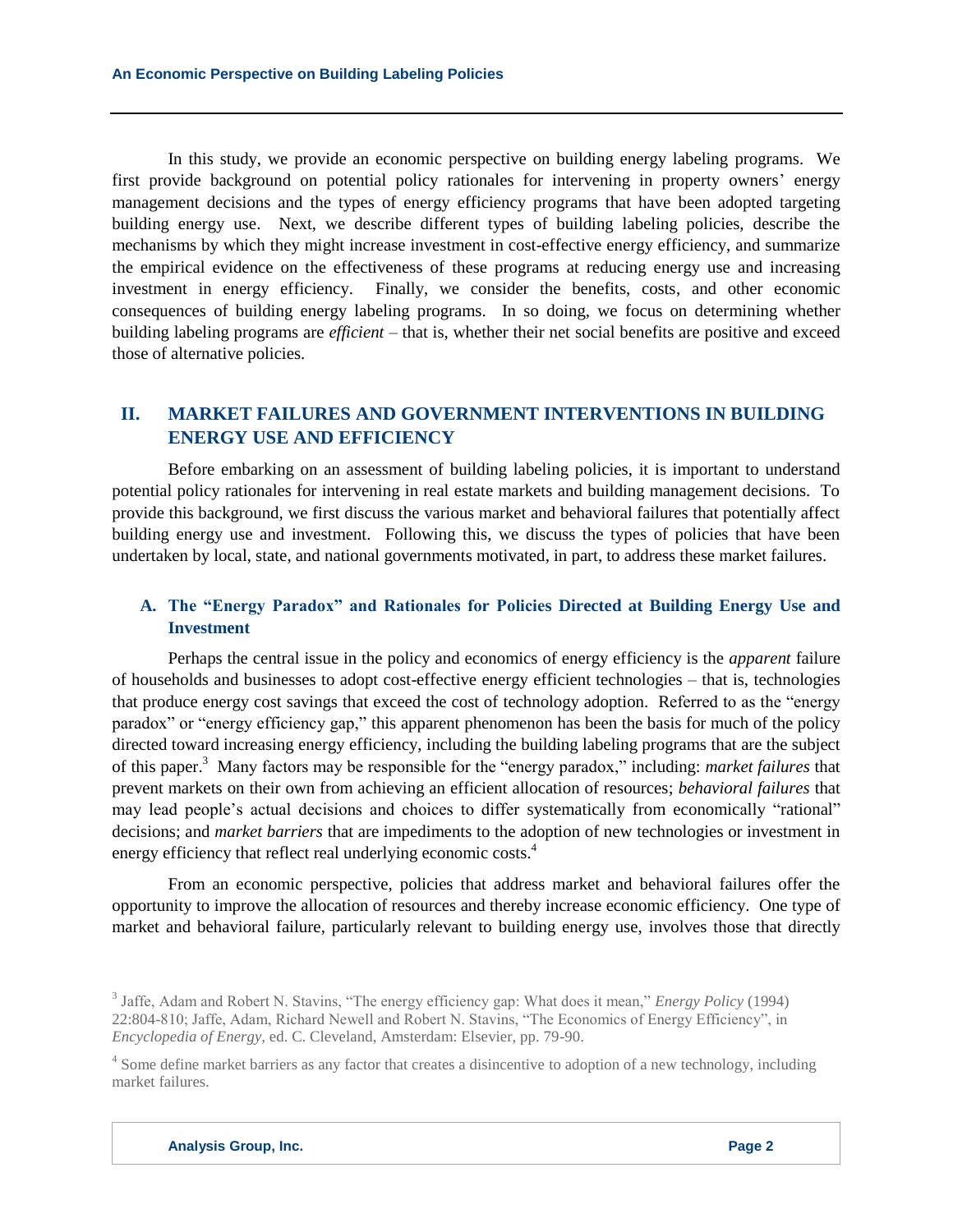affect *how* decisions about adopting energy-efficient technologies are made and whether cost-effective energy efficiency is adopted. Because they are most relevant to the potential benefits from building labeling, we discuss these failures in greater detail in Section II.B. Well-designed policies that address these market and behavioral failure can increase the adoption of cost-effective energy efficiency. As shown in Figure 1, when this occurs, this increases both economic efficiency (horizontal axis) and energy efficiency (vertical axis), moving the state of the world from the status quo "Baseline" to the "Building Energy Management Optimum."





Note: This framework was originally developed in Jaffe and Stavins (1994).

Now, consider policies aimed at reducing or eliminating not just market failures but also market barriers. Examples of market barriers are low energy prices, fluctuating energy prices, high technology costs, lower technology quality or reliability, search costs, and uncertainty regarding future savings of technology performance.<sup>5</sup> Unlike market failures, market barriers do not result in the inefficient

<sup>&</sup>lt;sup>5</sup> The apparent energy paradox may also arise due to measurement issues, such as hidden costs that are not fully accounted for (for example, search costs), and differences between real-world energy savings and those assumed by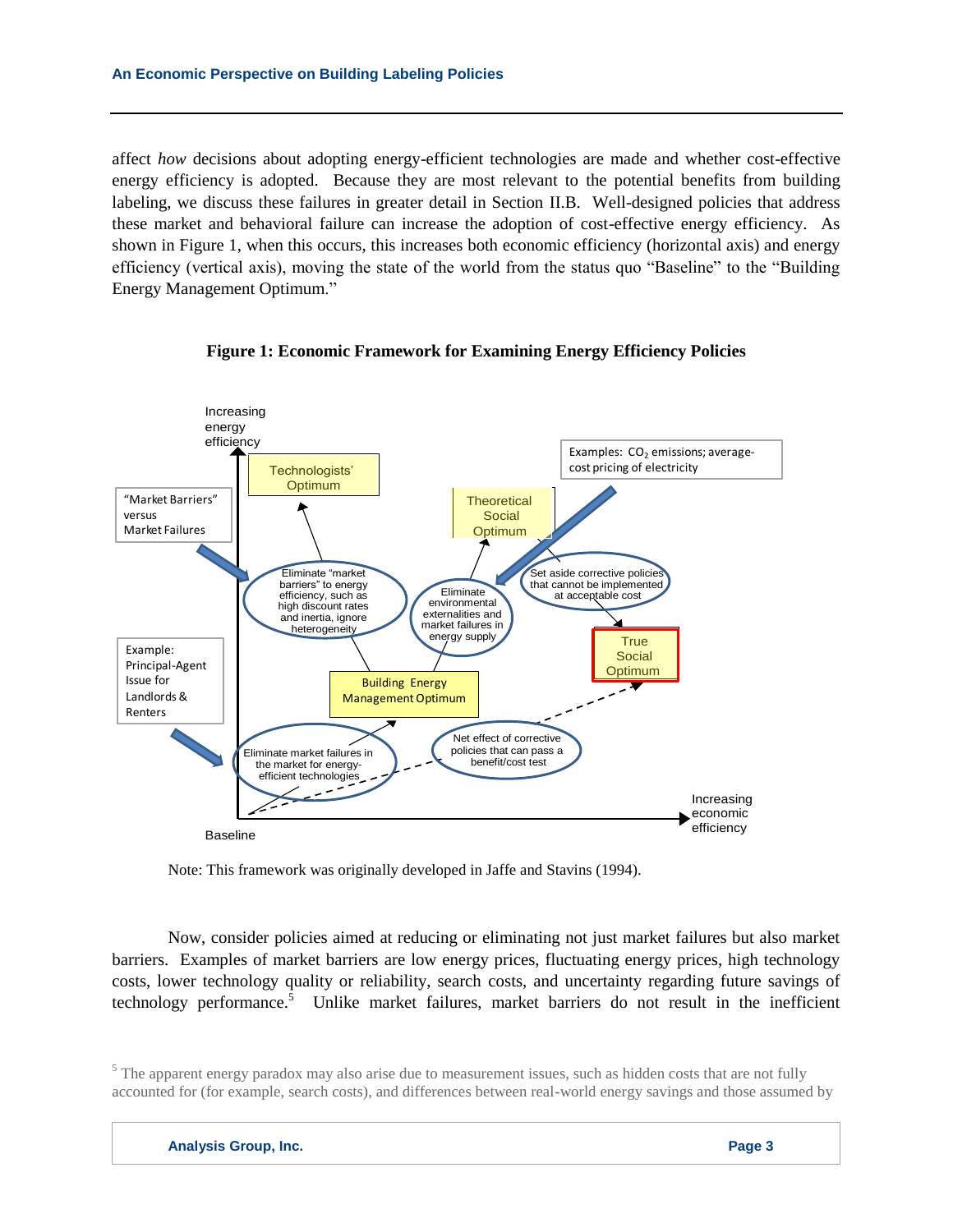allocation of resources. Consequently, policies aimed at eliminating such market barriers can lead to increasing energy efficiency but may also result in decreased economic efficiency. This is because they typically encourage the adoption of technologies whose costs exceed their benefits. These policies may achieve the "Technologists Optimum" – a high level of energy efficiency – but reduce society's overall well-being.

Energy policies often appear designed to achieve this "Technologists Optimum" rather than an economic optimum. For example, a long-term regulatory goal being pursued in many states is "zero net energy use" in buildings.<sup>6</sup> Although definitions vary, zero net energy use buildings are those with on-site renewable energy generation equal to actual energy use. While zero net energy use may be a helpful aspirational goal to motivate research and development into advanced technologies, it fails as a regulatory goal to reflect any balancing of the benefits of achieving zero net energy use with the costs, and consequently may result in very costly efforts being undertaken to reduce relatively little energy use.

In addition to market failures and barriers affecting investments in energy efficiency, there are also other market failures that affect energy use. Energy use may generate negative environmental externalities, including local and regional emissions (such as  $NO<sub>x</sub>$ ,  $SO<sub>2</sub>$ ,  $PM$ ), global emissions (e.g., greenhouse gases ("GHGs") such as  $CO<sub>2</sub>$ ), water quality problems (from fuel and mining waste contamination), and impacts on aquatic species (from cooling water systems). When households and businesses fail to account for these impacts in their energy use decisions, their decisions will not reflect the true social costs of energy use, thus leading them to use inefficiently large amounts of energy. In addition, energy may be under-priced for other reasons, which could also lead consumers to use excess energy. This can occur when electric and gas utilities set their rates based on average rather than marginal costs or when governments subsidize energy costs. As shown in Figure 1, policies that build upon the "Building Energy Management Optimum" by eliminating these market failures can further increase economic and energy efficiency, moving the state of the world to the "Theoretical Social Optimum."

Finally, note that, while it would be desirable to design good policies to mitigate all market failures, even the best policies available to address a market failure may not create sufficient benefits to offset the cost of implementing the policy. Given this reality, the best alternative may be not to implement such a policy. While this will reduce energy efficiency because a certain degree of inefficiency in energy use and investment will not be addressed, it will increase economic efficiency by avoiding well-intentioned policies whose implementation costs exceed the theoretical net benefits of the policy. This results in the "True Social Optimum" in Figure 1.

For the remainder of this paper, we focus on the impediments to achieving the "Building Energy Management Optimum" in Figure 1, since building energy labeling policies potentially address these

the analyst. Gillingham, Kenneth, Richard Newell and Karen Palmer, "Energy Efficiency Economics and Policy," NBER Working Paper, No 15031, June 2009.

<sup>6</sup> Massachusetts Department of Energy Resources, "An MPG Rating for Commercial Buildings: Establishing a Building Energy Asset Labeling Program in Massachusetts," December 2010; California Public Utilities Commission, "The California Efficiency Strategic Plan," September 2008.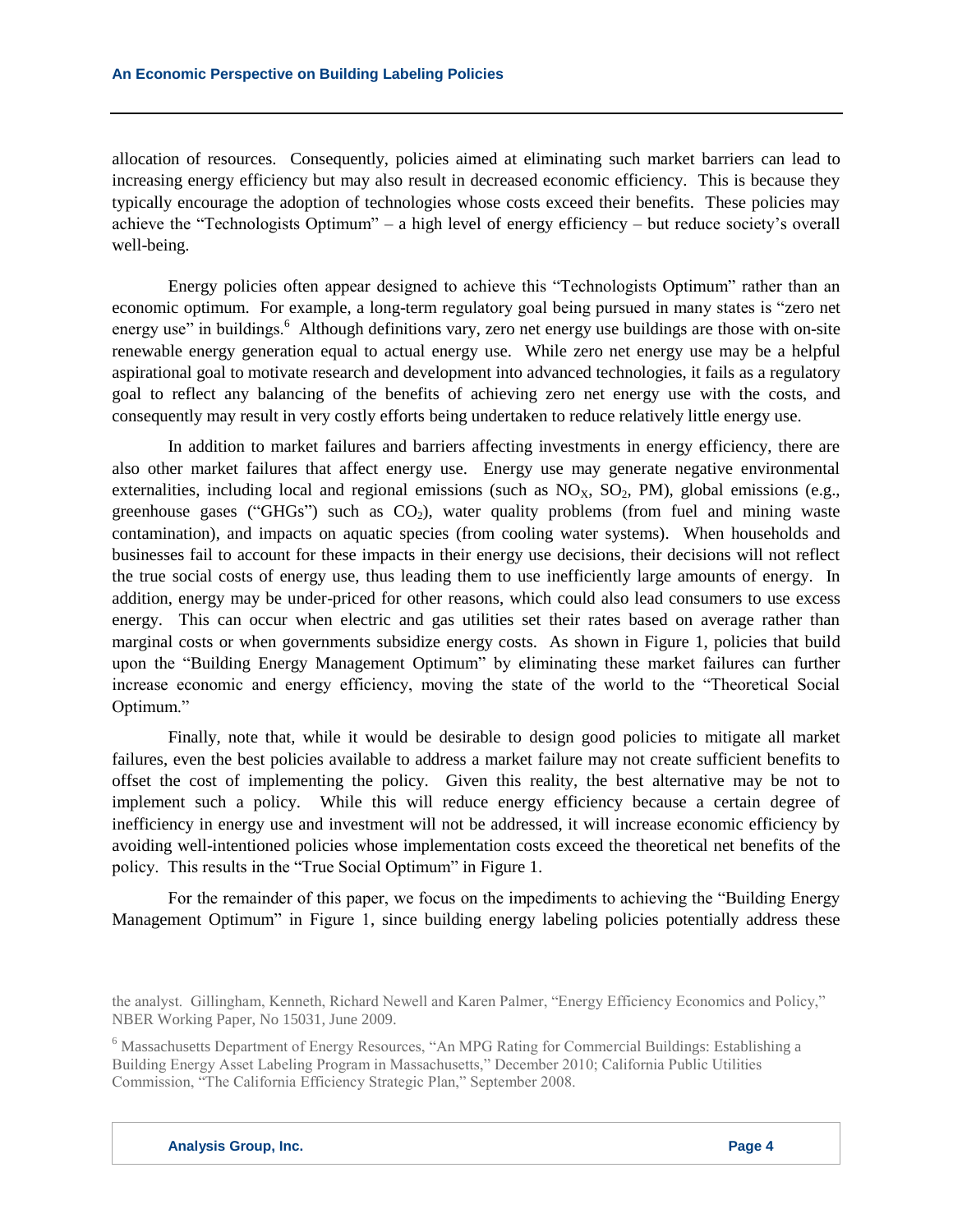market failures, but surely will not be the most effective policy for addressing other market failures, such as those related to GHG emissions or energy pricing.

# **B. Market and Behavioral Failures Affecting Building Energy Use and Investment Decisions**

Several market and behavioral failures potentially affect building energy use and investment. Box 1 illustrates these failures and market barriers through an example of a specific energy efficiency investment decision that might be faced by a building owner. Below, we focus on two types of problems that energy labeling programs potentially aim to address: information problems and behavioral failures.<sup>7</sup>

## **Information problems**

When market participants fail to have accurate information about a product's attributes, they can make decisions that do not account for the true costs and benefits of alternative choices. Two types of information problems are of particular concern.<sup>8</sup>

The *principal-agent problem* arises when one party makes decisions with financial implications for another party. Several types of principal-agent problems potentially affect investment in building energy efficiency. First, building owners may not make investments in energy efficiency if they lease to tenants that pay their own utility bills, since the tenant will keep the cost savings; likewise, renters may not make such investments, because there is a high likelihood they will move out and lose out on future energy savings. While this problem could be solved by having building owners pay utility bills, such an arrangement creates another principle-agent problem: renters have no incentives to use energy carefully, because they do not pay any of the costs of energy use. Principal-agent problems may also arise in building construction. If builders have difficulty conveying information to prospective buyers about energy efficiency investments, they may opt not to make cost-effective investments, which can have longrun implications for energy use when these decisions are made in the construction of new buildings.

 $<sup>7</sup>$  Investment in building energy efficiency is also potentially affected by credit constraints, although building labels</sup> do little to address this type of market failure. A credit constraint arises when a property owner (or renter) underinvests in energy efficiency measures because of insufficient funds and inability to borrow such funds. When a limit on access to funds prevents a household or business from undertaking cost-effective energy efficiency investments, the property owner misses out on the opportunity to make economically efficient investments. Over time, energy service performance contracts have emerged as a market response that provides a means of addressing credit constraints in some circumstances. For companies or homes with credit limits, an energy service company finances energy saving investments, and shares in the resulting energy savings over time. Despite these developments, credit constraints may still limit investment in energy efficiency. Building labeling has no obvious impact on this potential problem.

<sup>8</sup> A third problem is related to the *"public good" aspect of information*: once created, information can be used by many people at little or no additional cost. Because it may be hard to limit access to information, the incentive for any individual to develop information is reduced. Consequently, general information about energy efficiency may be underprovided. However, this public good attribute does not diminish the incentive for any individual market participant, such as a building owner, to supply information about their own product (or building), since this information can distinguish their products from competitors' offerings. Building labeling has no obvious impact on this potential problem.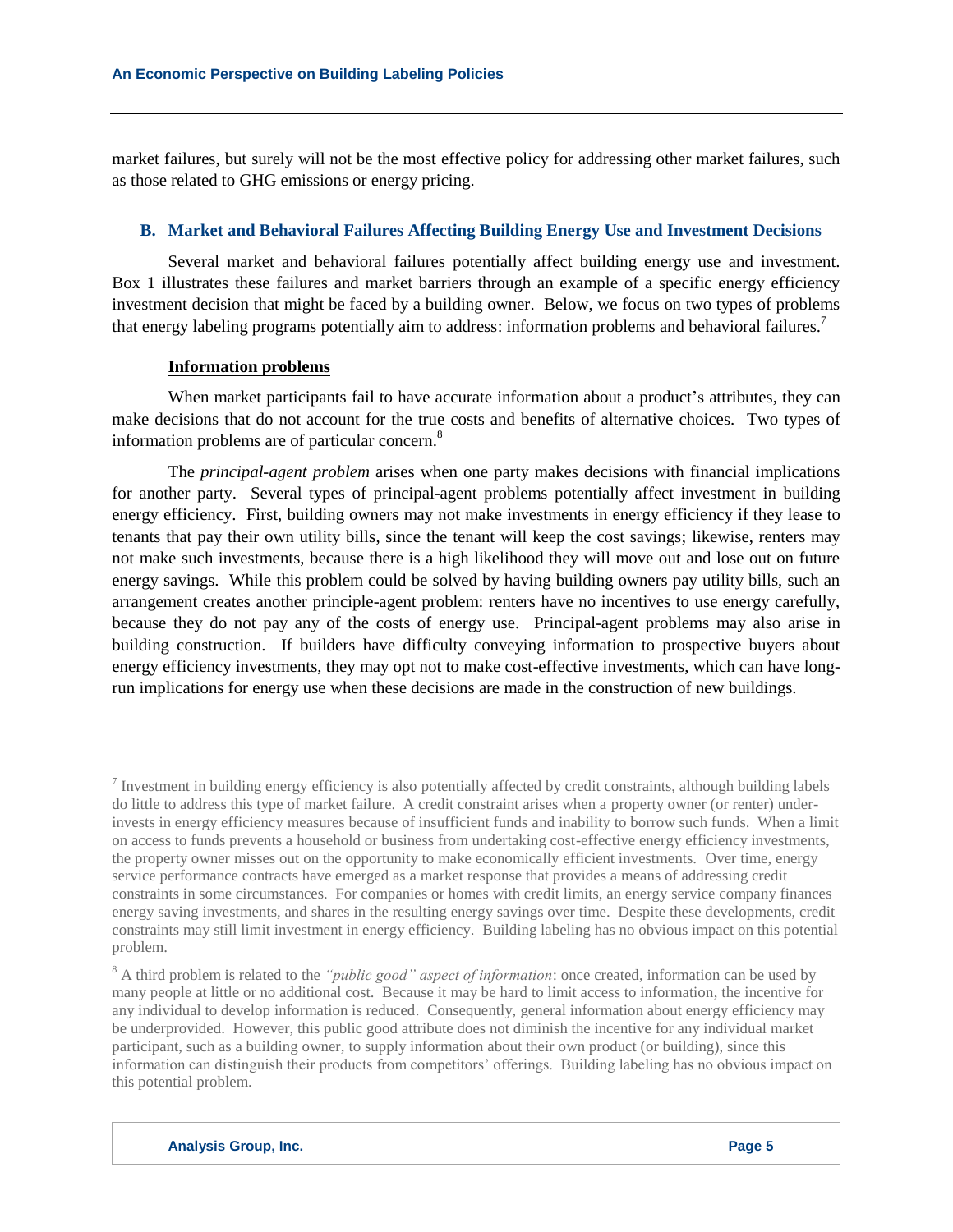These principal-agent problems are exacerbated by *asymmetric information*, which arises when one party to a transaction has more information than others. With asymmetric information, buyers may be skeptical of seller claims regarding building energy performance, due to incentives and opportunity to misrepresent this potential. If true, property owners may have difficulty credibly conveying information about a building's energy efficiency to prospective buyers or renters, thus limiting their ability to earn a return on investments in energy efficiency. Consequently, they may opt not to act on cost-effective energy efficiency opportunities.

These information problems have long been identified as a potential contributor to underinvestment in energy efficiency. The scope of decisions potentially affected by the principal-agent problem may be quite large – for example, one analysis finds that principal-agent problems potentially affect 25 percent of refrigerator energy use, 66 percent of water heating use, 48 percent of space heating use, and 2 percent of lighting use.<sup>9</sup> However, there is an incomplete understanding of the magnitude of these impacts.<sup>10</sup> Despite the broad scope of activities potentially affected by this problem, one analysis suggests a relatively modest impact – on the order of 1 percent of aggregate residential energy use.  $^{11}$ 

Moreover, there is substantial evidence that property prices and rents reflect to some degree information about properties' energy efficiency. This type of information about a property's energy performance can be provided through many channels, including utility bills, inspection by the potential buyer or professional home inspectors. Research has shown that there is a relationship between fuel expenditures and sale prices, suggesting that some information about energy costs and building energy performance is conveyed to potential buyers and renters and influences market prices.<sup>12</sup>

<sup>9</sup> Murtishaw, Scott and Jayant Sathaye, "Quantifying the Effect of the Principal-Agent Problem on US Residential Energy Use," Ernest Orlando Lawrence Berkeley National Laboratory, LBNL-59773, August 12, 2006.

 $10$  For example, Davis (2012) found that the less efficient appliances in rental properties increased energy use by 0.5 percent, and Gillingham, Harding, and Rapson (2012), who found that owner-occupied houses in California were 12 to 20 percent more likely to have insulation than rental properties. Davis, Lucas W., "Evaluating the Slow Adoption of Energy Efficient Investments: Are Renters Less Likely to Have Energy Efficient Appliances?", Chapter 19 in *The Design and Implementation of US Climate Policy*, Don Fullerton and Catherine Wolfram, Eds., 2012, pp. 301-316; Gillingham, Kenneth, Matthew Harding, and David Rapson, "Split incentives in Residential Energy Consumption," *The Energy Journal* 33(2), 2012, pp. 37-62.

<sup>11</sup> Allcott, Hunt and Michael Greenstone, "Is There an Energy Efficiency Gap," *Journal of Economic Perspectives*  21(1), Winter 2012, pp. 3-28.

<sup>&</sup>lt;sup>12</sup> For example, Dinan and Miranowski (1989) found that home price increased by \$11.63 for every \$1 decrease in annual fuel expenditure. Similarly, Johnson and Kaserman (1983) found that home price rose by \$20.73 for every \$1 decrease in annual utility bills. Laquartra et al. (2002) provide a survey of relevant literature. Other analyses of the effect of energy labels on property prices and rents have also found that properties with energy-efficient technologies (e.g., double paned windows, wall insulation, and ceiling insulation) tend to receive higher prices and rents. Dinan, T. M. and J. A. Miranowski, "Estimating the Implicit Price of Energy Efficiency Improvements in the Residential Housing Market: A Hedonic Approach," *Journal of Urban Economics* 25(1), 1989, pp. 52-67; Johnson, Ruth C. and David L. Kaserman, "Housing Market Capitalization of Energy-Saving Durable Good Investments," *Economic Inquiry* 21(3), July 1983, pp. 374-386; Laquartra, Joseph et al., "Housing Market Capitalization of Energy Efficiency Revisited," *ACEEE Summer Study of Energy Efficiency in Buildings, Teaming for Efficiency, Proceedings* 8, 2002. See also Brounen, Dirk and Nils Kok, "On the Economics of Energy Labels in the Housing Market," *Journal of Environmental Economics and Management* 62(2), September 2011, pp. 166-179; and Jaffe,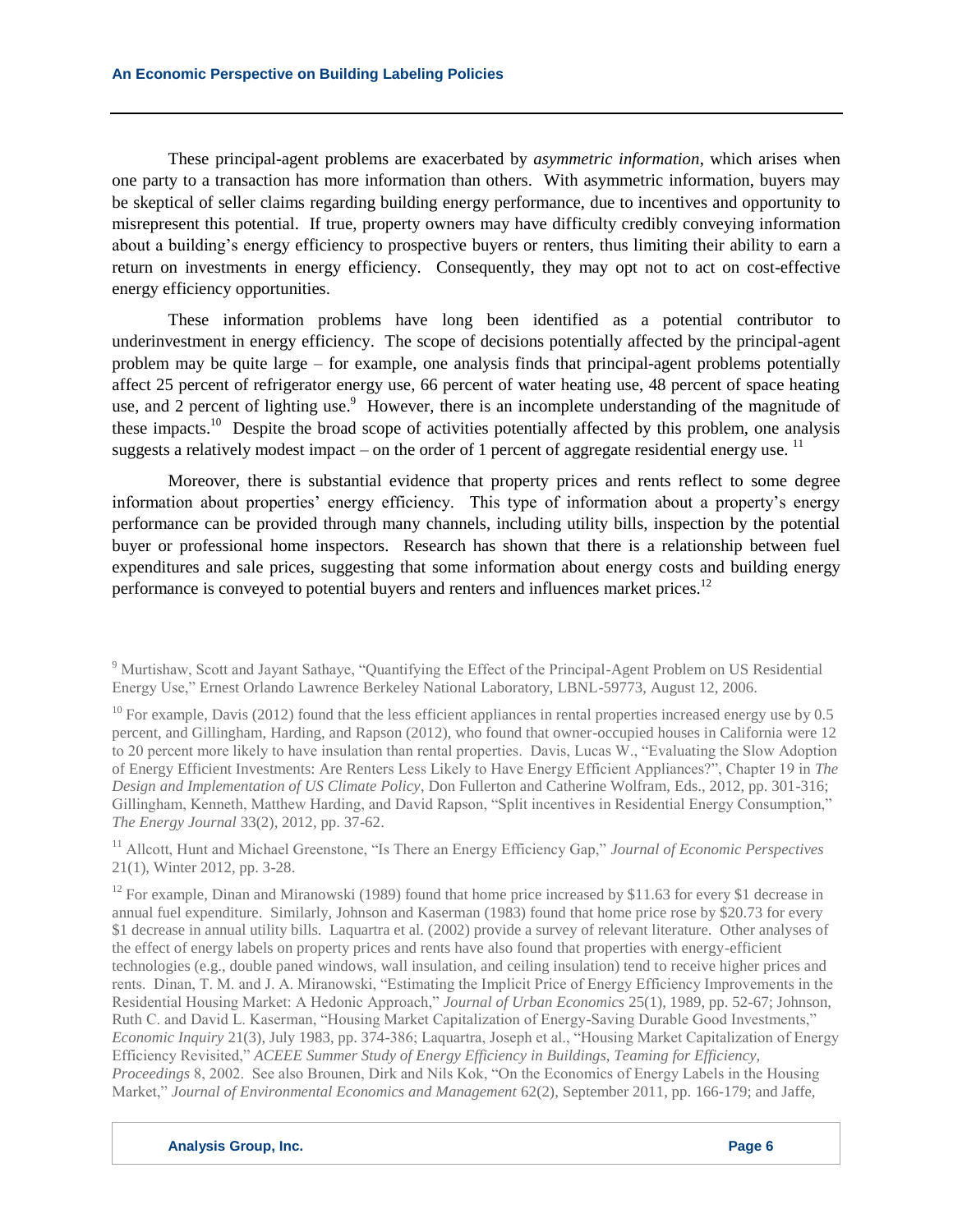# **Behavioral failures**

Behavioral failures arise due to systematic biases in people's actual decisions and choices, as compared to the model of perfectly rational behavior. Economists' understanding of these behavioral failures has evolved significantly in recent years, with important insights being drawn from both psychology and sociology.

Many behavioral failures potentially influence energy use and energy efficiency investments, including status quo bias (the tendency to prefer the current state of affairs and thus avoid changes), bounded rationality (which suggests cognitive limitations to solving more complex problems), heuristic decision making (when individuals use simple rules to solve complex problems) and inattention (when individuals fail to fully consider some aspects of a problem unless they are highlighted).<sup>13</sup> Two examples are particularly relevant to building labels. Inattention suggests that decision-making may disproportionately reflect factors made salient when decisions are being made.<sup>14</sup> In this regard, building labels may highlight energy performance when individuals make purchase or rental choices; however, because this information is considered at the time of purchase or rental does not mean that it is salient at a later point in time when decisions are being made about energy efficiency investments or energy use.

Another example is the way in which people are influenced by social norms and biases toward where they rank *relative* to others, rather than their well-being independent of others. Several studies have found that energy conservation increases when people receive messages that their energy use is greater than that of their neighbors.<sup>15</sup> Such normative signals can also result in a "boomerang" effect in which individuals with above average scores actually increase their energy use.<sup>16</sup> This research suggests that building labeling based on *relative* scores could lead people with low scores to take action simply to get "above average" even if the costs exceed any societal benefits. Labels designed with this objective in mind have a different purpose than those designed to provide information to improve decision-making, and they take advantage of aspects of human behavior with known, and potentially problematic, welfare consequences. 17

<sup>13</sup> Shogren, Jason F. and Laura O. Taylor, "On Behavioral-Environmental Economics," *Review of Environmental Economics and Policy*, 2008, pp. 1-20; Allcott and Greenstone (2012).

 $14$  For example, Chetty, Looney and Kroft (2009) find that including taxes in the sticker prices tends to decrease purchases compared to calculating them at the register. Chetty, Raj, Adam Looney, and Kory Kroft, "Salience and Taxation: Theory and Evidence," *The American Economic Review* 99(4), 2009, pp. 1145-1177.

<sup>15</sup> Allcott, Hunt, "Social Norms and Energy Conservation," *Journal of Public Economics* 95, 2011, pp. 1082-1095; Schultz, P. Wesley et al., "The Constructive, Destructive, and Reconstructive Power of Social Norms," *Psychological Science* 18(5), 2007, pp. 429-434..

 $16$  Schultz et al., 2007.

 $17$  In effect, labels could be aimed at turning home energy use and investment into "positional" goods, in which wellbeing depends on *relative* position. While this may have short-term benefits if this good is underprovided, in general, positional goods tend to lead too many resources being expended producing the positional good – that is, an

Adam B. and Robert N. Stavins, "Dynamic Incentives of Environmental Regulation: The Effects of Alternative Policy Instruments on Technology Diffusion," *Journal of Environmental Economics and Management* 29, 1995, pp. S43-S63.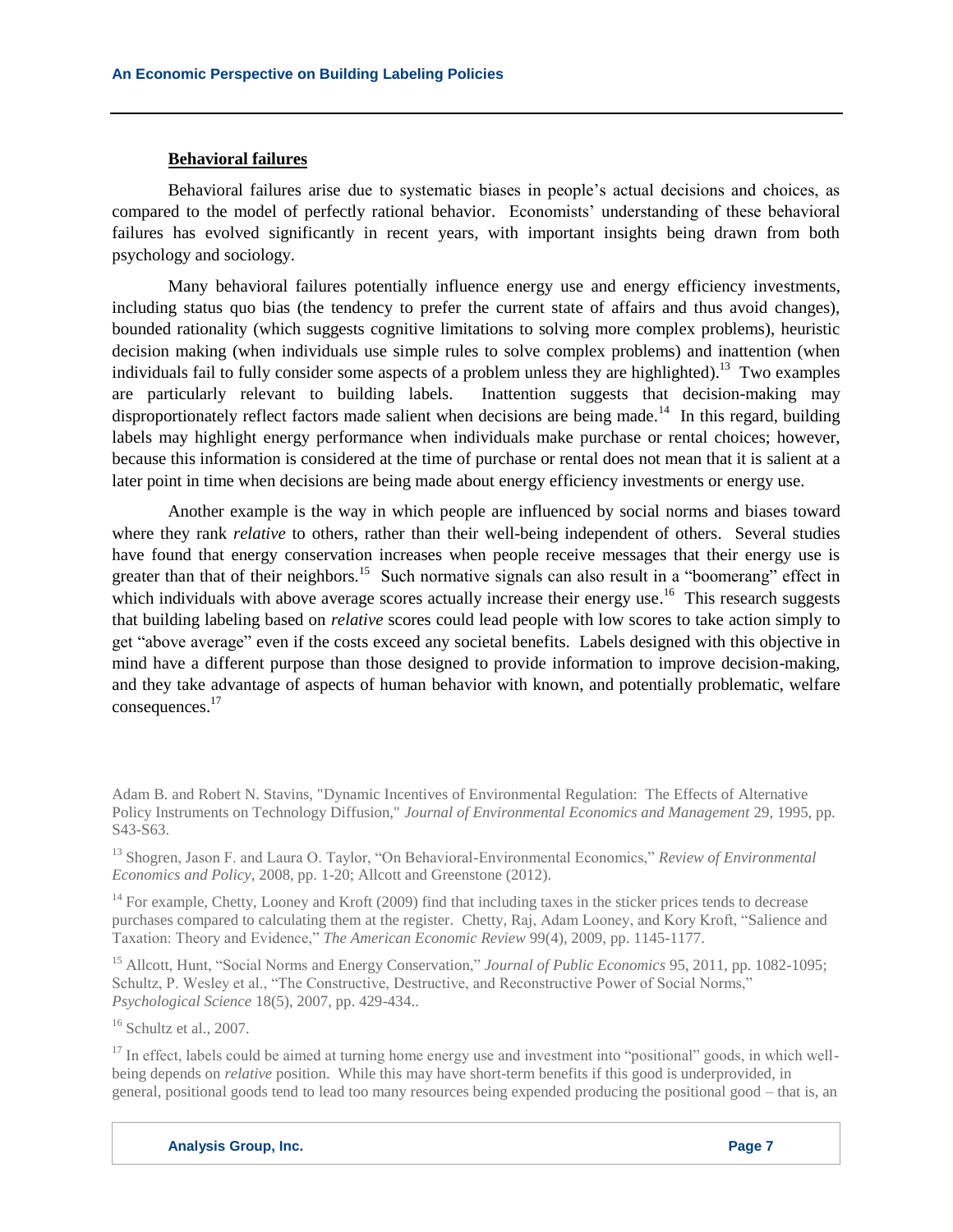Some of these systematic biases can potentially lead to inefficient outcomes. Because of difficulties identifying the underlying source of the "energy efficiency paradox," it may be tempting to ascribe its source to behavioral failures. However, the impact of such behavioral factors compared to other unobserved costs (such as contractor and equipment search costs, differences between actual and theorized performance, installation complications) can be difficult to distinguish. Moreover, the net effect of behavioral failures on energy use and investment is not clear; behavioral failures could lead consumers to use too much or too little energy, or lead them to under- or over-invest in energy efficiency.<sup>18</sup> Economists' understanding of how these behavioral failures potentially affect energy use and investment is still evolving.

While behavioral failures may affect individual consumer decisions, firms that are subject to competitive market forces are much less likely to suffer from these problems.<sup>19</sup> Firms that do not take advantage of cost-effective investments in energy efficiency will be less efficient than other firms in their industry, making them less able to compete. This competitive dynamic creates strong incentives for firms to use energy efficiently and undertake all cost-effective energy efficiency investments.

Along with creating potentially inefficient market outcomes, these behavioral failures can have significant implications for the effectiveness of policies aimed at mitigating market failures. Behavioral economics has illustrated that *how* options are presented and framed can have a substantial influence on subsequent choices. A study of different incentives to purchase hybrid electric vehicles found that their effectiveness depends on how these incentives are "delivered" to consumers (e.g., income tax credits, sales tax waivers, high occupancy vehicle access).<sup>20</sup> This research points to the difficulties often faced in designing policies that can effectively address market and behavioral failures.

"arms race" on energy efficiency. Frank, Robert H., "Positional Externalities Cause Large and Small Preventable Losses," *American Economic Review* 95(2): 137-141, 2005.

<sup>18</sup> Gillingham, Newell, and Palmer (2009).

<sup>19</sup> Shogren and Taylor (2008); Gillingham, Newell and Palmer (2009).

<sup>20</sup> Gallagher, Kelly Sims and Eric Muehlegger, "Giving Green to Get Green? Incentives and Consumer Adoption of Hybrid Vehicle Technology," *Journal of Environmental Economics and Management* 61(1), 2011, pp. 1-15.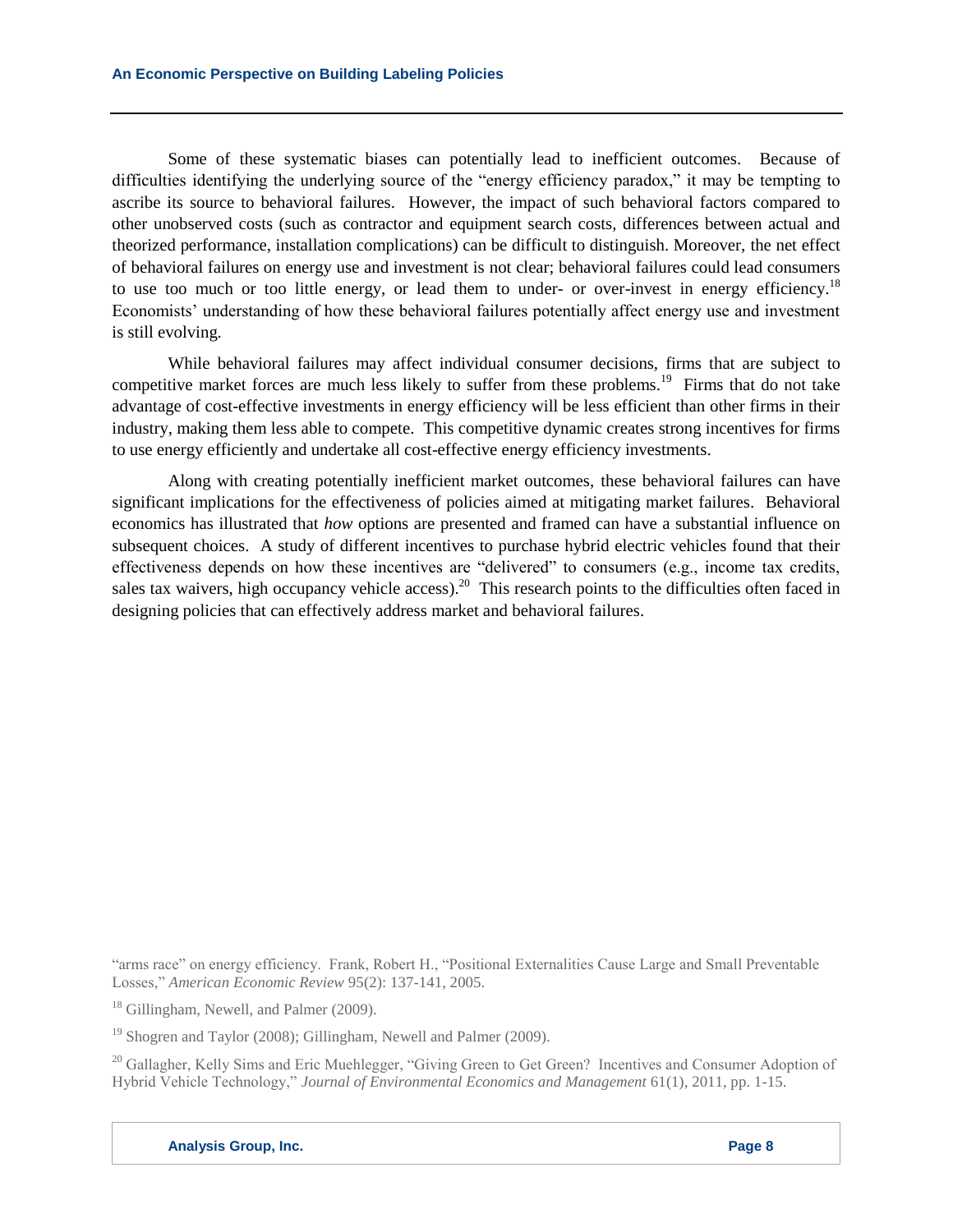# **Box 1: Illustration of Market Failures, Behavioral Failures and Market Barriers**

Various types of possible impediments to cost-effective investments in energy efficiency can be illustrated with variations of a simple example. Suppose that a building owner/landlord has the opportunity to make a \$10,000 one-time investment in some energy efficiency project (for example, an upgrade in wall and roof insulation) that is expected to lead to energy savings with a present value of \$13,000. Basic economics – and common sense – suggest that the owner/landlord should make this investment. Why might he not do so? The table below describes several possible reasons. For example, because the energy savings may accrue not to the landlord but instead to the tenant, the party who actually pays the energy bills, the landlord may choose not to make the investment. This is the principal-agent problem. Or, because performing an audit, finding a qualified contractor and attending to other administrative requirements may cost more than the expected net savings of \$3,000, the landlord may likewise choose not to make the investment. This is an example of a market barrier.

| <b>Market Failures</b><br>Principal-Agent (Landlord-<br>Tenant) Problem |                           | If property owner makes the investment, the tenant, who<br>pays the energy bills, receives the cost savings.                                                                                  |  |  |
|-------------------------------------------------------------------------|---------------------------|-----------------------------------------------------------------------------------------------------------------------------------------------------------------------------------------------|--|--|
|                                                                         | Asymmetric Information    | Property owner is unable to credibly convey the<br>information about the lower energy cost to prospective<br>tenants and thus is unable to recoup his full investment<br>through higher rent. |  |  |
|                                                                         | <b>Credit Constraints</b> | Property owner does not have access to sufficient funds<br>to pay the upfront costs of the investment.                                                                                        |  |  |
| <b>Market Barriers</b>                                                  | <b>Search Costs</b>       | Property owner incurs "search" costs to perform an<br>audit and find a quality contractor that exceed cost<br>savings.                                                                        |  |  |
|                                                                         | Uncertainty               | Future cost savings are uncertain, creating the risk that<br>the long-term savings will be less than the investment<br>costs.                                                                 |  |  |
| <b>Behavioral</b><br>Failures                                           | Inattention               | Property owner focuses on other salient features when<br>making renovations (e.g., comfort, amenities, cost).                                                                                 |  |  |
|                                                                         | <b>Status Quo Bias</b>    | Property owner defers decisions unless faced with large<br>benefits or factors that force decisions (e.g., deadlines).                                                                        |  |  |

**Reasons Why an Owner/Landlord May Choose Not to Make an Investment in Energy Efficiency that is Expected to Save Money**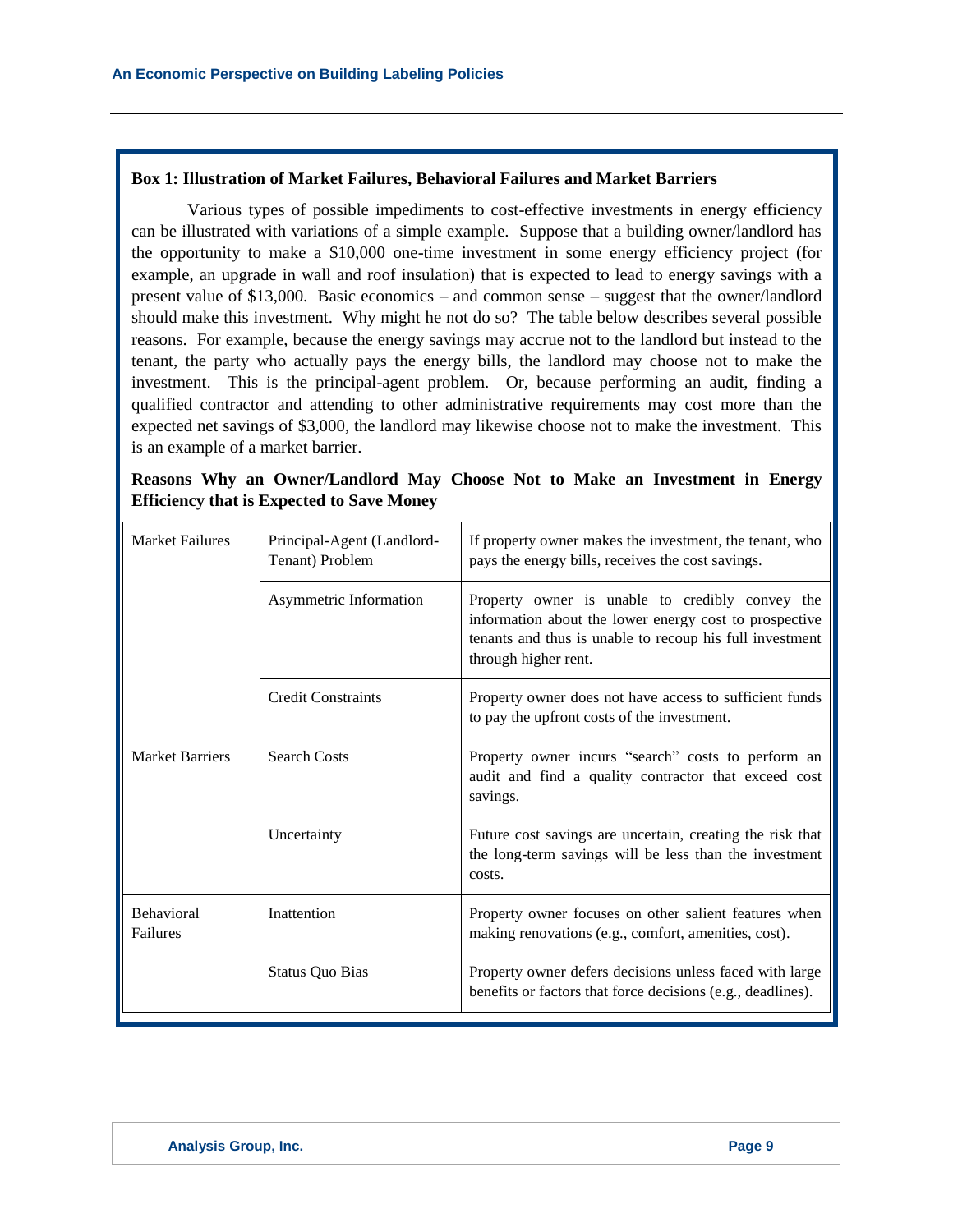#### **C. Options to Address Building Energy Use and Investment Market Failures**

Given concerns about the environmental impacts of energy use and the "energy efficiency paradox," many policies have been designed to achieve reductions in building energy use. Table 1 provides a sampling of the types of building energy policies that have been undertaken, including specific examples of public and private programs. The policies identified fall into three general categories: standards, financial incentives, and information and education programs. In some cases, these programs target specific market failures. For example, several public-private partnership programs provide building owners with access to technical expertise that may be underprovided by private markets because there are spillovers from such information sharing that are hard for the private sector to fully capture. In other cases, policies simply aim to encourage greater energy efficiency under the assumption that there is underinvestment. For example, governments and energy utilities provide financial support for investments in energy efficiency through low- or no-interest loans, rebates or tax credits. These subsidies generally do not target any individual market failure.

The programs identified in Table 1 illustrate the wide range of measures that target building energy efficiency. These programs target residential, small commercial and large commercial buildings to varying degrees, along with general education programs for the building sector.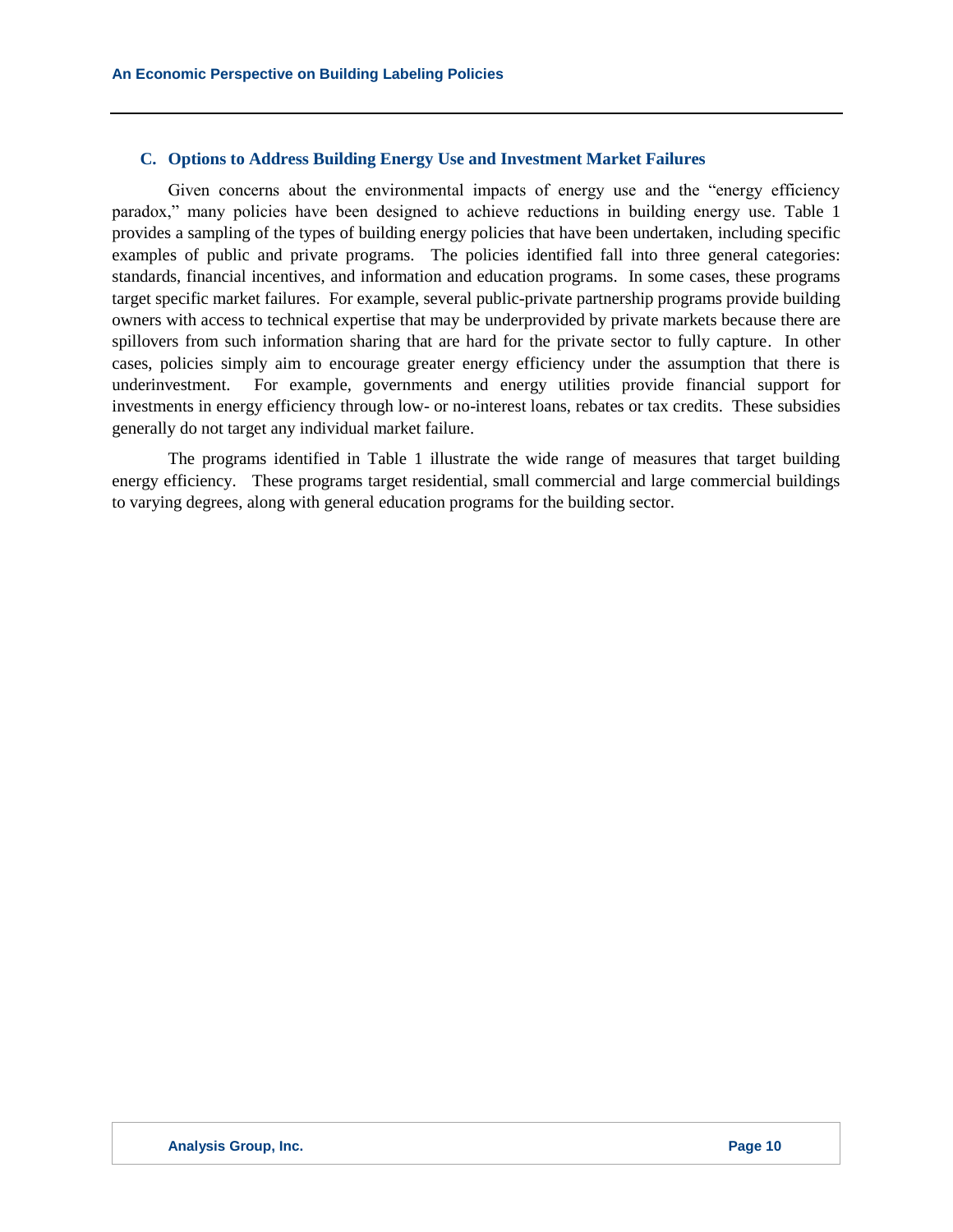| <b>Policy Type</b>                    | Program                                                                                                                                                                                                                                                                                          | <b>Purpose</b>                                                                                            | <b>Example</b>                                                                                                                                                                                                                                                               | <b>Description</b>                                                                                                                                                                                    |
|---------------------------------------|--------------------------------------------------------------------------------------------------------------------------------------------------------------------------------------------------------------------------------------------------------------------------------------------------|-----------------------------------------------------------------------------------------------------------|------------------------------------------------------------------------------------------------------------------------------------------------------------------------------------------------------------------------------------------------------------------------------|-------------------------------------------------------------------------------------------------------------------------------------------------------------------------------------------------------|
| <b>Standards</b>                      | Consumer<br>Durable Goods<br>(Appliances)                                                                                                                                                                                                                                                        | Uniform standards on a<br>national scale: Establish<br>consistency and certainty<br>for manufacturers and | National Appliance Energy<br>Conservation Act of 1987                                                                                                                                                                                                                        | Established national standards for 12 appliances, including<br>refrigerators, ovens, and air conditioners; includes periodic<br>updates and addition of new appliances.                               |
|                                       | <b>Energy Efficiency</b>                                                                                                                                                                                                                                                                         | consumers                                                                                                 | Energy Policy Act of 1992                                                                                                                                                                                                                                                    | Established national standards for lighting, motors, and<br>commercial HVAC; includes periodic updates.                                                                                               |
|                                       | <b>Building Codes</b>                                                                                                                                                                                                                                                                            | Promote long term<br>efficiency of building<br>design                                                     | American Society of Heating,<br>Refrigerating, and Air<br><b>Conditioning Engineers</b><br>(ASHRAE) Standards                                                                                                                                                                | Includes standards for building envelopes, lighting, and<br>HVAC systems. Vary by state in scope and stringency.                                                                                      |
| <b>Financial</b><br><b>Incentives</b> | <b>Utility Demand</b><br>Energy conservation:<br>Target overall reduction<br>Side Management<br>in demand through<br>efficiency measures<br><b>State and Federal</b><br>Energy conservation:<br>Incentivize consumer<br>Tax Credits and<br>Deductions<br>purchases of more<br>efficient products |                                                                                                           | Free Energy Audits                                                                                                                                                                                                                                                           | Qualified technicians evaluate building performance and<br>recommend cost-effective improvements.                                                                                                     |
|                                       |                                                                                                                                                                                                                                                                                                  |                                                                                                           | Rebates and/or Interest Free<br>Loans                                                                                                                                                                                                                                        | Provide funding to implement cost-effective improvements<br>identified during home energy audits.                                                                                                     |
|                                       |                                                                                                                                                                                                                                                                                                  | American Recovery and<br>Reinvestment Act (ARRA)                                                          | Energy Tax Credit for energy efficiency (30% of cost, up to<br>\$1,500), alternative energy (30% of cost for geothermal,<br>wind, solar), and plug-in electric vehicle credits (up to<br>\$7,500). See http://energy.gov/savings_for a complete list<br>of credits by state. |                                                                                                                                                                                                       |
|                                       | Voluntary<br>Weatherization<br>Assistance                                                                                                                                                                                                                                                        | Improve building<br>performance and promote<br>cost-effective measures<br>for low-income<br>households    | U.S. Department of Energy<br>(DOE) Weatherization<br>Assistance Program (WAP)                                                                                                                                                                                                | Federal Funding provided to state and local agencies for<br>home audits and improvements. DOE reports 6.4 million<br>participating homes since 1976, with an annual energy bill<br>reduction of \$47. |
|                                       |                                                                                                                                                                                                                                                                                                  |                                                                                                           | Low-Income Home Energy<br>Assistance Program (LIHEAP)                                                                                                                                                                                                                        | State funding provided by U.S. Department of Health and<br>Human Services.                                                                                                                            |

|  |  |  |  | Table 1. Examples of Current United States Energy Efficiency Policies Targeting Commercial and Residential Buildings |  |
|--|--|--|--|----------------------------------------------------------------------------------------------------------------------|--|
|  |  |  |  |                                                                                                                      |  |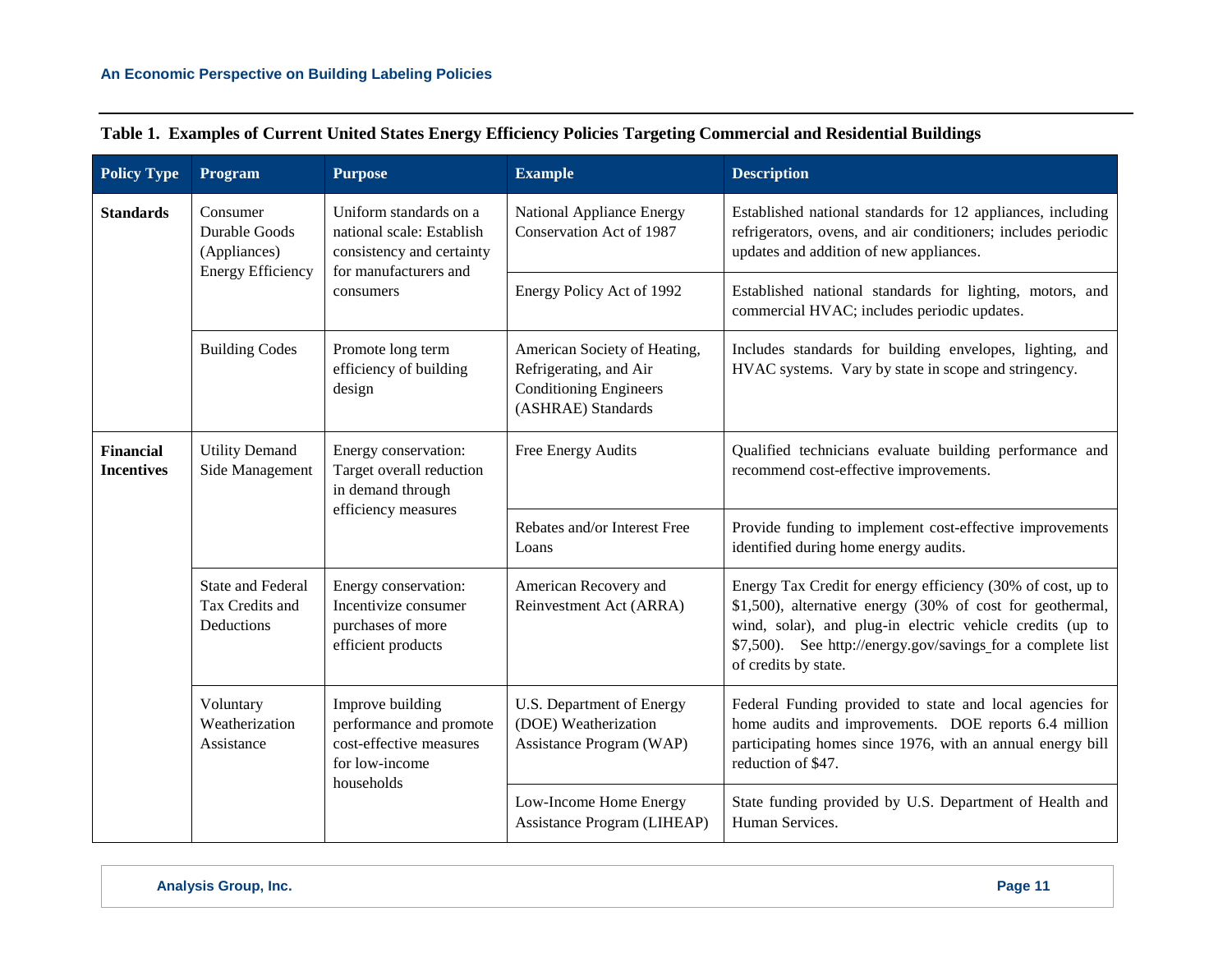# **An Economic Perspective on Building Labeling Policies**

| <b>Policy Type</b>                                           | Program                                                                       | <b>Purpose</b>                                                                                                              | <b>Example</b>                                                                                                                                                                                | <b>Description</b>                                                                                                                                                                                                                                                                  |
|--------------------------------------------------------------|-------------------------------------------------------------------------------|-----------------------------------------------------------------------------------------------------------------------------|-----------------------------------------------------------------------------------------------------------------------------------------------------------------------------------------------|-------------------------------------------------------------------------------------------------------------------------------------------------------------------------------------------------------------------------------------------------------------------------------------|
| Information<br><b>Information</b><br>and<br><b>Education</b> |                                                                               | Educate building owners<br>and occupants: Public-<br>private partnerships to<br>match end-users with<br>technical knowledge | U.S. DOE Energy Efficient<br><b>Building Programs, Industrial</b><br>Assessment Centers, and Plant-<br>wide Assessment                                                                        | Provide technical assistance and audits to homeowners,<br>commercial building owners, and industry participants to<br>improve energy efficiency.                                                                                                                                    |
| <b>Programs</b>                                              |                                                                               |                                                                                                                             | Partnership for Advanced<br>Technology in Housing<br>(PATH)                                                                                                                                   | residential<br>builder<br>Joint<br>program<br>between<br>home<br>stakeholders, financial companies, and US Department of<br>Housing and Urban Development.                                                                                                                          |
|                                                              | Product Labeling:<br>Mandatory and<br>Voluntary                               | Energy use disclosure:<br>Provide positive<br>marketing and create<br>more informed consumers                               | Mandatory: EnergyGuide                                                                                                                                                                        | Federal Program that requires annual energy consumption<br>estimates and operation costs for a variety of appliances;<br>provides comparison to other products in class.                                                                                                            |
|                                                              |                                                                               |                                                                                                                             | Voluntary: U.S. Environmental<br>Protection Agency Energy Star                                                                                                                                | Labels provided to top-in-class for energy efficiency; covers<br>a broad range of consumer goods, commercial buildings,<br>and residential homes (including improvements). U.S. EPA<br>estimates reductions of 5,400 MMTCO <sub>2</sub> eq and savings of<br>\$314b from 1993-2010. |
|                                                              | <b>Building</b><br>Labeling:                                                  | Energy use disclosure:<br>provide positive                                                                                  | Mandatory: Residential and<br><b>Commercial Building Labeling</b>                                                                                                                             | See Table 4 for detailed summary.                                                                                                                                                                                                                                                   |
|                                                              | marketing and create<br>Mandatory and<br>more informed consumers<br>Voluntary | Voluntary: Leadership in<br><b>Energy and Environmental</b><br>Design (LEED)                                                | Recognizes high performance buildings, with energy<br>efficiency as one of several considerations. USGBC reports<br>over 50,000 participating projects comprising 8.9 billion<br>square feet. |                                                                                                                                                                                                                                                                                     |
|                                                              | Voluntary<br>Disclosure                                                       | Goodwill publicity:<br>Transparent goals and<br>recognition of                                                              | 1605b Reports to the U.S.<br><b>Energy Information</b><br>Administration                                                                                                                      | Voluntary reports of GHG emissions by corporations and<br>other entities.                                                                                                                                                                                                           |
|                                                              | improvement                                                                   |                                                                                                                             | U.S. DOE Climate Challenge<br>Program                                                                                                                                                         | U.S. DOE and electric utility partnership with established<br>tracking and commitments.                                                                                                                                                                                             |

Note: Table based on Gillingham et al. (2004) and Doris et al. (2009).

**Analysis Group, Inc. Page 12**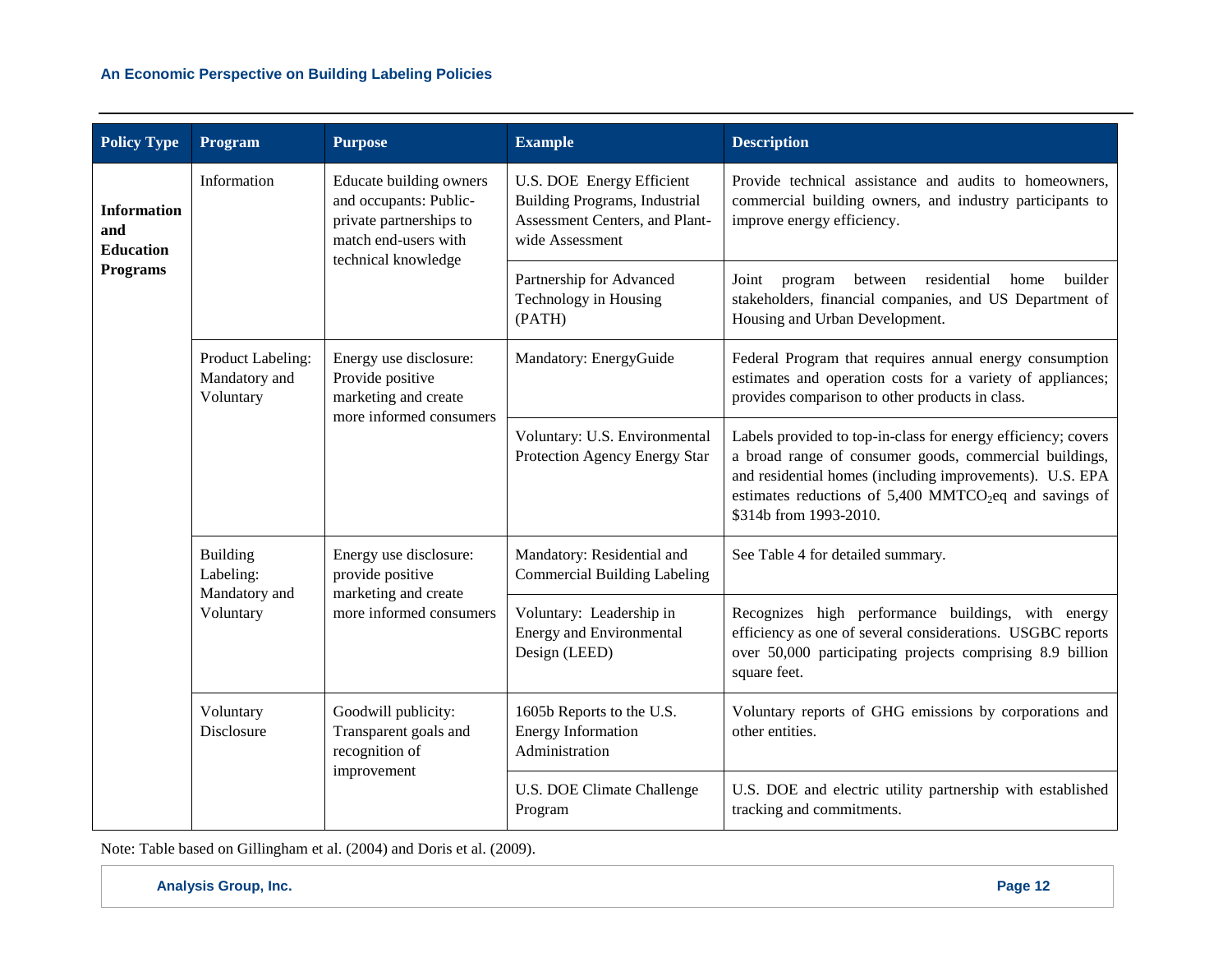# **III. ASSESSMENT OF MANDATORY BUILDING LABELING PROGRAMS**

The goal of building labeling programs is to encourage owners and occupants to make investments in energy efficiency and/or to use less energy in their day-to-day activity. Building labeling programs are intended to achieve such changes through several possible mechanisms:

- 1. By providing information about building energy performance, programs may focus individuals' attention on their energy use, which may not otherwise have been a high priority. In theory, people may respond to this information by reducing their energy use.
- 2. Building labeling programs may provide a way for owners to convey the value of any investments in energy efficiency to potential buyers or renters. In theory, if buyers or renters can observe a building's energy performance, they will be willing to pay more to buy or rent properties that have lower operating costs. This would increase the incentive to building owners to make investments in energy efficiency.
- 3. Building labeling programs might help owners to identify cost-effective investment opportunities and/or specific actions to reduce energy use.

These mechanisms may encourage greater investment in cost-effective energy efficiency to the extent that they partially or fully address the information or behavioral problems that may limit such investment. Building labeling programs do not directly address other market failures, such as environmental externalities (for example, GHG emissions). While energy efficiency programs may reduce GHG emissions, they will not do so cost-effectively compared with other policy mechanisms, such as market-based approaches.

In this section, we describe key elements in the design of building labeling programs. We then summarize U.S. and non-U.S. labeling programs, and finish with a summary of these programs' performance.

#### **A. Design and Impact of Building Labeling Policies**

Building labeling programs can have substantially different designs. A key distinction is between mandatory and voluntary policies. Under a mandatory policy, all regulated properties must comply with the labeling program's requirements. Thus, there is a new regulatory requirement. By contrast, voluntary programs provide owners with the option to participate. These programs, such as the U.S. Environmental Protection Agency's ("EPA's") Energy Star program and the LEED programs, typically provide some recognition or accreditation for buildings that verify that they meet pre-determined energy (and potentially environmental) standards. Voluntary programs are, in some sense, an additional market response to a potential lack of information on energy performance that complements other available means, such as sharing utility bills and building inspections. Under voluntary programs, only those property owners that see value in providing the additional label information will participate.

Our discussion largely focuses on mandatory programs. The design of mandatory programs inescapably involves tradeoffs between the quality, accuracy, and utility of the information that the program provides, on the one hand, and the cost of the program, on the other hand. A program can be designed to be less costly, but it may be less accurate or informative as a result. Similarly, a program can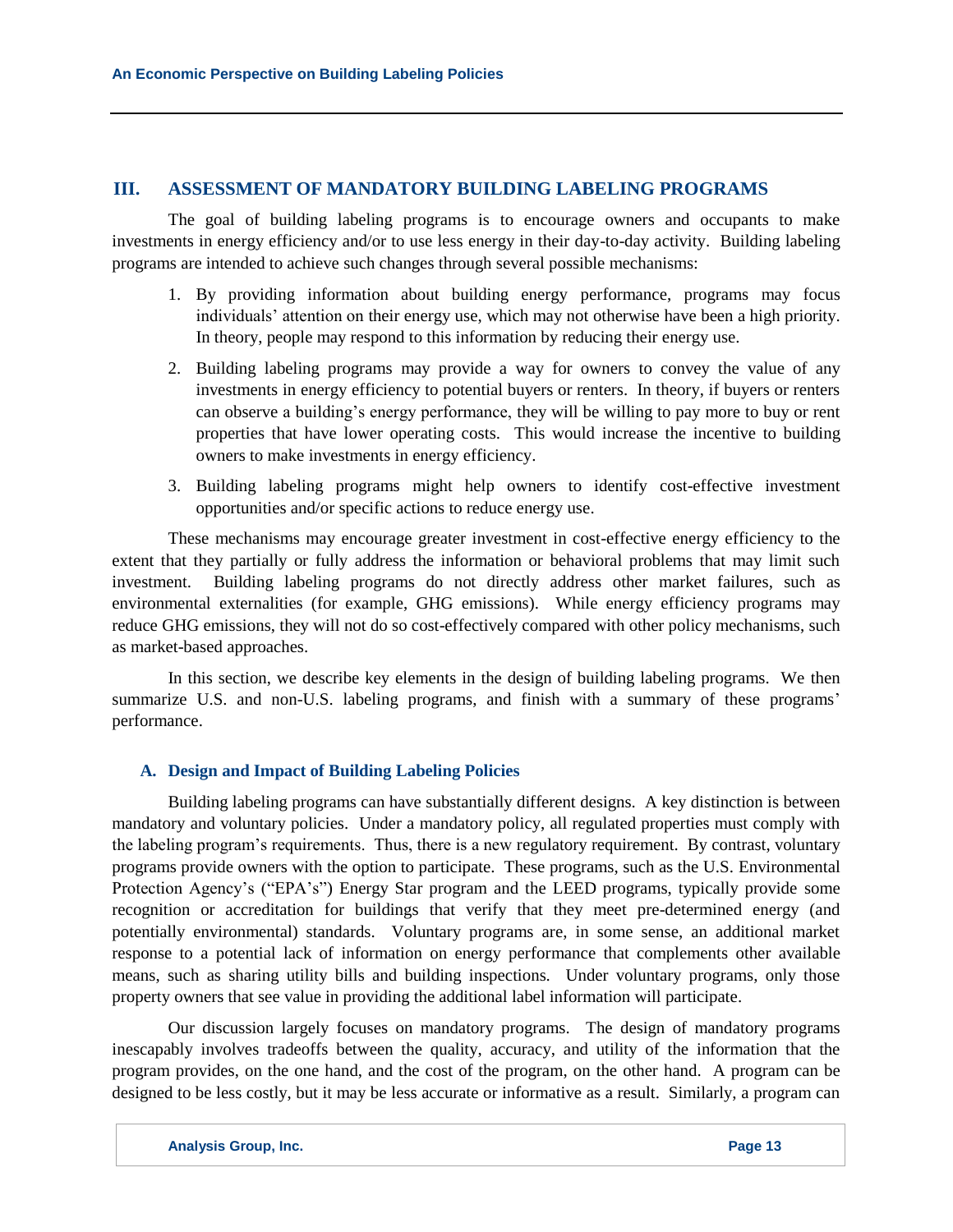be designed to be more accurate and more useful to market participants, but doing so may raise its costs. Table 2 below summarizes the primary building labeling program designs.

| <b>Type of Program</b>         | <b>Main Characteristics and Requirements</b>                                                                                                                                                                                                                                                                                                                                                                                                                                           |
|--------------------------------|----------------------------------------------------------------------------------------------------------------------------------------------------------------------------------------------------------------------------------------------------------------------------------------------------------------------------------------------------------------------------------------------------------------------------------------------------------------------------------------|
| <b>Energy Intensity Scores</b> | Reflects building attributes and occupant use<br>$\bullet$<br>Absolute or relative score<br>$\bullet$<br>Usually no information relevant to financial implications, including<br>$\bullet$<br>cost-effective energy efficiency actions<br>Lower cost<br>$\bullet$<br>Typically not tailored to unique building attributes<br>Can be voluntary or mandatory<br>$\bullet$<br>Risk of manipulation without (potentially costly) verification                                              |
| <b>Energy Integrity Scores</b> | Reflects only building attributes<br>$\bullet$<br>Absolute or relative score<br>$\bullet$<br>More complexity to isolate building from occupant effects<br>Usually no information relevant to financial implications, including<br>$\bullet$<br>cost-effective energy efficiency actions<br>May not be tailored to unique building attributes<br>$\bullet$<br>Can be voluntary or mandatory<br>$\bullet$<br>Risk of manipulation without (potentially costly) verification<br>$\bullet$ |
| <b>Audits</b>                  | Detailed on-site review of property<br>$\bullet$<br>Usually tailored to unique building attributes<br>$\bullet$<br>Can be used to complement an energy intensity or energy integrity<br>$\bullet$<br>score<br>Provides specific suggestions to help identify cost-effective energy<br>efficiency<br>Can be voluntary or mandatory<br>$\bullet$<br>Higher cost<br>$\bullet$                                                                                                             |
| <b>Mandated Audit Actions</b>  | Requires property owners to implement audit action items<br>$\bullet$<br>Greater aggregate investment in energy efficiency<br>$\bullet$<br>Higher costs<br>Likely to lead to investments whose costs exceed benefits, leading<br>to inefficient outcomes                                                                                                                                                                                                                               |

**Table 2. Types of Building Labeling Programs, Characteristics, and Requirements**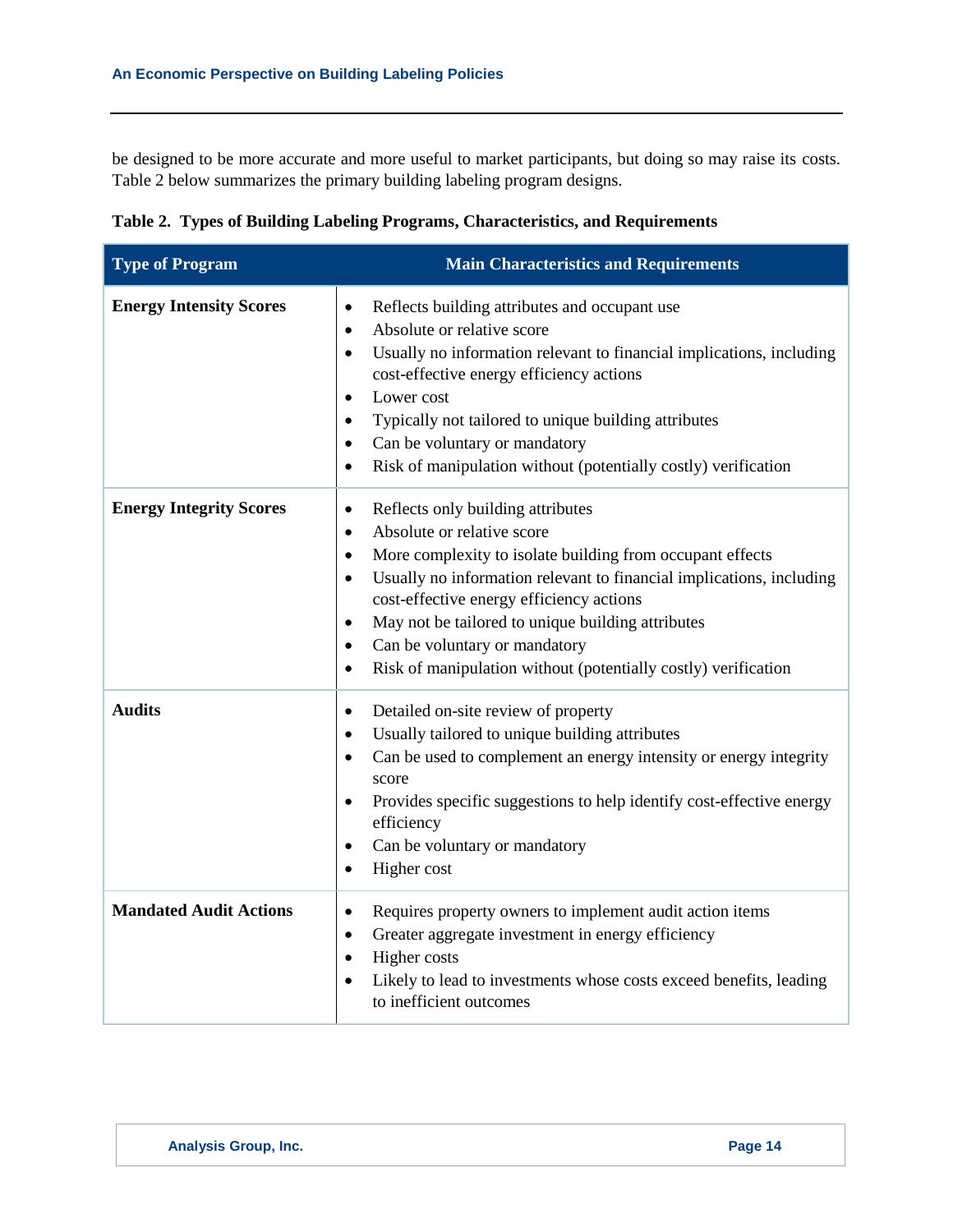#### **Energy Intensity Scores**

An energy intensity score aims to capture a building's overall energy performance given its size and the nature of the activities occurring in it. The score reflects both building characteristics and occupants' habits and behavior. In its basic form, the score is based on a formula that reflects building characteristics such as the size, the type of operations taking place within it, and the number of employees using it. Based on their score, buildings may be categorized into an even simpler "grade" (for example, " $A$ " to " $F$ ").

Energy intensity scores typically reflect performance relative to other buildings with similar characteristics.<sup>21</sup> In this regard, building energy labels differ from energy labeling for consumer products, which provide consumers with an estimate of annual energy expenditures (with appliance labels) or miles per gallon (with car labels).

Relative to other types of policies, the potential benefits of energy intensity scores include their relatively low cost. A basic approach is to have building owners gather basic information about building characteristics and energy use and enter this information into a software program. More costly procedures would involve on-site inspection by trained engineers and/or verification of data collected by building owners or managers.

The drawbacks of this type of metric are driven largely by its relative simplicity:

- 1. Use of simplified tools for measuring energy intensity may lead to unreliable metrics. For example, automated software tools may encourage a one-size-fits-all approach that does not account for site-specific circumstances.<sup>22</sup>
- 2. Energy intensity scores do not distinguish between the behavior of the current occupants and the efficiency of the building's structure, systems, and equipment. Thus, a particular building's energy intensity score may not be a particularly accurate reflection of the building's current or potential energy performance.
- 3. While an energy index can provide some measures of a building's energy performance, it provides little or no information on financial implications, including information to help inform decisions about how to improve energy use or investment in energy efficiency.
- 4. Energy intensity scores calculated through automated software are also prone to manipulation, unless the information that owners submit is audited or verified, requirements that would raise costs.
- 5. Relying on relative performance raises several issues. First, while household or business concerned with relative position may induce investments in energy efficiency by those that are "below average," this tendency will not necessarily lead to cost-effective energy efficiency based on accurate information about energy costs. Second, in a program that uses

 $21$  For example, each building's score may be scaled so it is analogous to a percentile score on a standardized test, with a score of 50 being average.

 $22$  For example, a particular building owner/landlord may not be able to influence the energy use of a tenant during the duration of that tenant's lease.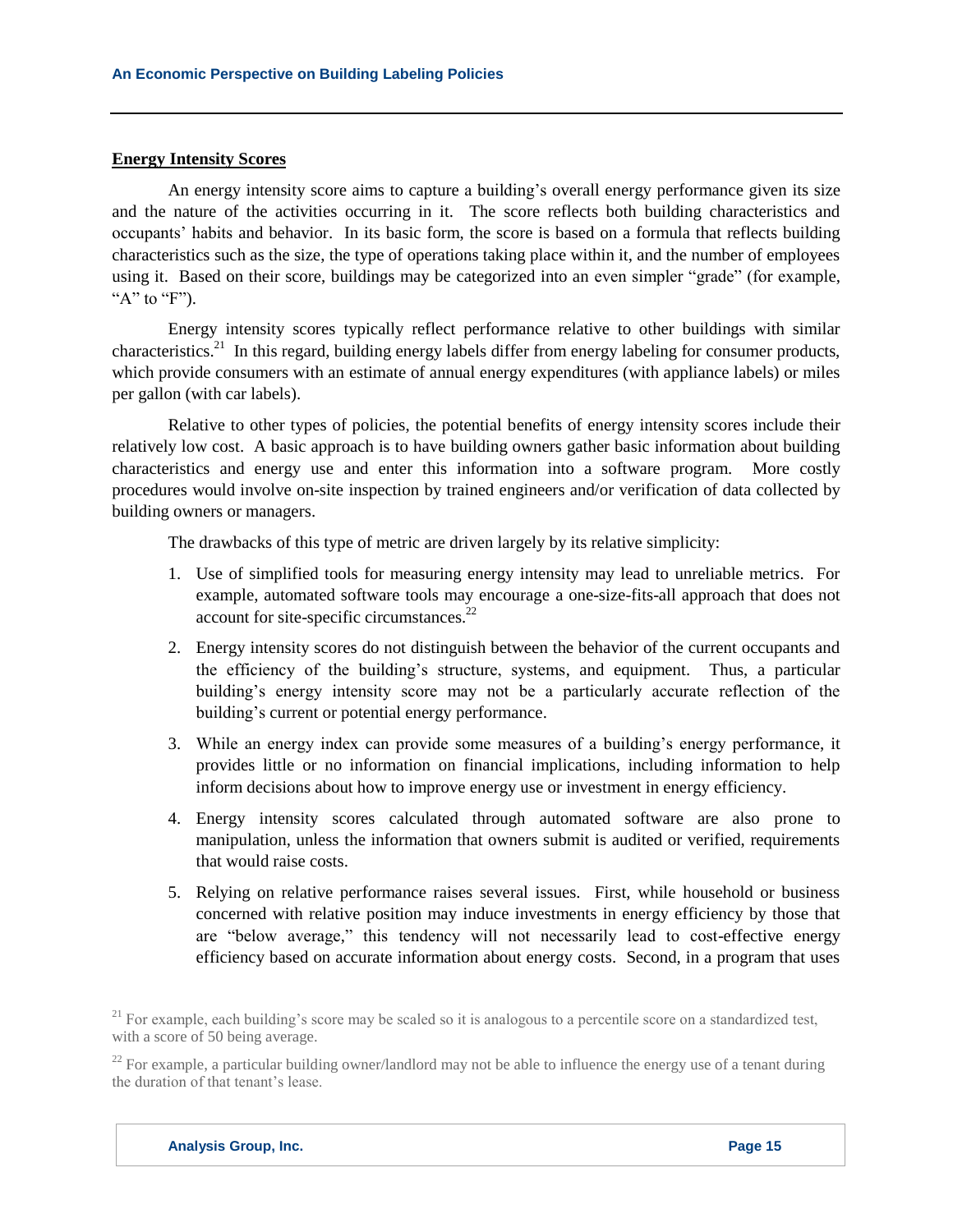relative scores, the average or median score may shift over time. Consequently, the information conveyed by building scores may depend on the date the score was calculated.<sup>23</sup> This may require more frequent updating of energy performance scores, which would raise costs.

In addition, note that, although building energy labeling is often proposed as a natural extension of energy labels for consumer products, such as air conditioners, refrigerators, and motor vehicles, these labeling programs differ in important ways:

- 1. Energy labels for products convey *financial information* about costs savings (or, information that is easily converted into financial information, such as fuel efficiency labels provided for motor vehicles). By comparison, building labels typically do not provide such financial information, but instead provide information on a building's efficiency *relative* to other buildings.
- 2. Energy labels for products potentially *affect decisions at the point of purchase* when consumers are making the choice among products with differing energy efficiency. By contrast, for buildings, property purchase and rental decisions often do not occur at the same time as decisions about energy efficiency investments. Consequently, energy labels may not be salient at the time when property owners are considering investments in energy efficiency, particularly to the extent that programs are designed to influence purchase and sale decisions, rather than energy efficiency investment and use decisions.
- 3. Information for energy labels need only be developed once for each unique consumer product. By contrast, for buildings, information for energy labels needs to be developed for each and every individual building, not just each type of building, requiring additional measurement costs. Substantial heterogeneity in buildings increases this challenge.
- 4. Product labeling is based on verifiable standards, which improves their credibility. For buildings, however, measurement standardization is more difficult to verify, which reduces the credibility of the information. $^{24}$

 $^{23}$  Eichholtz. Kok, and Quigley (2010b) find that the effect of Energy Star ratings diminishes as time elapses since the certification. One interpretation of this is that, because building performance is gradually improving over time, Energy Star certification (indicating that a building's energy efficiency is within the top quartile) becomes less meaningful since a property that was in the top quartile in past years may no longer be so highly rated. Eichholtz, Piet, Nils Kok, and John M. Quigley, "Sustainability and the Dynamics of Green Building," April 2010.

<sup>24</sup> Tigchelaar, Casper, Julia Backhaus, and Marjolein de Best-Waldhober, "Consumer Response to Energy Labels in Buildings," Intelligent Energy Europe, September 2011; Backhaus, Julia, Casper Tigchelaar, and Marjolein de Best-Waldhober, "Key Findings & Policy Recommendations to Improve Effectiveness of Energy Performance Certificates & the Energy Performance of Buildings Directive," Intelligent Energy Europe, September 2011; Lainé, Liz, "Room for Improvement: The Impact of EPCs on Consumer Decision-Making," Consumer Focus, February 2011; Amecke, Hermann, "The Effectiveness of Energy Performance Certificates – Evidence from Germany," Climate Policy Initiative Report, August 26, 2011.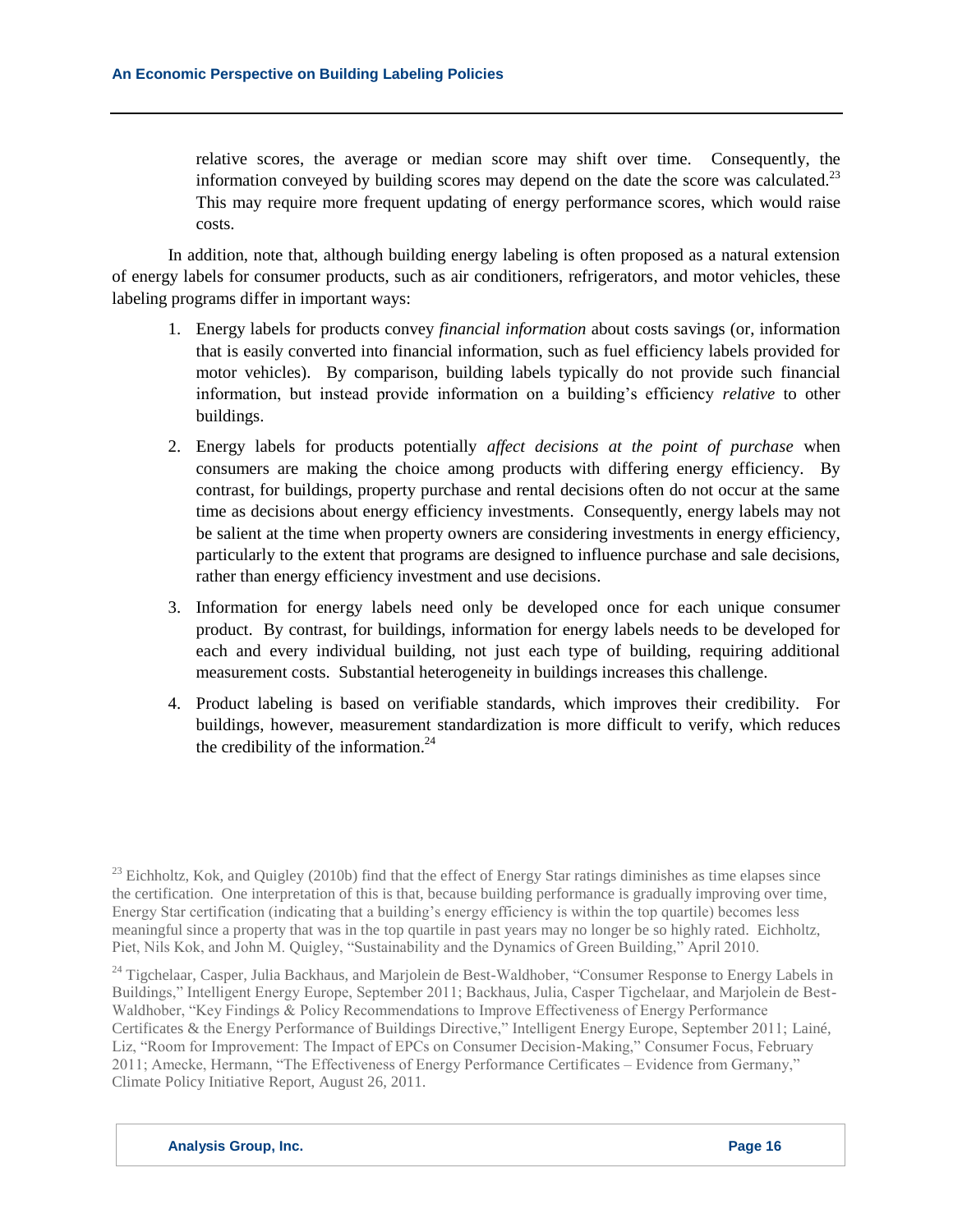# **Energy Integrity Scores**

Energy integrity scores are intended to be a refinement of energy intensity scores, by better reflecting the inherent performance of a building's structure, systems, and equipment independent of the influence of occupants' energy use habits and activities. Measuring energy integrity is more costly due to the effort required to isolate the building's inherent energy performance independent of its current occupants' energy use. Controlling for occupant behavior may require additional measurement and analysis, although tools such as thermal imaging may potentially lower these costs. The advantage of an energy integrity score is that it provides a more accurate measure of the building's performance, separate from its occupants. It may be more informative to new buyers or renters, whose habits may differ from those of current occupants.

# **Audits**

An energy audit identifies specific cost-effective actions that can be taken to improve a building's energy efficiency, considering both up-front financial costs of these investments and anticipated annual energy cost savings. Building owners and managers may voluntarily undertake energy audits as an element of their energy management of their facilities. Residences may also voluntarily undertake energy audits, and such audits are often subsidized through utility funded programs.

Audits therefore differ from energy intensity and energy integrity scores because they can provide tailored information and recommendations about cost-effective investments in energy efficiency. Because audits provide information on such investments, rather than relative performance, an audit may be required in addition to energy scores.

The primary drawback of an audit program is its cost. Audits typically require detailed assessments based on on-site visits by approved third parties with sufficient training and expertise. Performing a detailed on-site building assessment requires that the auditor visit the building, collect information, and analyze the building's structure, systems, and equipment (such as its insulation, heating and cooling systems, and windows), and prepare a detailed report.<sup>25</sup> A recent survey of energy auditors found that the average fee for a basic residential home audit was about \$350 per audit, while another study found average costs of \$492 per audit (with about 70 percent of audits costing between \$300 and  $$700$ .<sup>26</sup> Commercial audits are significantly more expensive.<sup>27</sup> From an economic perspective, it is important to compare this cost (together with other costs) to the value of benefits to determine whether audits are beneficial on net. Furthermore, while required audits likely lead to some incremental cost-

<sup>&</sup>lt;sup>25</sup> For example, *see* Pacific Northwest National Laboratory, "A Guide to Energy Audits," U.S. Department of Energy, Building Technologies Program, PNNL-20956, September 2011.

<sup>&</sup>lt;sup>26</sup> Palmer, Karen L. et al., "Assessing the Energy-Efficiency Gap: Results from a Survey of Home Energy Auditors," *Resources for the Future Discussion Paper No. 11-42*, October 4, 2011; *Residential Energy Services Network, Inc*., "National Average Cost of Home Energy Ratings," Feb 27, 2009.

<sup>&</sup>lt;sup>27</sup> A California study found that commercial property audits could range from \$0.12 to \$0.50 per square foot in 1997 dollars. With inflation, this suggests that the audit for a 50,000 square foot commercial building could be as high as \$35,000. California Energy Commission, "How to Hire an Energy Auditor to Identify Energy Efficiency Projects," P400-00-001c, January 2000.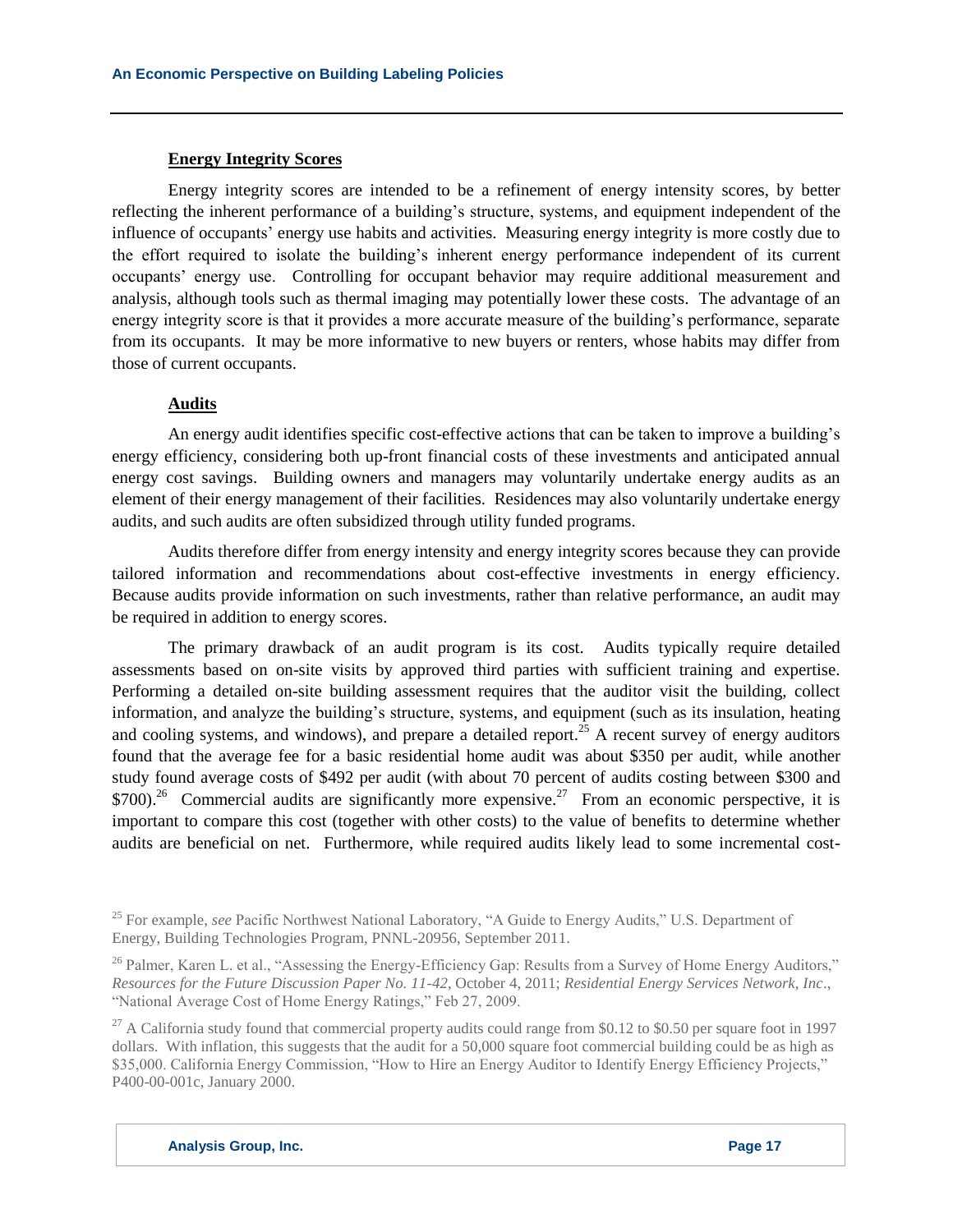effective investments in energy efficiency, they may also result in many audits that result in no action taken because property owners perform the audit only because of the requirement, not because they are interested in investing in their properties.

## **Mandated Audit Actions**

While mandatory building labeling requires that building owners develop (and supply) certain information on their buildings, property owners retain discretion over which investments and actions they undertake. However, policymakers might be tempted to impose requirements that building owners implement actions identified as cost-effective in energy audits. Likewise, policymakers might require that poorly performing buildings decrease their energy use.

While we do not assess the many issues related to the adoption of these types of mandatory requirements, there are several factors suggesting potential economic inefficiencies from these approaches. In particular, while, in theory, audits identify only cost-effective energy efficiency investments, there are many reasons to believe that auditor estimates may not fully account for the many factors that determine whether energy-saving investments are cost-effective. If true, some building owners would inevitably be required to make investments that would make them (and society as a whole) worse off. Such required investments would also result in net social costs, since the requirements would lead to actions that produce benefits through energy savings (and potentially reduction in environmental impacts) that are less than the costs of these investments. Requirements that poorly performing buildings decrease energy use could result in similar problems. Simply because a building's energy efficiency performance is low relative to comparable buildings does not mean that investments to improve energy efficiency will be cost-effective.

#### **Other Design Choices**

In addition to choosing a basic type of building labeling program, policymakers must make other choices that have implications for program cost and effectiveness. Table 3 summarizes key questions they face and some of the implications of those questions for the cost and effectiveness of the program.

One important question is what types of buildings the labeling program covers. Owners of these different types of buildings make decisions in different ways and are likely to be affected by market and behavioral failures to varying degrees. For example, the owner of a large commercial property (e.g., a downtown office building), whose principal concern is earning profit from his or her property, is more likely to have the both the incentive and the resources to identify and implement cost-saving investments in energy efficiency, even in the absence of a building labeling program. Thus, a building labeling program may impose costs on these owners for little incremental benefit, unless they somehow address principal-agent problems that may affect a property owner's ability to recover the costs of these investments. 28

<sup>&</sup>lt;sup>28</sup> These costs can include costs to  $(1)$  collect and manage information using different measuring tools or software tools, (2) implement additional administration tasks to ensure compliance, and (3) hire outside engineers to verify results.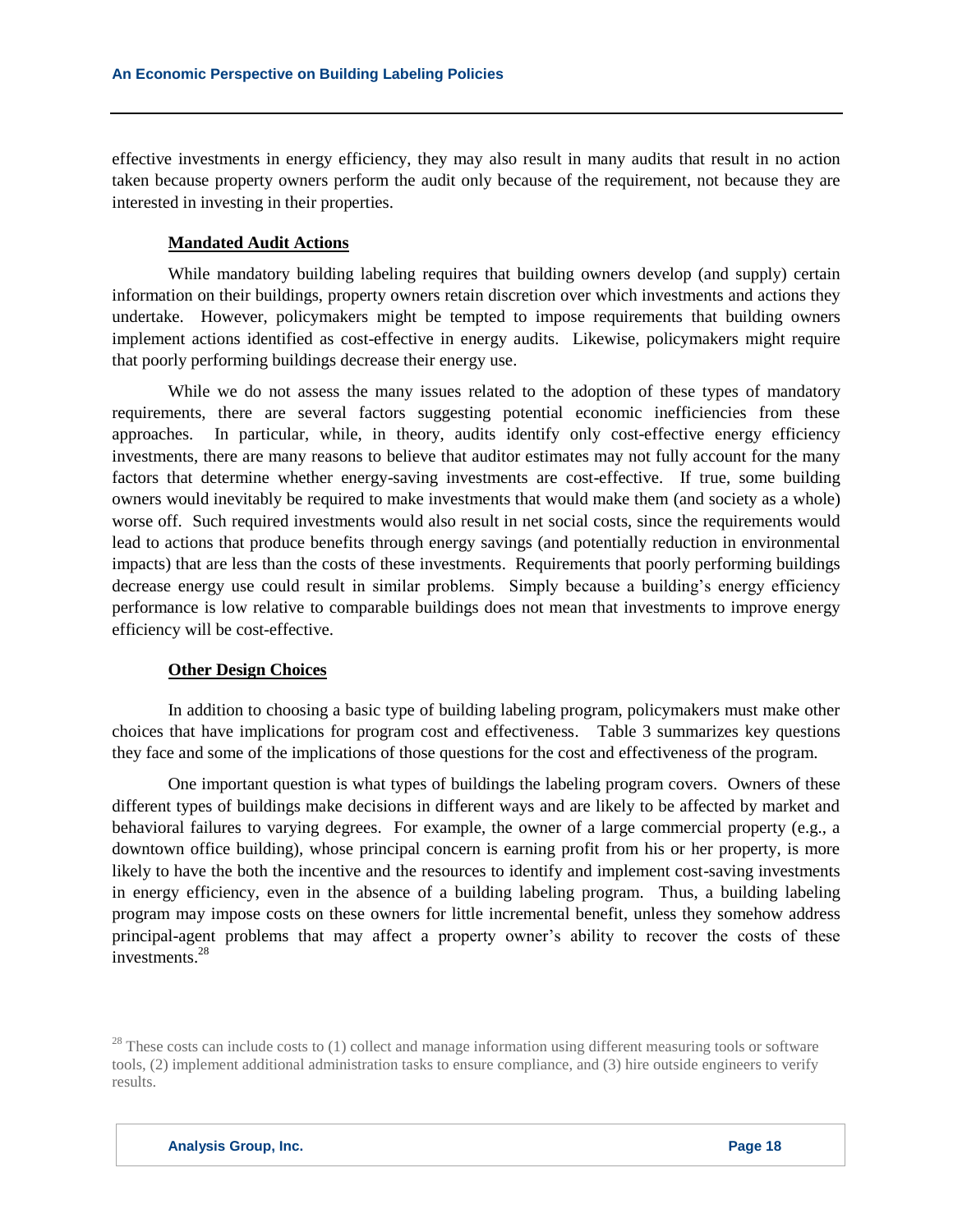|  |  |  |  | Table 3. Other Choices in Designing a Building Labeling Program |
|--|--|--|--|-----------------------------------------------------------------|
|  |  |  |  |                                                                 |

| <b>Key Design Question</b>                                                                                                                                           | <b>Implications for Program Costs and Effectiveness</b>                                                                                                                                                                                                                                                                                                                                               |
|----------------------------------------------------------------------------------------------------------------------------------------------------------------------|-------------------------------------------------------------------------------------------------------------------------------------------------------------------------------------------------------------------------------------------------------------------------------------------------------------------------------------------------------------------------------------------------------|
| What types of buildings are affected?<br>Building type (commercial,<br>≻<br>residential, industrial, mixed)<br><b>Building size</b><br>➤<br><b>Building age</b><br>➤ | Properties vary in the potential market and behavioral<br>failures they face<br>Older buildings may have the potential for substantial<br>improvements but are heterogeneous and may be<br>difficult to score accurately<br>Aggregate program costs increase as more buildings<br>$\bullet$<br>are subject to the program                                                                             |
| How often must owners comply?                                                                                                                                        | More frequent measurement improves the quality of<br>information, but also increases costs to regulated<br>entities and to the government                                                                                                                                                                                                                                                             |
| To whom is the information disclosed?                                                                                                                                | Wider disclosure may raise program visibility, but<br>may also raise costs, depending on requirements                                                                                                                                                                                                                                                                                                 |
| When is the information disclosed?                                                                                                                                   | The cost of disclosure requirements will depend, in<br>part, on how information is disclosed (e.g., through a<br>public registry, or through individual communication<br>by market participants)<br>The timing of disclosure requirements affects when<br>market participants receive information, and the extent<br>to which it potentially affects investment, purchase,<br>and/or rental decisions |
| Is the program voluntary or mandatory?                                                                                                                               | Voluntary participation in building labeling programs<br>$\bullet$<br>will lower aggregate costs, while potentially reducing<br>overall impacts (if any) on energy use                                                                                                                                                                                                                                |

## **B. Building Labeling Policies in Practice**

Several U.S. cities, U.S. states, and countries outside the United States have implemented mandatory building labeling programs in recent years. Across the United States, six cities (Austin, New York, Philadelphia, San Francisco, Seattle, and Washington, D.C.) and two states (California and Washington) have enacted mandatory building labeling for selected buildings in their jurisdictions. These programs have all been enacted recently and many have yet to take effect. Austin's initiative was the first major U.S. program, with certain residential buildings subject to the city's program since June 1, 2009. In many of the cities, program requirements will not be fully phased in until 2013 or 2014. Table 4 below summarizes these programs.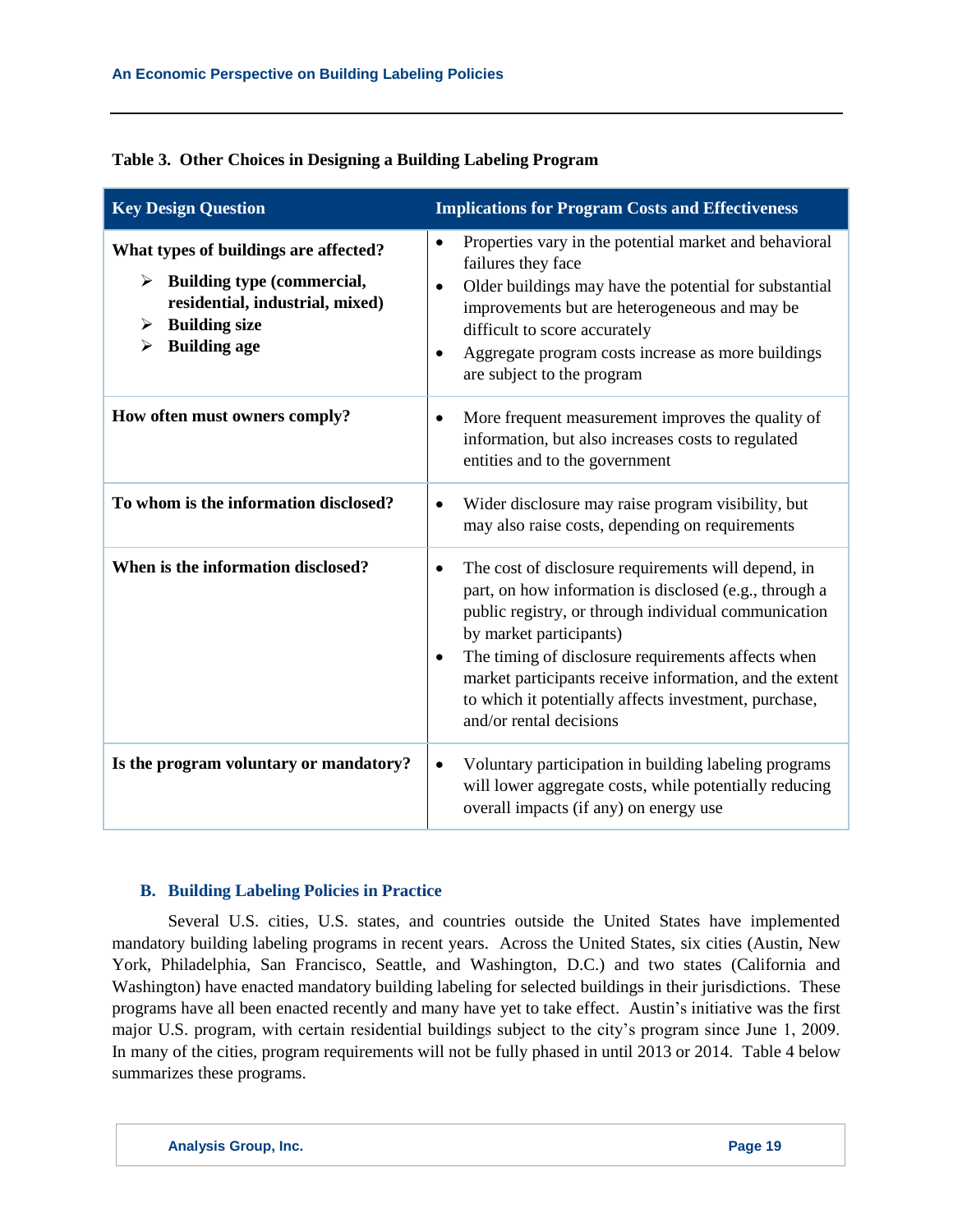The common focus of all of the programs is medium and large commercial buildings, with requirements only affecting buildings above certain size thresholds. All city programs, except San Francisco's, apply to large apartment or mixed-use buildings, and several apply to public buildings as well.

Most programs require that covered buildings/owners "benchmark" their energy intensity using the Energy Star Portfolio Manager ("ESPM") tool. The ESPM is used in the U.S. EPA's voluntary Energy Star program, which allows high-performing buildings to receive an Energy Star label if their energy use intensity is in the top 25 percent of buildings in their building classification.<sup>29</sup> According to the Energy Star program, ESPM "is an interactive energy management tool that allows you to track and assess energy and water consumption across your entire portfolio of buildings in a secure online environment."<sup>30</sup> Owners must gather and submit information to Energy Star on their buildings' basic characteristics, including the ways in which space is used, and the buildings' monthly energy use. EPSM provides a score between 1 and 100, which reflects a building's energy efficiency relative to similar buildings in the same geographic region. A score of 50 indicates average performance; higher scores indicate better performance. While the ESPM was developed for EPA's voluntary program, it has been widely adopted as a tool in individual city and state programs. Another voluntary program is the LEED program. Administered by the U.S. Green Building Council, a non-profit organization that promotes green building design, this program also provides firms with the opportunity to have their building be LEED-certified if they meet certain energy and environmental standards. $31$ 

Of the mandatory programs, several impose requirements beyond benchmarking through ESPM. Austin requires that owners of residential buildings at least 10 years old have their residences audited by a certified auditor prior to sale.<sup>32</sup> The audit covers home features such as attic insulation, duct systems, heating and cooling equipment, and window insulation. Austin also requires that high energy use multifamily buildings (defined as those with energy use more than 50 percent above average multi-family building energy use) must reduce their energy use by 20 percent within 18 months. New York also requires buildings covered by the requirements to undertake audits at least every 10 years.<sup>33</sup> San Francisco requires energy audits every five years for buildings at least five years old and 10,000 square feet in size, but does not mandate improvements or disclosures.

Some city programs report (or plan to report) buildings' ESPM scores publicly, including making data available through online databases. Others plan to limit disclosure of ESPM scores to those

<sup>30</sup> "Energy Star Portfolio Manager Quick Reference Guide," available online at

http://www.energystar.gov/ia/business/downloads/PM\_QuickRefGuide.pdf?fc6d-46e6.

 $32$  Audits are not needed if one has been done in the previous 10 years, or if the home has made investments in energy efficiency through one of the local utility's programs.

<sup>33</sup> These requirements were included in the city's Greener, Greater Building Plan, which also tightens requirements on the need to bring buildings up to code during renovations, and requires all buildings to update lighting systems and install sub-metering for individual tenants.

<sup>&</sup>lt;sup>29</sup> Energy performance must be verified by a licensed professional. "Energy Star Overview," available online at [www.energystar.gov/index.cfm?c=evaluate\\_performance.bus\\_portfoliomanager#rate.](http://www.energystar.gov/index.cfm?c=evaluate_performance.bus_portfoliomanager#rate)

<sup>31</sup> http://new.usgbc.org/home.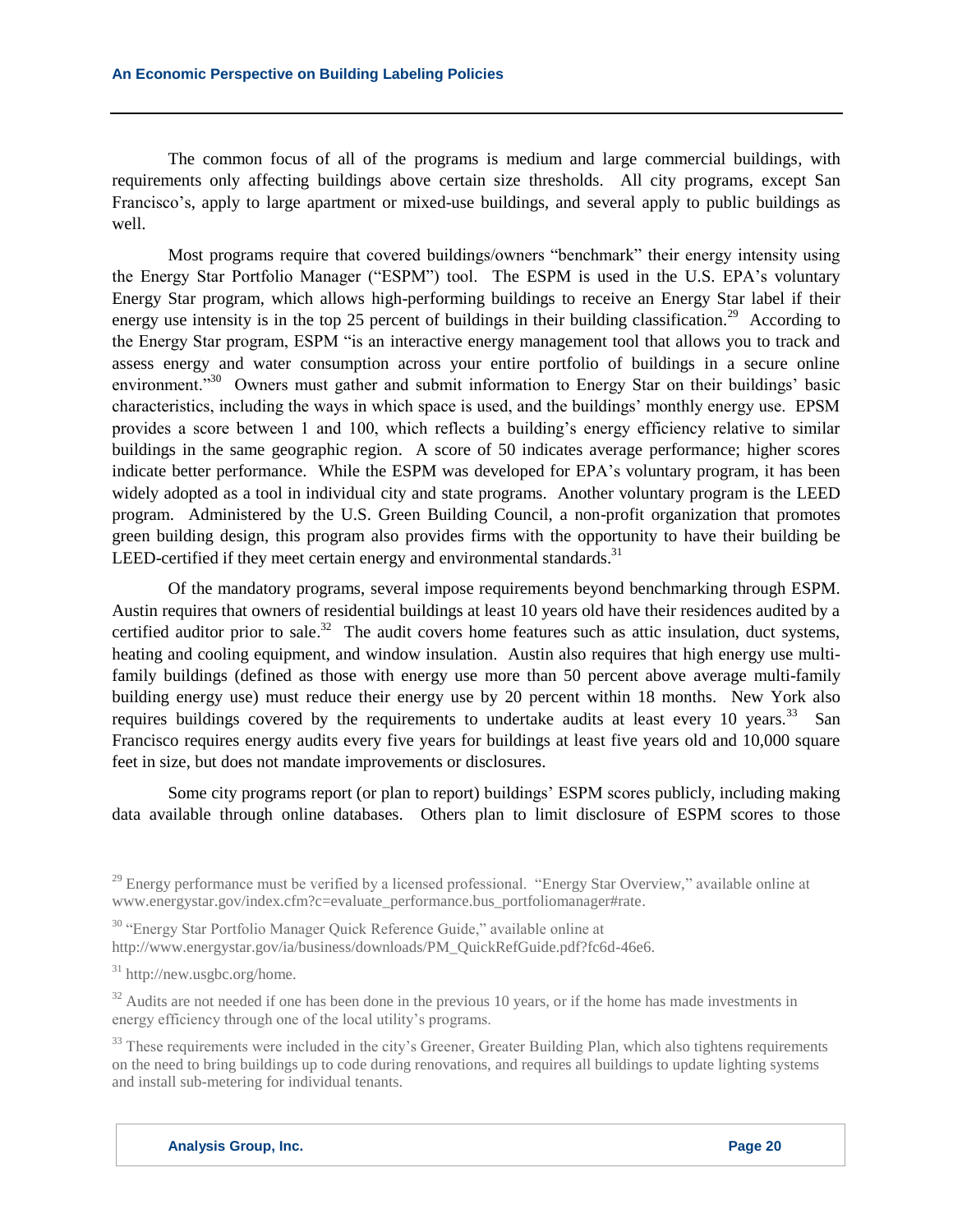participating in market transactions, such as buyers and seller in property sales, and current and prospective tenants. Thus, the mechanism used to communicate ESPM scores differs across programs. In general, mandated building audits would not be publicly disclosed.

The two state-level programs in the United States, in California and Washington, are almost identical, because Washington modeled its program after California's. Both states require certain commercial and public buildings to benchmark their energy use through ESPM and to disclose that information prior to completing certain types of transactions (purchase, leases, or loans). Both also require utility companies to track and upload energy consumption information to ESPM, or at least use a compatible format. Thus, although these programs do not require measurement and reporting at regular intervals, there is constant tracking of energy usage for the building owner's reference.

The European Union and Australia have implemented building labeling programs that resemble the programs in the United States. In 2002, the EU began to require its member countries to develop an energy label, called the Energy Performance Certificate ("EPC"), which residential and commercial properties were required to obtain and disclose when properties are constructed, sold, or rented.<sup>34</sup> The program resembles in many ways U.S. programs that rely on ESPM scores, although there is variation in implementation across countries. Australia's program, the Energy Efficiency Rating ("EER") program, is similar. For buildings in the Australian Capital Territory, where the program applies, building design features are fed into a software program, which gives the building a score measured in stars. Scores are required to be disclosed in sale or rental advertisements and are included in sales contracts.<sup>35</sup> The EER is essentially an energy integrity score, because the score depends only on building features.

To date, no U.S. programs rely on energy integrity scores. However, some jurisdictions are considering the use of such metrics. For example, Massachusetts has considered mandating energy labeling based on an energy integrity metric as part of compliance with the Massachusetts Global Warming Solutions Act.<sup>36</sup>

<sup>34</sup> "Energy Efficiency: Energy Performance of Buildings," available online at http://europa.eu/legislation\_summaries/other/l27042\_en.htm.

<sup>35</sup> See Australian Government, Department of the Environment, Water, Heritage and the Arts, "Energy Efficiency Rating and House Price in the Act," 2008, available online at: www.nathers.gov.au/about/publications/pubs/eerhouse-price-act.pdf.

<sup>36</sup> Massachusetts Department of Energy Resources (2010).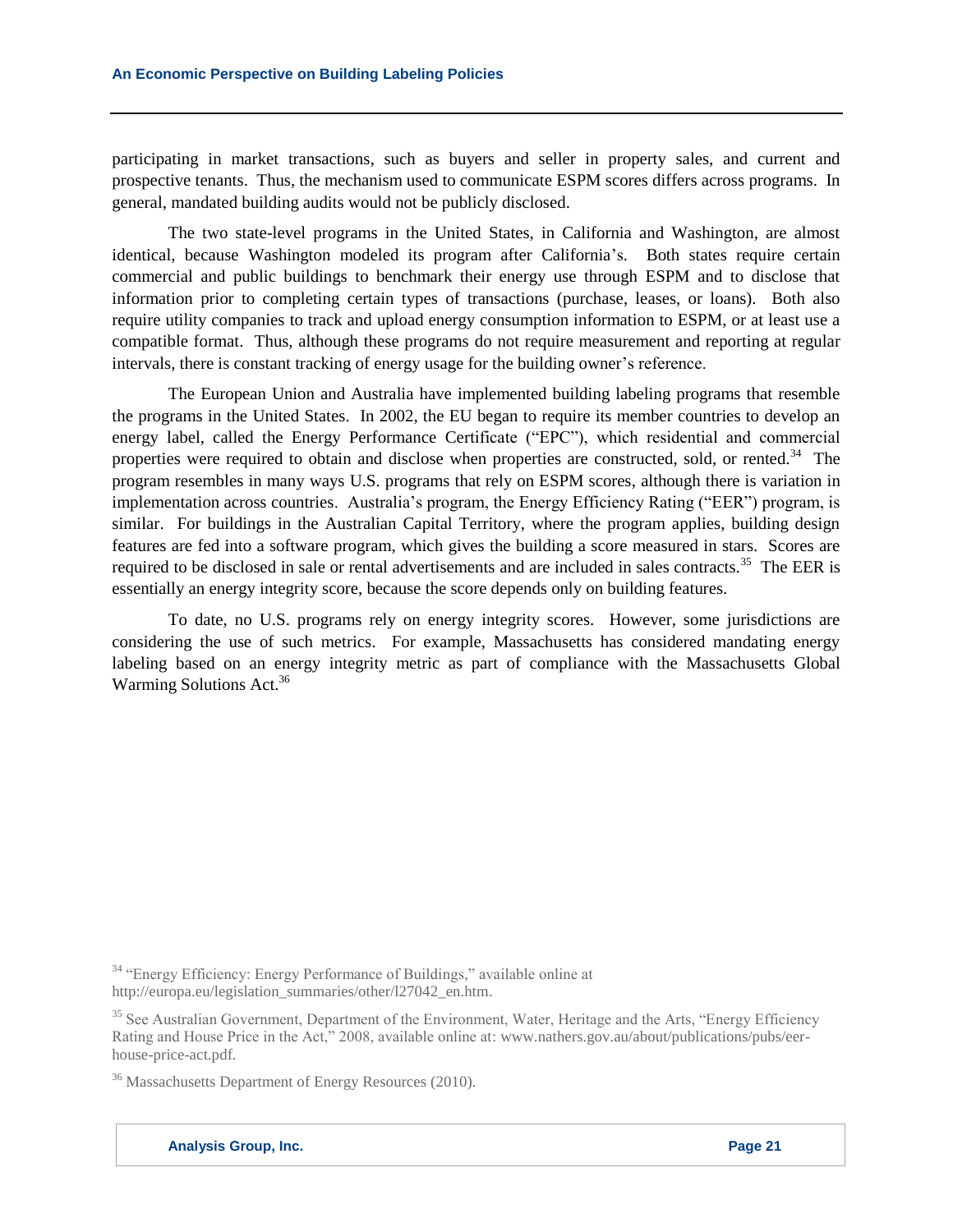|                      |                                                                               |                                                                                                                                                                                                                                              | Summary of Dunung Labeling I regrams in the United States                                                                                                                                                                         |                                                                                                                                                                                                                                        |                                                                                                                                                                                                                                                                                                                                                   |
|----------------------|-------------------------------------------------------------------------------|----------------------------------------------------------------------------------------------------------------------------------------------------------------------------------------------------------------------------------------------|-----------------------------------------------------------------------------------------------------------------------------------------------------------------------------------------------------------------------------------|----------------------------------------------------------------------------------------------------------------------------------------------------------------------------------------------------------------------------------------|---------------------------------------------------------------------------------------------------------------------------------------------------------------------------------------------------------------------------------------------------------------------------------------------------------------------------------------------------|
| <b>Location</b>      | <b>Program Name</b>                                                           | <b>Types of Buildings Covered</b>                                                                                                                                                                                                            | <b>Effective Dates</b>                                                                                                                                                                                                            | <b>Program Requirements</b>                                                                                                                                                                                                            | <b>Disclosure Requirements</b>                                                                                                                                                                                                                                                                                                                    |
| Austin, TX           | Energy<br>Conservation<br>Audit and<br>Disclosure<br>(ECAD)<br>Ordinance      | • Commercial buildings<br>10,000 sf and larger<br>• Residential and Mulitfamily<br>buildings 10 years or older<br>(Condominums must comply<br>with either Residential or<br>Multifamily requirements<br>depending on the number of<br>units) | · June 1, 2009: Residential buildings<br>• June 1, 2011: Multifamily buildings<br>For Commercial Buildings:<br>• June 1, $2012$ : $> 75,000$ sf<br>• June 1, 2013: 30,000 - 74,999 sf<br>$\cdot$ June 1, 2014: 10,000 - 29,999 sf | · Residential/Multifamily:<br>Mandatory audit and<br>disclosure to pontential<br>buyer/tenant for<br>houses/buildings over 10<br>years old (some other<br>exemptions)<br>• Commercial: Mandatory<br>annual Energy Star<br>benchmarking | • Required disclosure to prospective<br>buyer of single-family homes and<br>commercial properties<br>• Required disclosure to current and<br>prospective tenants of multi-family<br>buildings<br>• All audits or benchmark results<br>submitted to the program director within<br>30 days<br>• No explicit rules for broader public<br>disclosure |
| New York, NY         | Greener Greater<br><b>Buildings Plan</b><br>(GGBP)                            | · Public buildings over<br>$10,000$ sf<br>• Private buildings<br>(Commercial and mixed-use,<br>and Residential) buildings<br>over 50,000 sf<br>• Condominiums over<br>$100,000$ sf                                                           | · May 1, 2010: Public Buildings<br>• May 1, 2011: Private buildings (ie.<br>Commercial, mixed-use, residential,<br>and condominiums)                                                                                              | • Mandatory annual Energy<br>Star benchmarking, including<br>water consumption<br>• Mandatory audits every 10<br>years                                                                                                                 | · Public buildings: Disclosed online by<br>September 1, 2011<br>· Private buildings whose main use is<br>non-residential: Disclosed online by<br>September 1, 2012<br>• Private buildings whose main use is<br>residential: Disclosed online by<br>September 1, 2013<br>• The first year of benchmarking<br>information is not disclosed          |
| Philadelphia,<br>PA  | Bill No. 120428-A;<br>Energy<br>Conservation                                  | · All commercial buildings<br>over 50,000 sf<br>• All multi-use buildings with<br>at least 50,000 sf of<br>commercial use                                                                                                                    | • June 1, 2013                                                                                                                                                                                                                    | • Mandatory annual Energy<br>Star benchmarking, including<br>water consumption (only<br>commercial uses in multi-use<br>buildings are measured)                                                                                        | · Benchmarking information to be<br>disclosed publicly online, although no<br>date has been specified<br>· Benchmarking report provided to<br>potential lessees or buyers upon request                                                                                                                                                            |
| San Francisco,<br>CA | Existing<br>Commercial<br><b>Buildings Energy</b><br>Performance<br>Ordinance | · Non-residential buildings<br>over 10,000 sf                                                                                                                                                                                                | $\cdot$ October 1, 2011: $>$ 50,000 sf<br>• April 1, 2012: 25,000 - 49,999 sf<br>• April 1, 2013: 10,000 - 25,000 sf                                                                                                              | • Mandatory annual Energy<br>Star benchmarking for<br>buildings more than 2 years<br>old<br>· Mandatory Energy Audits<br>every 5 years for buildings<br>more than 5 years old                                                          | · Benchmarking information is made<br>publicly available online with a one year<br>lag<br>· Building owner must disclose<br>benchmarking summary to current<br>tenants<br>• Audits are not disclosed and are for the<br>building owners' use only                                                                                                 |

**Table 4 Summary of Building Labeling Programs in the United States**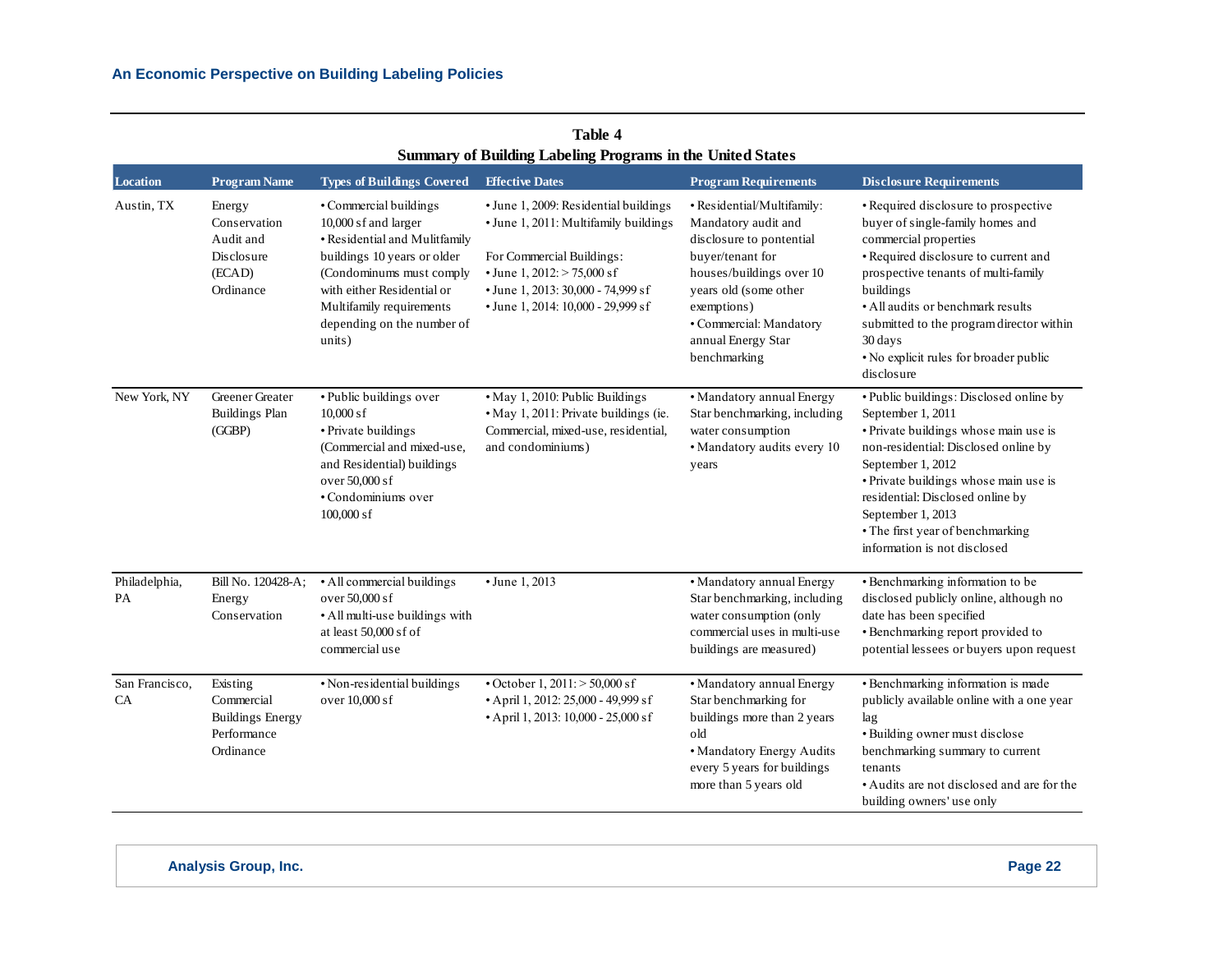|                        | <b>Summary of Building Labeling Programs in the United States</b> |                                                                                                                 |                                                                                                                                                                                                                     |                                                                                                                                                                                                                                                            |                                                                                                                                                                                                                                                                                                             |  |
|------------------------|-------------------------------------------------------------------|-----------------------------------------------------------------------------------------------------------------|---------------------------------------------------------------------------------------------------------------------------------------------------------------------------------------------------------------------|------------------------------------------------------------------------------------------------------------------------------------------------------------------------------------------------------------------------------------------------------------|-------------------------------------------------------------------------------------------------------------------------------------------------------------------------------------------------------------------------------------------------------------------------------------------------------------|--|
| <b>Location</b>        | <b>Program Name</b>                                               | <b>Types of Buildings Covered</b>                                                                               | <b>Effective Dates</b>                                                                                                                                                                                              | <b>Program Requirements</b>                                                                                                                                                                                                                                | <b>Disclosure Requirements</b>                                                                                                                                                                                                                                                                              |  |
| Seattle, WA            | Seattle<br>Benchmarking<br>and Reporting                          | • Non-residential buildings<br>over 20,000 sf<br>· Multifamily buildings over<br>$20,000$ sf                    | · April 1, 2012: Non-residential<br>buildings 50,000 sf or larger<br>• October 1, 2012: Multifamily<br>buildings $> 50,000$ sf<br>• April 1, 2013: Non-residential and<br>multifamily buildings 20,000-49,999<br>sf | · Mandatory annual Energy<br>Star benchmarking                                                                                                                                                                                                             | • Data will not be reported publicly, but<br>can be obtained through the state's<br>Public Recornds Act<br>• Building owners must disclose<br>information to prospective tenants,<br>buyers, or lenders upon request                                                                                        |  |
| Washington,<br>D.C.    | District Energy<br>Benchmarking                                   | • Public buildings over<br>$10,000$ sf<br>• Private buildings<br>(Commercial and<br>Multifamily) over 50,000 sf | • 2009: Public buildings<br>For Private Buildings:<br>• April 1, 2013: $> 100,000$ sf<br>• April 1, 2014: 50,000 - 99,999 sf                                                                                        | • Mandatory annual Energy<br>Star benchmarking, including<br>water consumption                                                                                                                                                                             | • Information will be made available<br>online for each building following the<br>second annual benchmarking submission<br>• Initial reports for buildings larger than<br>200,000 sf will include data for 2010-2012,<br>and reports for buildings 150,000 to<br>199,999 sf will include data for 2011-2012 |  |
| State of<br>California | <b>Bill No. 1103</b>                                              | · All non-residential<br>buildings over 5,000 sq feet<br>• All public buildings                                 | • Public buildings since 2004<br>Non-residential:<br>$\cdot$ July 1, 2013: $>$ 50,000 sf<br>• January 1, 2014: 10,000 - 49,999 sf<br>$\cdot$ July 1, 2014: 5,000 - 9,999 sf                                         | · Non-residential buildings:<br>Mandatory annual Energy<br>Star benchmarking<br>• Energy efficiency tracking of<br>public buildings (Under<br>Executive order S-20-04)                                                                                     | • Non-residential buildings required to<br>disclose benchmarking information to all<br>potential lessees, buyers, and financers                                                                                                                                                                             |  |
| State of<br>Washington | Senate Bill No.<br>5854                                           | • Non-residential buildings<br>over 10,000 sq feet<br>• Public buildings over<br>$10,000$ sq feet               | • January 1, 2010: Public buildings<br>(owned or leased by the State) ><br>$10,000$ sf<br>Non-residential:<br>• January 1, $2011$ : $> 50,000$ sf<br>• July 1, 2012: 10,000 - 49,999 sf                             | • Mandatory benchmarking<br>and disclosure for non-<br>residential buildings and<br>public buildings<br>· Non-residential buildings:<br>Mandatory benchmarking for<br>the purpose of disclosing<br>prior to a transaction (sale,<br>lease, load/financing) | · Non-residential buildings required to<br>disclose benchmarking information<br>before a transaction, lease, or loan<br>• Public buildings must publicly disclose<br>their benchmarking data online                                                                                                         |  |

# **Table 4 (continued)**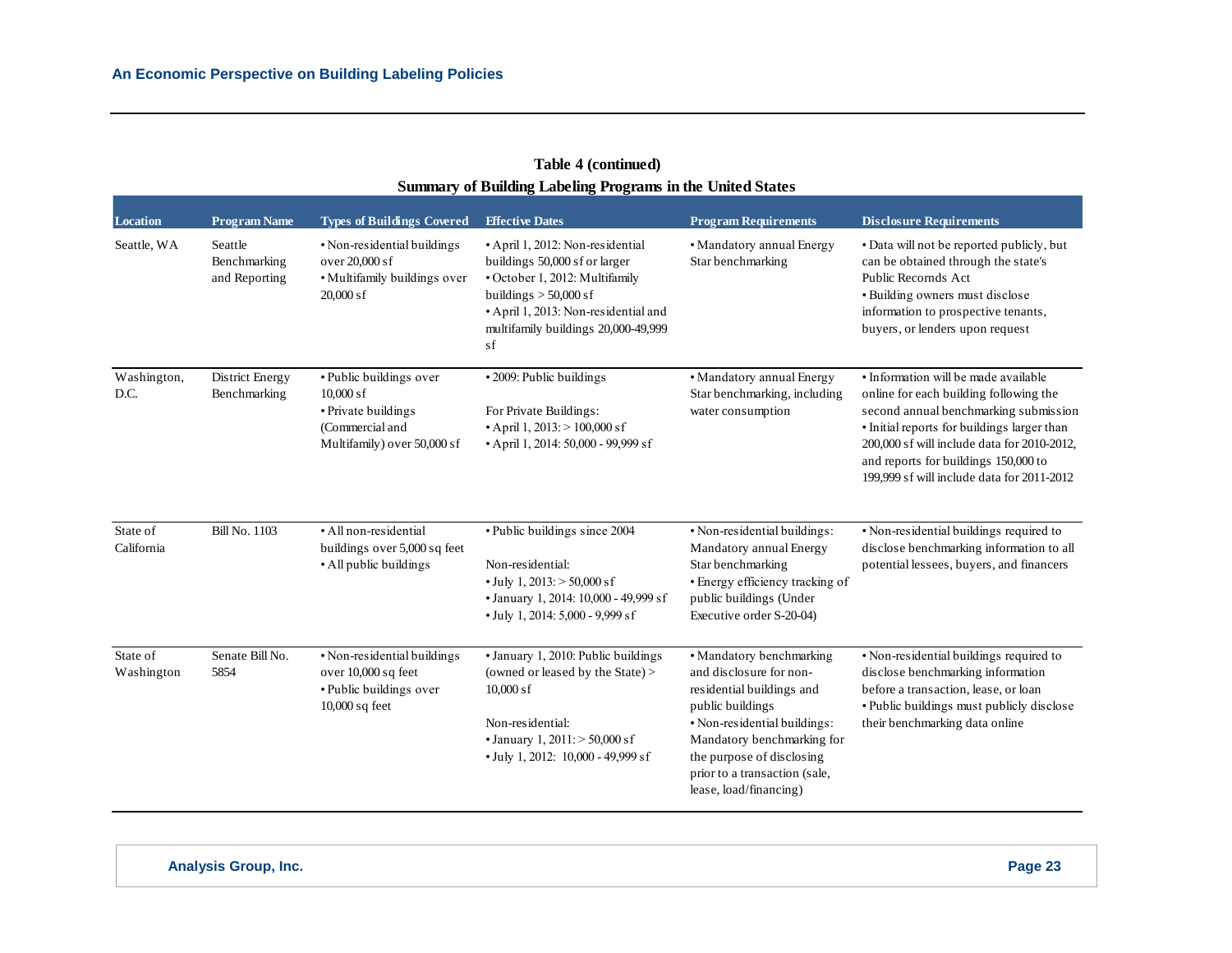#### **C. Impact of Building Labeling Policies**

While building labels are intended to improve energy use and investment decisions, it is an empirical question whether they have this effect in practice. Analysis of the impact of voluntary and mandatory building programs throughout the world provides some insight into the impact of building labeling on energy use and investment.

For building label policies to generate economic benefits, they need to foster changes in occupant energy use or energy efficiency investment decisions. Evidence on the impact of these programs on energy use is very limited. The only study we are aware of that directly addresses this question is a study of the EPC program in Denmark, which found that the introduction of EPCs did not lead to any change in residential energy use.<sup>37</sup> Other qualitative assessments of the EPC program suggest similar conclusions about the program's effectiveness.<sup>38</sup> There have been even fewer assessments of the impact of U.S. building labeling programs on energy use. In part, this may be the result of the relatively recent adoption of mandatory policies. In Austin, Texas, one of the first U.S. programs, only 11 percent of residential households acted on any of the measures identified in required home energy audits.<sup>39</sup>

Because of the scarcity of research on the impact of building energy labels on energy use, we consider more indirect measures. In particular, existing studies have examined the link between building energy labels and property values and rents. While such a link does not mean that labels affect energy use and investment, without this link, there is little reason to think that energy label scores influence owner energy efficiency decisions.

Many studies have examined the relationship between property values, as reflected in transaction prices or rental rates, and building labels. In general, these studies find that buildings with higher label scores are associated with higher property values and rents. For mandatory programs, properties with higher ratings tend to have higher market prices or rents than properties with lower ratings. Likewise, properties certified to meet a voluntary energy efficiency standard (e.g., Energy Star) or "green" standard with an energy element (e.g., LEED) tend to have higher values or rents than properties without such certification. Table 5 summarizes some of these results, which include studies of both residential and commercial properties.

<sup>39</sup> Novak, Shonda, "Impact of home energy audit rule less than expected," *The Austin American-Statesman*, July 16, 2010.

<sup>37</sup> Kjærbye, Vibeke Hansen, "Does Energy Labelling on Residential Housing Cause Energy Savings?", AKF Working Paper, 2008.

 $38$  These assessments tend to reach the conclusion that the EPC to date has had limited impact on energy use. For example, one analysis of the EPC concluded that "the EPC currently hardly plays a role in people's decisionmaking." Tigchelaar, Backhaus, and de Best-Waldhober (2011). These analyses tend to draw these conclusions based on interviews that largely focus on the impact of EPC's on home purchase and rental decisions, however, not decisions related to energy use and investment. See also Backhaus, Tigchelaar, and de Best-Waldhober (2011); Lainé (2011); and Amecke (2011).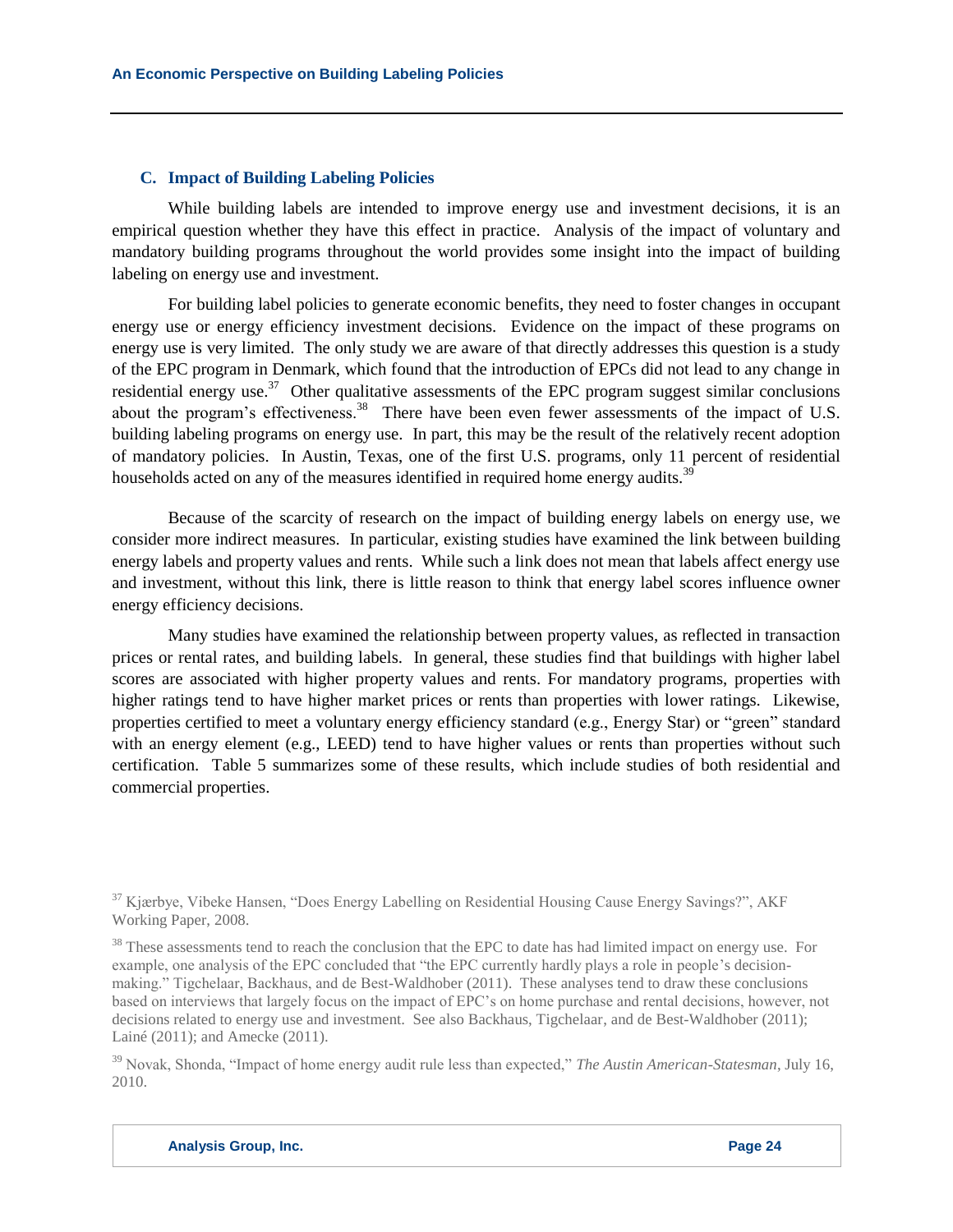| <b>Study</b>                  | <b>Regulation</b>   | Label              | <b>Results</b>                                                                               |
|-------------------------------|---------------------|--------------------|----------------------------------------------------------------------------------------------|
| <b>Residential Properties</b> |                     |                    |                                                                                              |
| Brounen and Kok (2010)        | Mandatory (with     | <b>EPC</b>         | "Green" EPC label is associated with a 3.7% higher sale price ("Green" defined as scoring    |
|                               | partial compliance) | (Denmark)          | A, B or C on A to G scale)                                                                   |
| Austria Department of         | Mandatory           | <b>EER</b>         | Each half-star on an Energy Efficiency Rating (EER) is associated with higher home price     |
| Environment (2008)            |                     | (Australia)        | of 1.23% (2005) and 1.91% (2006) (EER range is 1 to 6 stars)                                 |
| Aroul and Hansz (nd)          | Mandatory &         | Green              | Homes built to a mandatory "green" standard are associated with a 2% higher sale price       |
|                               | Voluntary           | building           |                                                                                              |
| <b>Commercial Properties</b>  |                     |                    |                                                                                              |
| Eichholtz, Kok and Quigley    | Voluntary           | <b>Energy Star</b> | Energy Star rating is associated with:                                                       |
| (2010a)                       |                     | & LEED             | • 10% higher rent                                                                            |
|                               |                     |                    | • 16% to 19% higher sale price                                                               |
| Eichholtz, Kok and Quigley    | Voluntary           | <b>Energy Star</b> | Energy Star rating is associated with:                                                       |
| (2010b)                       |                     | & LEED             | • 2 % higher rent (or 7% based on occupancy-adjusted rent)                                   |
|                               |                     |                    | • 13% higher sale price                                                                      |
| Fuerst and McAllister (2011)  | Voluntary           | <b>Energy Star</b> | Energy Star rating is associated with:                                                       |
|                               |                     | & LEED             | - 4% higher rent                                                                             |
|                               |                     |                    | • 26% to 27% higher sale price                                                               |
| Kok and Jennen (2011)         | Mandatory           | <b>EPC</b>         | • Each point on Energy Index is associated with 4.7% higher rent (index ranges from 0.49     |
|                               |                     | (Netherlands)      | to $3.05$ )                                                                                  |
|                               |                     |                    | • "Green" EPC Score is associated with 6.5% - 7.5% higher rent ("Green" defined as           |
|                               |                     |                    | scoring A, B or C on A to G scale)                                                           |
|                               |                     |                    | . Only 1 ot 7 EPC scores ("C" category) has statistically significant relationship with rent |
| Wiley, Benefield and Johnson  | Voluntary           | <b>Energy Star</b> | Energy Star rating is associated with 7% to 9% higher rent                                   |
| (2010)                        |                     | & LEED             |                                                                                              |
| Pivo and Fisher (2010)        | Voluntary           | <b>Energy Star</b> | Energy Star rating is associated with:                                                       |
|                               |                     |                    | • 3% higher rent (based on operating income as measure of rent)                              |
|                               |                     |                    | . 9% higher sale price (based on assessed market value as measure of price)                  |

## **Table 5: Summary of Empirical Analyses of the Relationship Between Building Energy Labels and Property Values and Rents**

#### **Notes:**

Impacts reflect estimates from model specifications reported in each paper. Empirical models differ in terms of exogenous controls and model structure.

EPC - Reflects "energy index" based on modeled primary energy consumption under average conditions.

EER - Energy Efficiency Rating, reflecting the thermal performance of the building shell.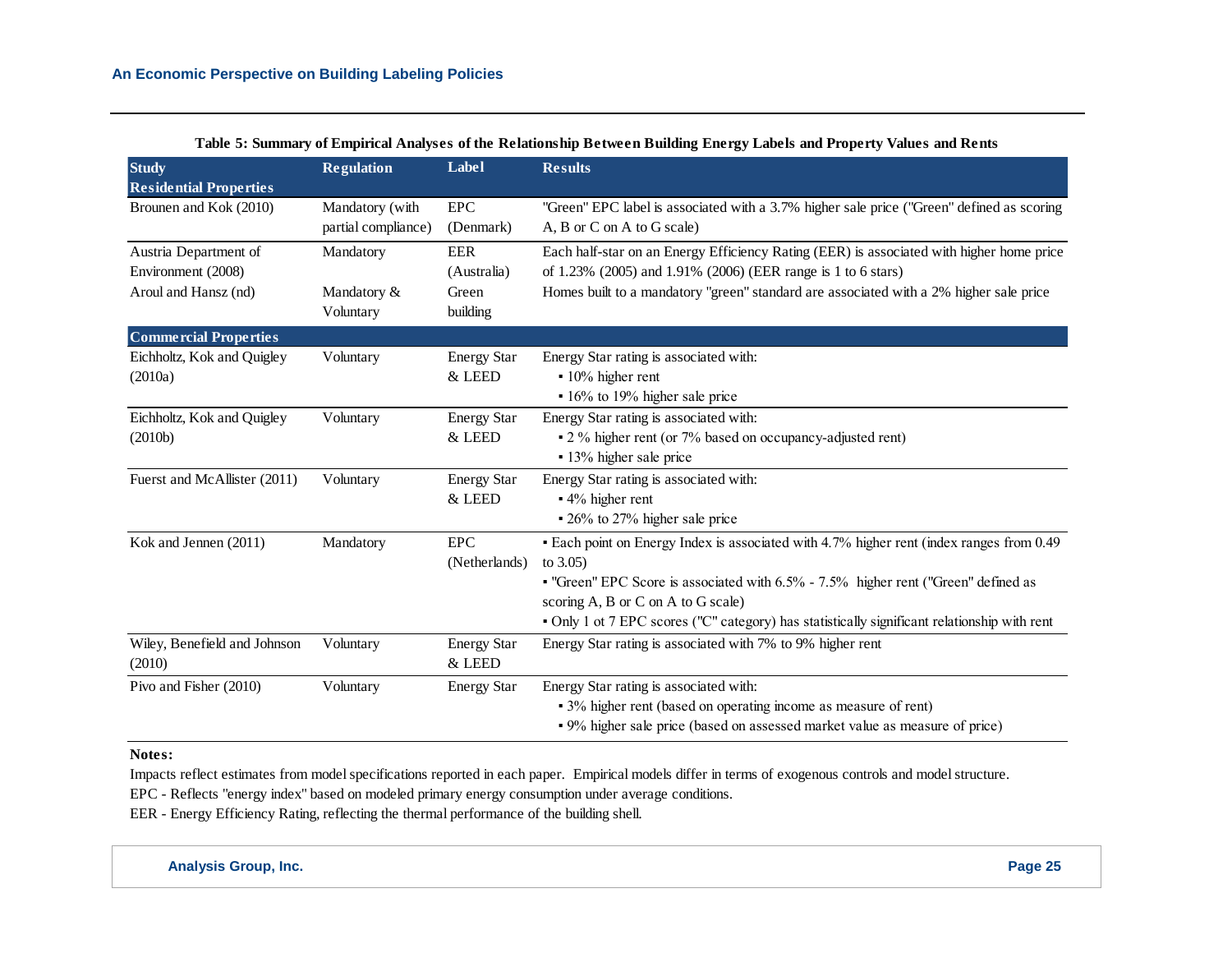Before considering the possible implications of these studies, it is important to recognize their limitations. One key limitation is that, in general, these studies only demonstrate that higher label scores are *correlated* with property values and rents. *Correlation does not mean causality.* Thus, the studies do not indicate that the introduction of the label program led to the observed differences in property values and rents.<sup>40</sup>

Another limitation is that these studies do not indicate whether voluntary and mandatory programs result in qualitatively different impacts. From an economic perspective reflecting only differences in energy costs, the impact of a high energy performance score should be the same regardless of whether this score is part of a mandatory program, in which many properties receive low scores, or part of a voluntary program, in which owners of low-performing buildings simply do not pursue voluntary certification. Because a building's relative position on an energy score ranking could affect consumer preferences in "non-rational" ways, however, it is possible that the mandatory and voluntary programs could have different consequences for property valuations. Current research does not shed much light on this question.

Two other limitations are that these studies do not rule out the possibilities that (a) the information provided by building labels is already available in the market and (b) the value of label information to the market, if any, may reflect factors other than future energy savings. We discuss these possibilities below.

#### *Do building labels provide additional information not already available to the market?*

Empirical research shows that the market, to some degree, captures buildings' energy performance without building energy labels.<sup>41</sup> Consequently, for building energy labels to influence energy use and investment decisions, they must provide *additional* information about the property not already available in the market to potential buyers or renters.

Note that the basic empirical results reported in Table 5 showing a correlation between building label scores and property values and rents do not indicate whether labels provide additional information to the market. Consider a world in which the market already fully captures information on building energy performance and labels simply measure this performance. Then one would expect empirical results to find a correlation between building labels property values although the labels provide no new information on energy performance. In other words, the causality may run from energy efficiency to both labels and property values, providing a spurious correlation between labeling and property values.

Several studies shed some light on this issue. Two recent studies show that households with more energy efficient technologies have higher values and rents, independent of any effect from building

 $40$  Throughout our discussion, we are careful to distinguish correlations and associations between variables from causality, i.e. one variable directly influencing another variable.

<sup>&</sup>lt;sup>41</sup> For example, see Nevin, Rick and Gregory Watson, "Evidence of Rational Market Valuations for Home Energy Efficiency," *The Appraisal Journal*, October 1998, pp. 401-409. Laquartra et al. (2002) provide a survey of relevant literature.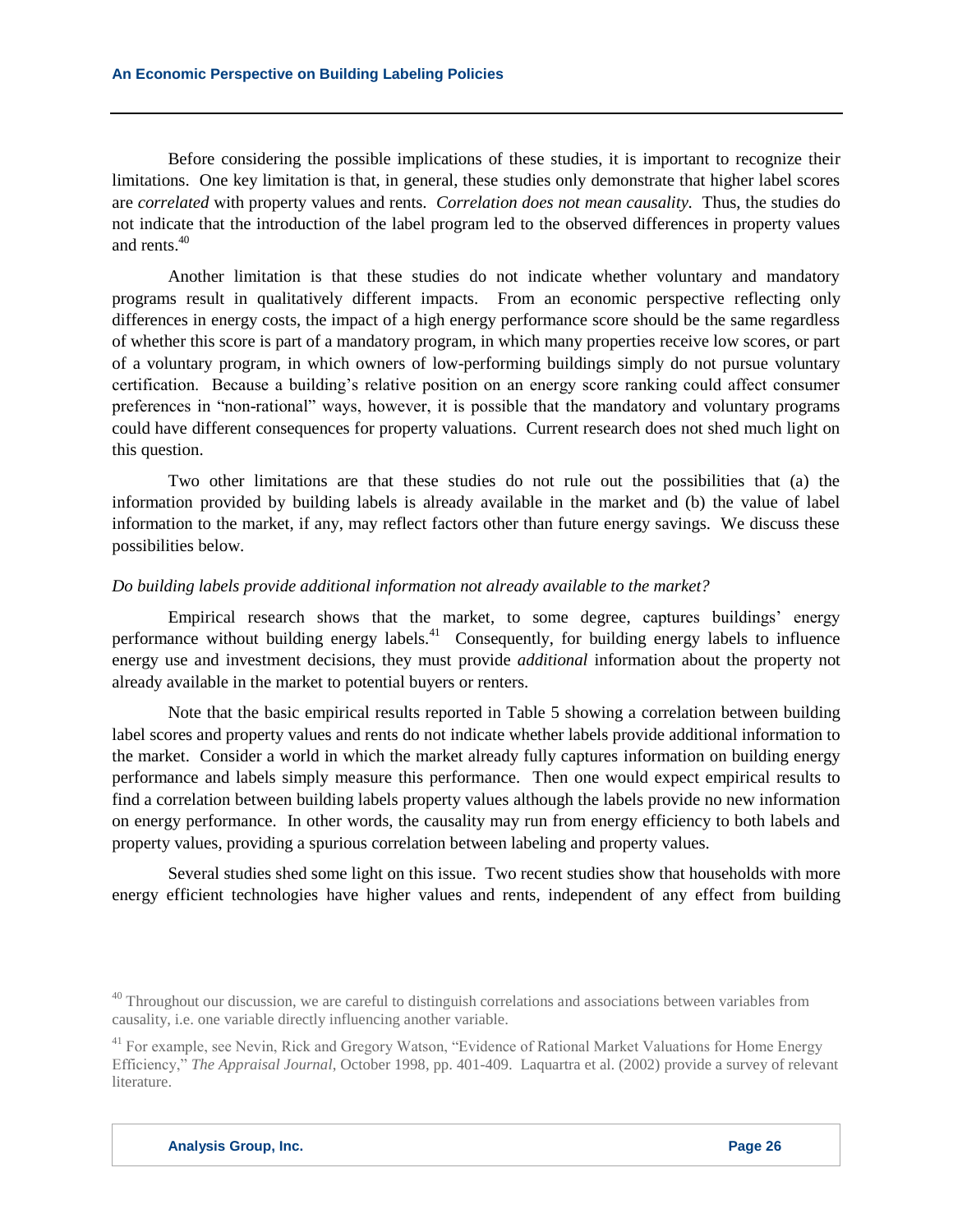energy labels.<sup>42</sup> In one of these studies, the effect of the building label diminishes by over 60 percent after accounting for certain household energy-efficiency characteristics.<sup>43</sup> This result suggests some overlap between building label information and other information available to the market. Thus, the effect reported in Table 5 likely overstates the impact of labeling. Another study of Energy Star rated buildings found an association between transaction prices and building energy costs.<sup>44</sup> Thus, consistent with the earlier research, these results suggest that specific information about a property's energy use affects property values.<sup>45</sup> Thus, the amount of additional information provided by building labels is unclear.

## *Do building labels reflect values other than future energy savings?*

From an economic perspective, building energy labels may help occupants make more economically efficient decisions about energy use. However, several empirical findings suggest that energy labels are communicating something beyond information on energy performance relevant to energy expenditures.

In an analysis of the impact of EPC labels on home prices in Holland, the effect of a higher label score is the same whether or not the analysis controls for home characteristics reflecting greater energy efficiency.<sup>46</sup> For example, the price of an "A" rated home is 10 percent greater than a "D" rated home, all things equal, regardless of whether the presence of central heating, insulation and exterior maintenance is accounted for in the analysis. If energy labels were communicating additional information about energy performance, then one would expect the magnitude of this effect to decline when these other measures of home energy performance were added. The fact that the effect of the EPC score remains unchanged suggests that it may be measuring characteristics other than energy performance.

Results of several studies suggest that the effect of energy labels on property values or rents exceeds the present value of future energy costs savings. A study of residential buildings in Denmark found that the premium in house sale prices from EPC labels far exceeded the underlying differences in energy expenditures.<sup>47</sup> Similarly, a study of U.S. commercial properties found that the estimated price

<sup>44</sup> Eichholtz, Kok and Quigley (2010b) found that one dollar savings in energy costs was associated with a 4.9 percent higher transaction price. This relationship suggests that future energy savings are capitalized in the property transaction prices, with consumers discounting future energy savings at an 8 percent discount rate.

<sup>45</sup> It is also possible that building energy labels increase awareness of or attention to building's attributes relevant to energy performance.

 $46$  Brounen and Kok (2011).

 $47$  Brounen and Kok (2011), p. 16. For example, the premium for a property with the highest rating compared to the lowest rating is about €34,400 at the mean transaction price. By contrast, the difference in average monthly energy

 $^{42}$  Brounen and Kok (2011) account for central heating, insulation, and exterior maintenance. The Australian Department of the Environment, Water, Heritage and the Art (2008) accounts for: largest window facing north, chimney, double glazed windows, wall/ceiling vents, utility door, wall insulation, and ceiling insulation.

 $^{43}$  In a study of mandatory energy labeling in Australia, residential home price was 2.5 percent higher for each additional star in a 1 to 5 star rating system, but only 0.9 percent when five household energy attributes were added to the regression. Australian Government, Department of the Environment, Water, Heritage and the Arts, "Energy Efficiency Rating and House Price in the Act," 2008.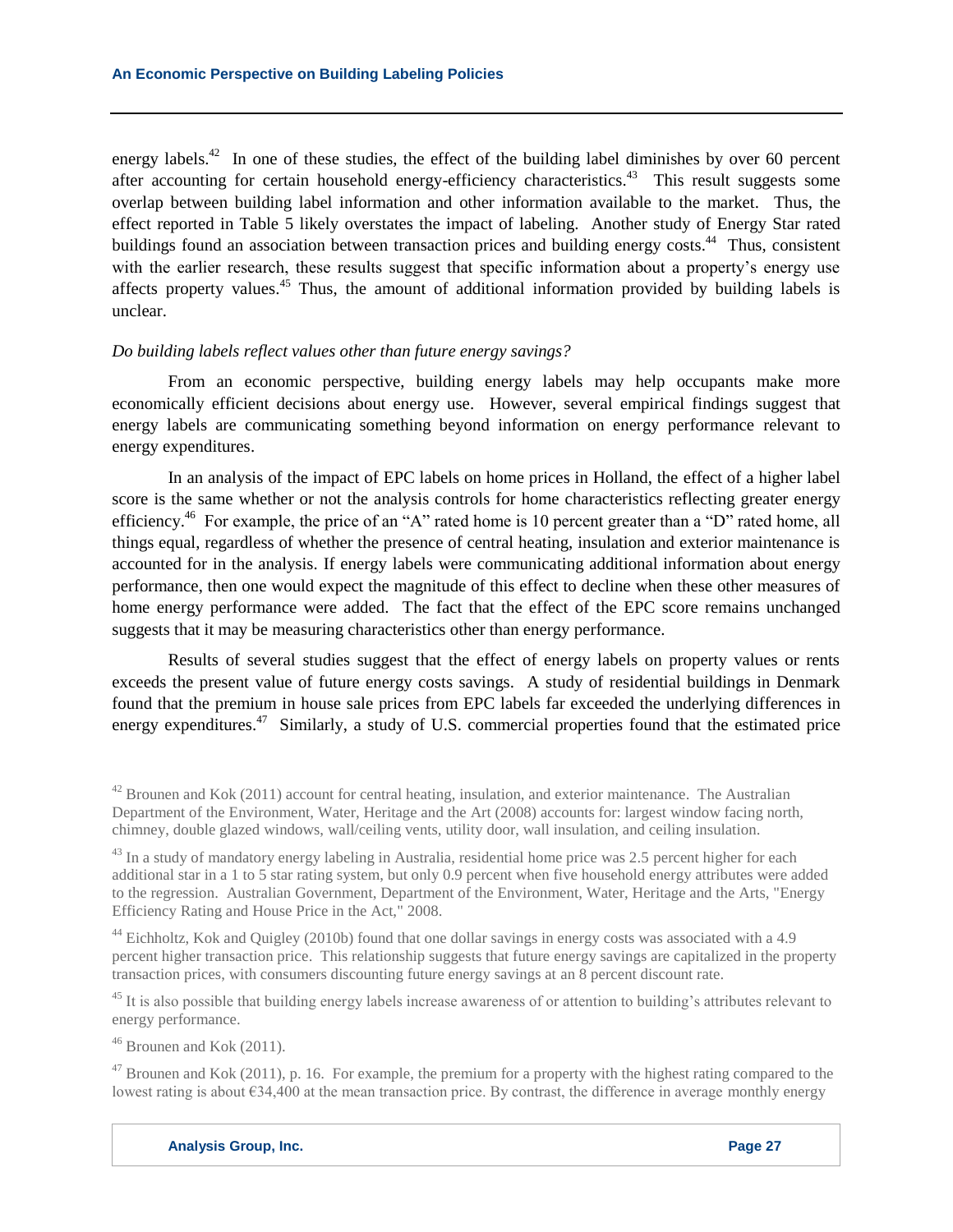premium for buildings with a voluntary energy label exceeded the underlying difference in energy savings.<sup>48</sup>

While these results suggest that energy labels are reflecting "something else," it is not clear what this something else is. There are several possibilities, all with different implications for energy efficiency:

- *1. Indirect measure of other non-energy and non-environmental attributes.* Building energy label scores may act as an indirect signal for other features related to building quality. For example, "high quality" office buildings with many amenities may also tend to have high building energy label scores.<sup>49</sup> In some cases, these attributes may have direct financial consequences.<sup>50</sup> For these buildings, the labels may serve merely as signals of overall quality and not necessarily about energy use in particular.
- *2. Environmental preferences of property owners or renters.* As compared to financial values, building owners or renters may have personal preferences for more energy-efficient or "greener" properties, which result in a premium for the most energy-efficient properties independent of the cost savings that arise from their levels of energy efficiency.<sup>51</sup>

bills between such properties is  $\epsilon$ 126. The present value of this difference in energy bill is far less than this price premium – for example, even using a *zero* percent discount rate, the present value of these savings over 15 years is about €22,700, which is less than two-thirds of corresponding price premium at the mean. At a 3% discount rate, the savings are about  $\epsilon$ 16,800, which is less than half of the price premium.

 $48$  Eichholtz, Kok and Ouigley (2010a) find that buildings with Energy Star certification had a market premium of 16 percent or 19 percent (depending on empirical specification) relative to properties without this label. They also analyze the relationship between this market premium and the underlying Energy Star score, which ranges from 0 to 100. They find that among properties with Energy Star certification, a 10 percent increase in energy use is associated with a 0.6 percent to 1.4 percent increase in transaction price, suggesting that the 16 percent market premium reflects factors unrelated to Energy Star scores. Eichholtz, Piet, Nils Kok, and John M. Quigley, "Doing Well by Doing Good? Green Office Buildings," *American Economic Review* 100, December 2010, pp. 2492-2509.

<sup>49</sup> If the building label is positively correlated with aspects of the building observed by market participants but unobserved by the researcher, then the "excess" returns could reflect these unobserved attributes. To see this, consider a world in which "high quality" office buildings with many amenities also tend to have high building energy label scores. If the analyst cannot observe these "high quality" office features, then the energy label score may act as a proxy for these other building attributes, along with reflecting the office's energy performance. In this case, if the analyst observes that buildings with higher energy scores seem to have higher values, she will not be able to determine whether this is the result of energy performance, unobserved building features, or some combination of the two. Unfortunately, it is difficult to determine whether this problem is materially affecting existing research. While many studies include factors reflecting various building amenities, in general they do not provide information on quality.

<sup>50</sup> Energy labels may be reflecting other "green" building attributes that provide financial returns. For example, green buildings may use less water, thus lowering water utility bills. In other cases, financial benefits may be more indirect. Among the claimed benefits of "greener" buildings are increased worker productivity, reduced absenteeism, and greater building occupant comfort. "Green" buildings may also support "corporate social responsibility" objectives that potentially provide a range of benefits.

 $<sup>51</sup>$  This raises the question of whether labels affect decisions by highlighting attributes important to consumers, or</sup> whether labels highlight less-important attributes, thus giving them disproportionate prominence in decision-making.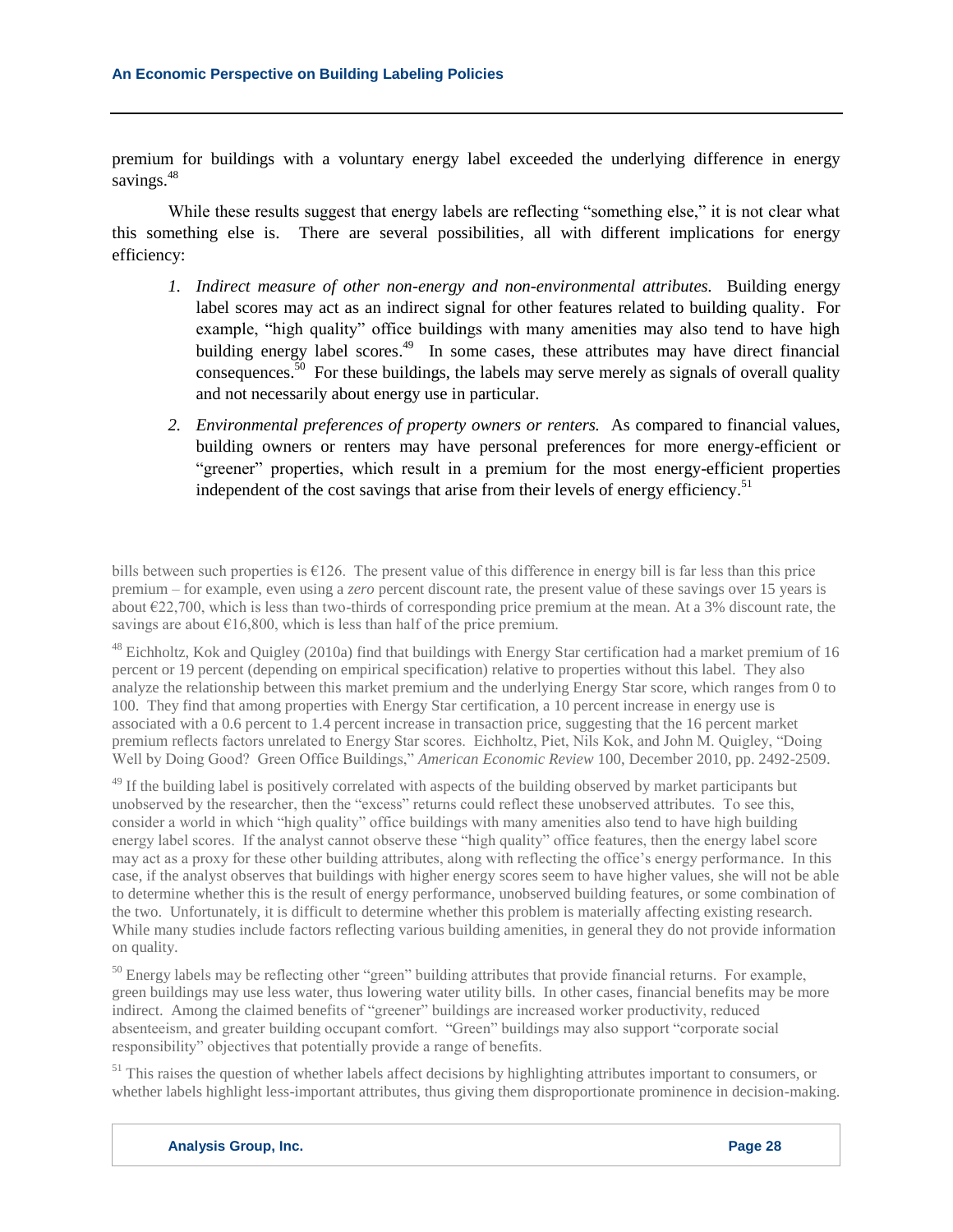3. *Behavioral biases.* A higher score on a building label could lead buyers or renters to change their valuations simply by virtue of a building's *relative* score to the extent that there is a behavioral preference for a higher position over a lower position. Such preferences could impart some prestige value for higher energy scores or negative stigma for lower scores.

#### **D. Net Benefits of Building Labeling Policies**

From an economic perspective, the decision to adopt a regulatory policy should depend on several key questions. First, does the policy create positive net social benefits? That is, do the benefits created by the policy exceed its costs? Second, does the preferred policy (or package of policies) provide greater net benefits than alternatives? Third, what are the policy's distributional and other economic impacts? Focusing on building labeling programs, we address the first two questions in this section and return to the third question in Section E.

To generate positive net benefits, a policy must create aggregate benefits that exceed the policy's aggregate costs. The key potential benefit arising from any building labeling policy is cost savings generated by partially or fully addressing market or behavioral failures that (a) prevent implementation of cost-effective energy efficiency measures and/or (b) encourage excess energy use, given the value provided by energy use to individuals and businesses. If a building labeling program succeeds in encouraging property owners to make cost-effective investments in energy efficiency and/or to use less energy, this would generate such savings. Other key potential benefits are environmental, such as reductions in GHG emissions and water pollution that result from lower energy use.

The key costs of building labeling programs are the costs for each building to comply with the program and the cost of program administration. Compliance costs will include the cost of measuring energy performance, and reporting, verifying, and periodically updating building label measurements. As discussed earlier, the stringency of these requirements could vary widely, with costs rising with: more complex/involved energy performance measurement; more stringent verification standards, such as the requirement that independent engineers verify measurements; and more frequent updating. Compliance costs could also include more diffuse costs. For example, requirements that realtors provide energy label information could lead to additional administrative costs (faced by realtors).

A building labeling program will generate positive net benefits if the sum of all benefits of the program exceeds the sum of all costs of the program. The idea is simple, but as is often the case, precise estimates of all of these benefits and costs are challenging to make.

Part of what makes these calculations challenging is uncertainty about how effective building labeling programs will be in practice. As discussed in Section III.C., experience with existing building label programs suggests that there is substantial uncertainty about whether and to what extent building labels actually lead to changes in energy use and investment. Building labels may lead to differentiation in property values and rents by energy efficiency performance. While these changes have distributional consequences, which we discuss further below, they do not directly result in any economic benefit.

That is, are labels an effort to inform decisions or to shift decisions toward choices that reflect certain (pre-chosen) values?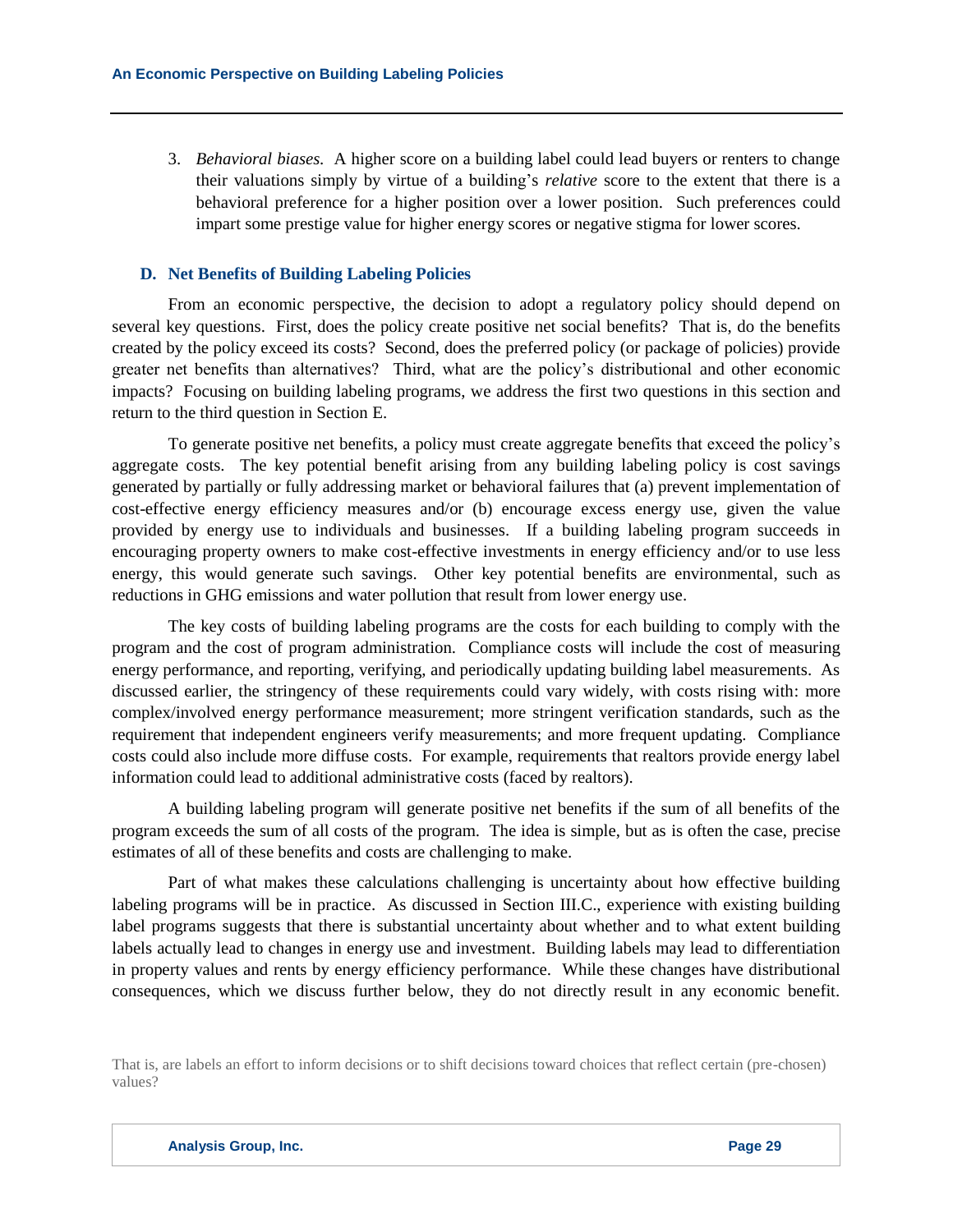Unless these changes in valuation actually lead to more economically efficient energy use or investment, there are no economic efficiencies gained by introducing building labels.

The potential benefits from labeling depend greatly on program specifics. As discussed earlier, there is little direct evidence that building labels actually lead to meaningful changes in energy use or investment. Despite this uncertainty, one could expect that certain program differences would lead to lesser or greater changes in behavior and decisions. $52$ 

In addition to uncertainty about the level of energy savings (if any) achieved, there is uncertainty about whether any actions taken as a result of programs are cost-effective. In particular, given evidence that variation in market prices from energy labels potentially "overvalue" actual savings (and the fact that many energy labels do not convey information relevant to financial calculations), there is some uncertainty about whether changes in energy use or investment are economically efficient. In the end, determining the net benefits of a particular building labeling program is difficult. One must consider whether the program causes changes in behavior that would not have happened without the program and whether those changes create benefits that exceed the cost of making them. Programs that encourage or mandate investments to reduce energy use without regard to the costs of those investments will be unlikely to have positive net benefits. Similarly, programs that impose substantial costs on regulated owners without clear evidence that those programs will change owners' behavior will be unlikely to have positive net benefits.

Interactions between policies can also affect the level of benefits achieved by building labels. In particular, policies that overlap with quantity-based policies, such as cap-and-trade, may lead to no additional environmental benefits.<sup>53</sup> Because cap-and-trade limits total emissions, any policy that seeks to achieve additional emission reductions by targeting particular sources already covered by cap-and-trade will only shift emissions among sources covered by the cap, rather than reducing aggregate emissions. For states already covered by GHG cap-and-trade systems, such as California and states under the Regional Greenhouse Gas Initiative, any reductions achieved by building labeling would be offset (in full or in part) by increases from other sources covered by the emissions cap.

Even if a building labeling program creates positive net benefits, it is important to consider alternative approaches to achieving the same goal. If multiple alternative policies likely create positive net benefits, then benefits will be greatest by choosing wisely amongst these alternatives. We do not fully assess alternatives to mandatory building labeling, but offer several relevant observations about alternatives.

 $52$  As discussed in Section III.C, research suggests that differences in valuations associated with energy labels exceed the value of all future energy cost savings, although this research does not clearly indicate whether any "excess value" results from non-energy services, underlying environmental value, or behavioral factors. To the extent that changes in energy use and investment were motivated by any economically inefficient decisions, these would result in costs, not benefits.

<sup>53</sup> Schatzki, Todd and Robert N. Stavins, "Implications for Policy Interactions for California's Climate Policy," August 27, 2012; Goulder, Lawrence and Robert Stavins, "Interactions Between State and Federal Climate Change Policies," The Design and Implementation of U.S. Climate Policy, eds. Don Fullerton and Catherine Wolfram. Cambridge: National Bureau of Economic Research, 2012.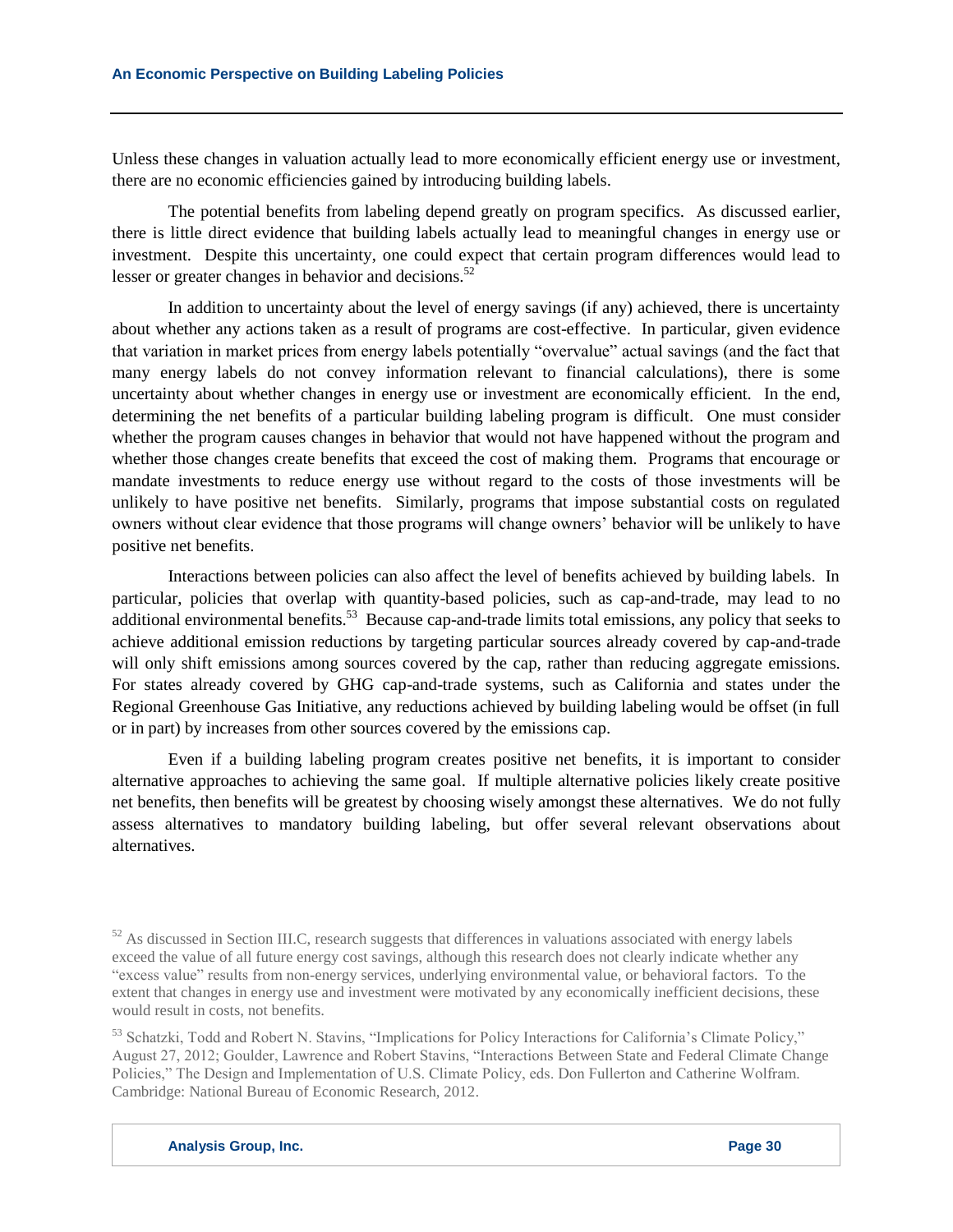One important alternative is to continue to rely on existing market mechanisms for providing information on energy use and investment. These mechanisms include:

- 1. Review of electric, gas and oil bills, as provided by building owners when making purchase or rental decisions;
- 2. Property inspection by potential buyers and professional home inspectors when making property purchase decisions; and
- 3. Voluntary building labels (Energy Star, LEED, etc.) or audits, potentially subsidized through electric and gas utility programs, to identify cost-effective energy efficiency investments.

As discussed earlier, voluntary programs are in some sense a market response to an information gap on energy performance. The incremental benefits provided by a mandatory program will depend, in part, on the scope of voluntary programs that they effectively pre-empt. To the extent that voluntary programs achieve broad participation, at least by those properties with high energy performance, the goals of mandatory labels may already be partially achieved, since those who do not participate in the voluntary program effectively signal to the market their poorer energy performance.

Similarly, mandatory audit programs have the effect of pre-empting existing utility programs that subsidize energy audits. While subsidies typically result in over-supply of the subsidized good (in this case, energy audits), a mandatory program actually results in even greater excess supply, since it requires that all market participants purchase the subsidized good. $54$ 

#### **E. Economic and Distributional Impacts of Building Labeling Policies**

Along with considering a policy's benefits and costs, it is important to consider other economic consequences. An important concern is the set of distributional consequences that may arise if the policy has disproportionate impacts on particular segments of society.

The distributional consequences of building labels are potentially complex. In principle, mandatory building labeling will have immediate distributional consequences, as owners with "greener" properties (as measured by the energy scoring metrics) see appreciation in their asset values, while owners with other, less green properties see depreciation of their asset values. Consequently, there could be a one-time transfer of asset values among property owners depending on energy performance, as measured by the indices.

These distributional consequences could raise wider concerns. For example, if "less-green" buildings tend to be lower-valued properties owned by lower-income households, then building labels would have a disproportionate negative impact on lower-income households. Another concern could be adverse effects across entire neighborhoods (including potential "stigmatizing") or business sectors. If "less-green" properties tend to be geographically concentrated (for example, in older neighborhoods), labeling will lower property values across entire neighborhoods. On the other hand, reductions in prices or rents for lower-value properties could provide more opportunities for lower-income households or

<sup>&</sup>lt;sup>54</sup> Of course, subsidized energy audits may nonetheless be an economically efficient policy if they effectively address market and behavioral failures, including those identified in this paper.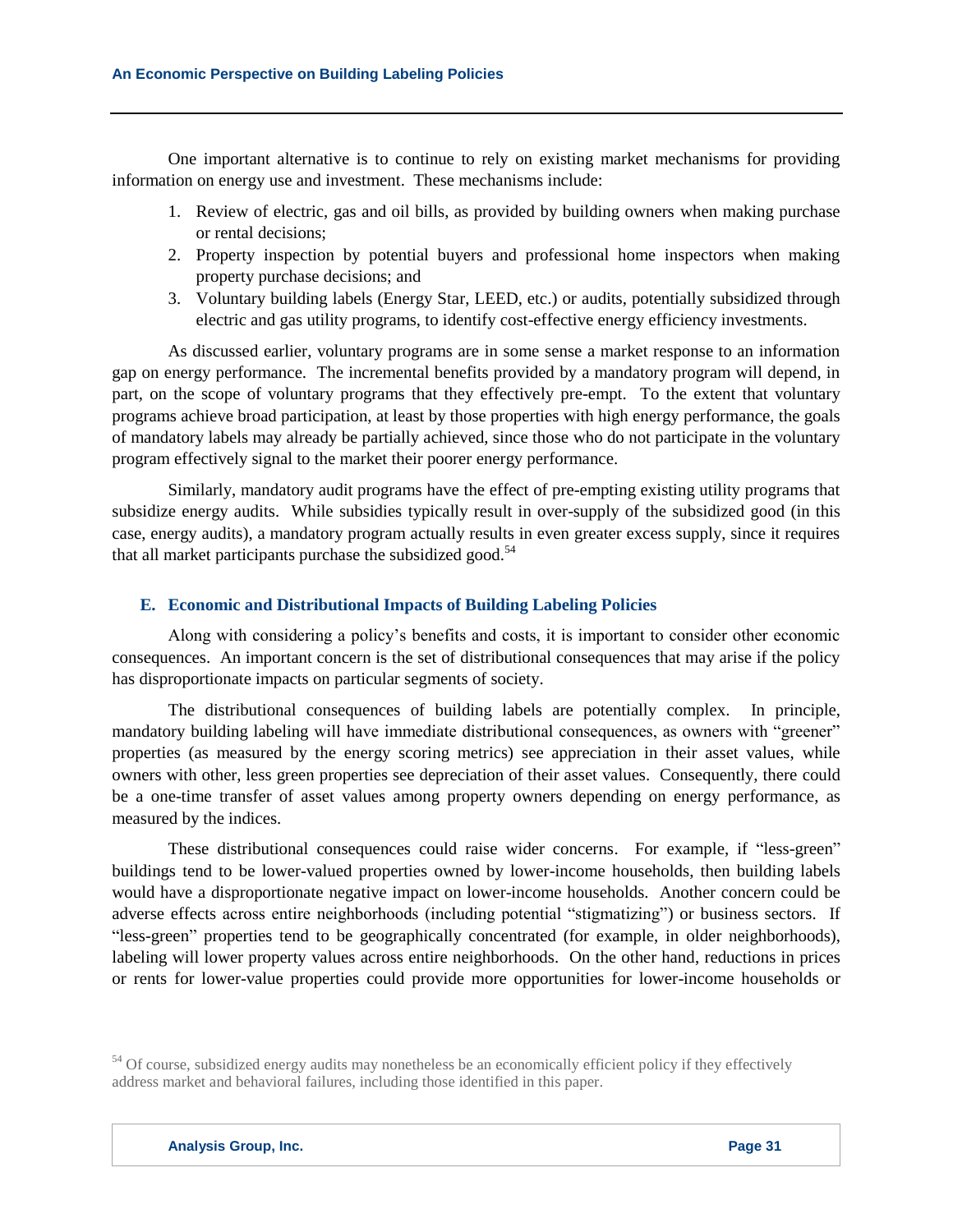small businesses to buy or rent homes. Likewise, individual building sectors may tend to be particularly high- or low-scoring, which could have financial consequences for these sectors. The likelihood that such distributional impacts would occur depends on these relationships.

Along with transfers of asset values across property owners, there is also the possibility that building labeling could lead to an aggregate appreciation or depreciation of a city's building stock. This type of city-wide (or state-wide) aggregate effect could occur if potential buyers and renters have particularly negative responses to building labels. For example, because the impact of labeling on consumer preferences may depend on their score relative to the measurement scale, a particular scale that appears to give many properties low scores could, in aggregate, depreciate property values. For example, if the average Energy Star ESPM score for properties in a city is below 50, then reporting of ESPM scores could depreciate property values in aggregate.<sup>55</sup>

Another distributional issue relates to who will bear the costs of collecting, verifying and communicating information about energy efficiency. Under current market practices, property owners have the opportunity to provide such information to consumers. Mandatory building labeling effectively requires that building owners carry out such activities.<sup>56</sup> For smaller building owners, these costs are not immaterial if regulations require that third-party verifiers or auditors be employed; by contrast, less stringent requirements impose lesser cost impacts.

# **IV. CONCLUSION: LESSONS FOR FUTURE STATE OR CITY LABELING PROGRAMS**

A number of states and cities have been turning to a wide range of policies and regulations to address many goals related to energy and the environment. While the potential for market and behavioral failures affecting energy performance suggests that certain policies targeting energy use may be justified from an economic standpoint, this does not mean that it is sensible to pursue any and all policies. Designing policies that effectively address these market and behavioral failures without imposing excess costs is challenging.

Our assessment of mandatory building labeling policies has identified many limitations to these policies that merit full consideration before proceeding with new programs. With building energy labeling requirements just now coming into effect in a number of cities and states, experience from these programs may provide valuable insights in the future into whether these types of requirements are an effective approach to addressing market and behavioral failures that can limit cost-effective energy efficiency investments.

 $55$  Of course, the reverse is also true; a score in which every property appears "above average" could lead to property value appreciation across the city.

<sup>&</sup>lt;sup>56</sup> Depending on the magnitude of these costs, they could encourage renting over owning, or encourage aggregation of properties by owners that can take advantage of economies of scale in building management, including management of local regulatory requirements.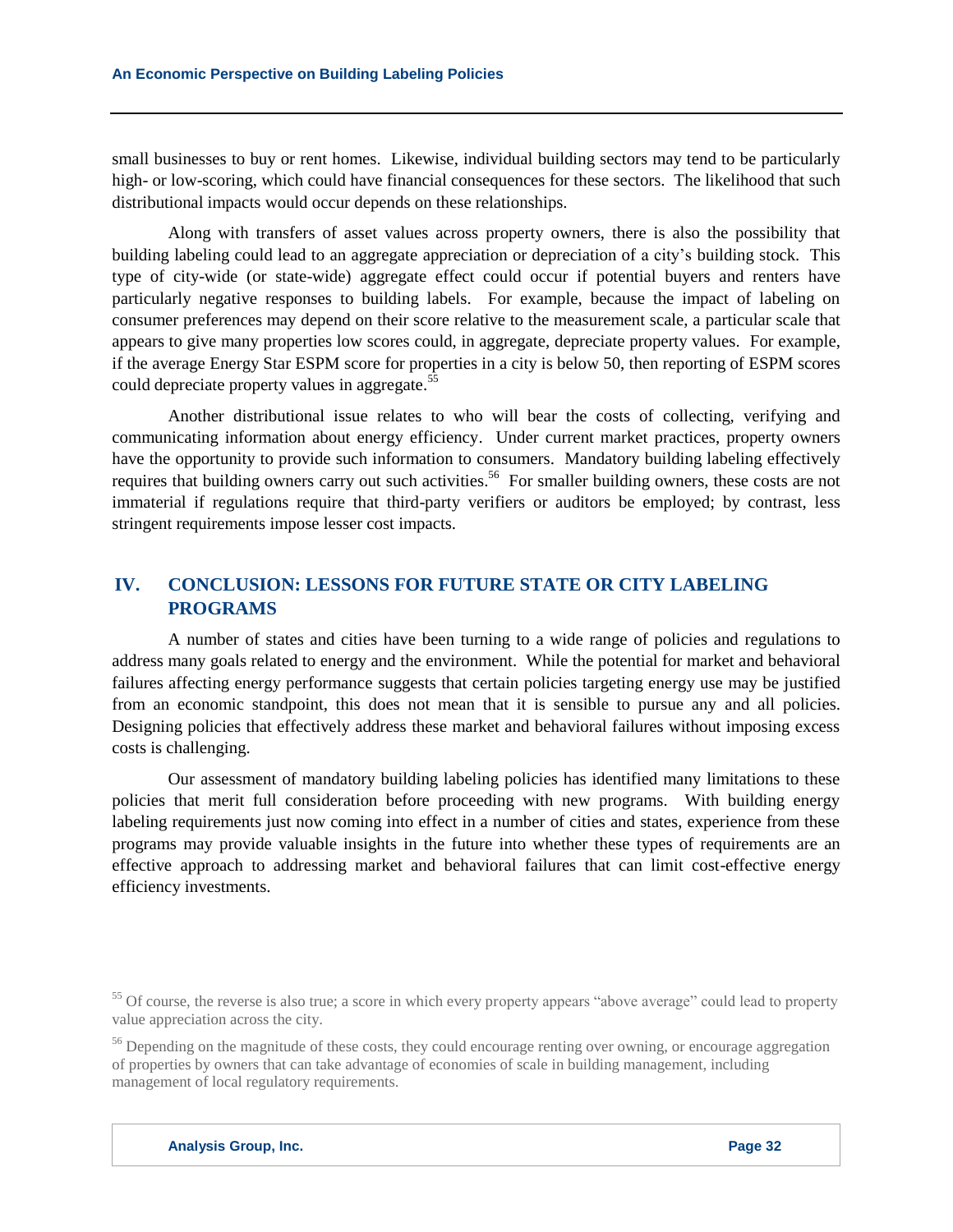# **V. BIBLIOGRAPHY**

Allcott, Hunt and Michael Greenstone, "Is There an Energy Efficiency Gap," *Journal of Economic Perspectives* 21(1), Winter 2012, pp. 3-28.

Allcott, Hunt, "Social Norms and Energy Conservation," *Journal of Public Economics* 95, 2011, pp. 1082-1095.

Amecke, Hermann, "The Effectiveness of Energy Performance Certificates – Evidence from Germany," Climate Policy Initiative Report, August 26, 2011.

Aroul, Ramya and J. Andrew Hansz, "The Value of "Green": Evidence from the First Mandatory Residential Green Building Program," Journal of Real Estate Research, forthcoming.

Australian Government, Department of the Environment, Water, Heritage and the Arts, "Energy Efficiency Rating and House Price in the Act," 2008, available online at http://www.nathers.gov.au/about/publications/pubs/eer-house-price-act.pdf.

Backhaus, Julia, Casper Tigchelaar, and Marjolein de Best-Waldhober, "Key Findings & Policy Recommendations to Improve Effectiveness of Energy Performance Certificates & the Energy Performance of Buildings Directive," Intelligent Energy Europe, September 2011.

Brounen, Dirk and Nils Kok, "On the Economics of Energy Labels in the Housing Market," *Journal of Environmental Economics and Management* 62(2), September 2011, pp. 166-179.

California Energy Commission, "How to Hire an Energy Auditor to Identify Energy Efficiency Projects," P400-00-001c, January 2000.

California Public Utilities Commission, "The California Efficiency Strategic Plan," September 2008.

Chetty, Raj, Adam Looney, and Kory Kroft, "Salience and Taxation: Theory and Evidence," *The American Economic Review* 99(4), 2009, pp. 1145-1177.

Davis, Lucas W., "Evaluating the Slow Adoption of Energy Efficient Investments: Are Renters Less Likely to Have Energy Efficient Appliances?", Chapter 19 in *The Design and Implementation of US Climate Policy*, Don Fullerton and Catherine Wolfram, Eds., 2012, pp. 301-316.

Dinan, T. M. and J. A. Miranowski, "Estimating the Implicit Price of Energy Efficiency Improvements in the Residential Housing Market: A Hedonic Approach," *Journal of Urban Economics* 25(1), 1989, pp. 52-67.

Eichholtz, Piet, Nils Kok, and John M. Quigley, "Doing Well by Doing Good? Green Office Buildings," *American Economic Review* 100, December 2010, pp. 2492-2509.

Eichholtz, Piet, Nils Kok, and John M. Quigley, "Sustainability and the Dynamics of Green Building," April 2010.

"Energy Efficiency: Energy Performance of Buildings," available online at http://europa.eu/legislation\_summaries/other/l27042\_en.htm.

"Energy Star Overview," available online at

www.energystar.gov/index.cfm?c=evaluate\_performance.bus\_portfoliomanager#rate.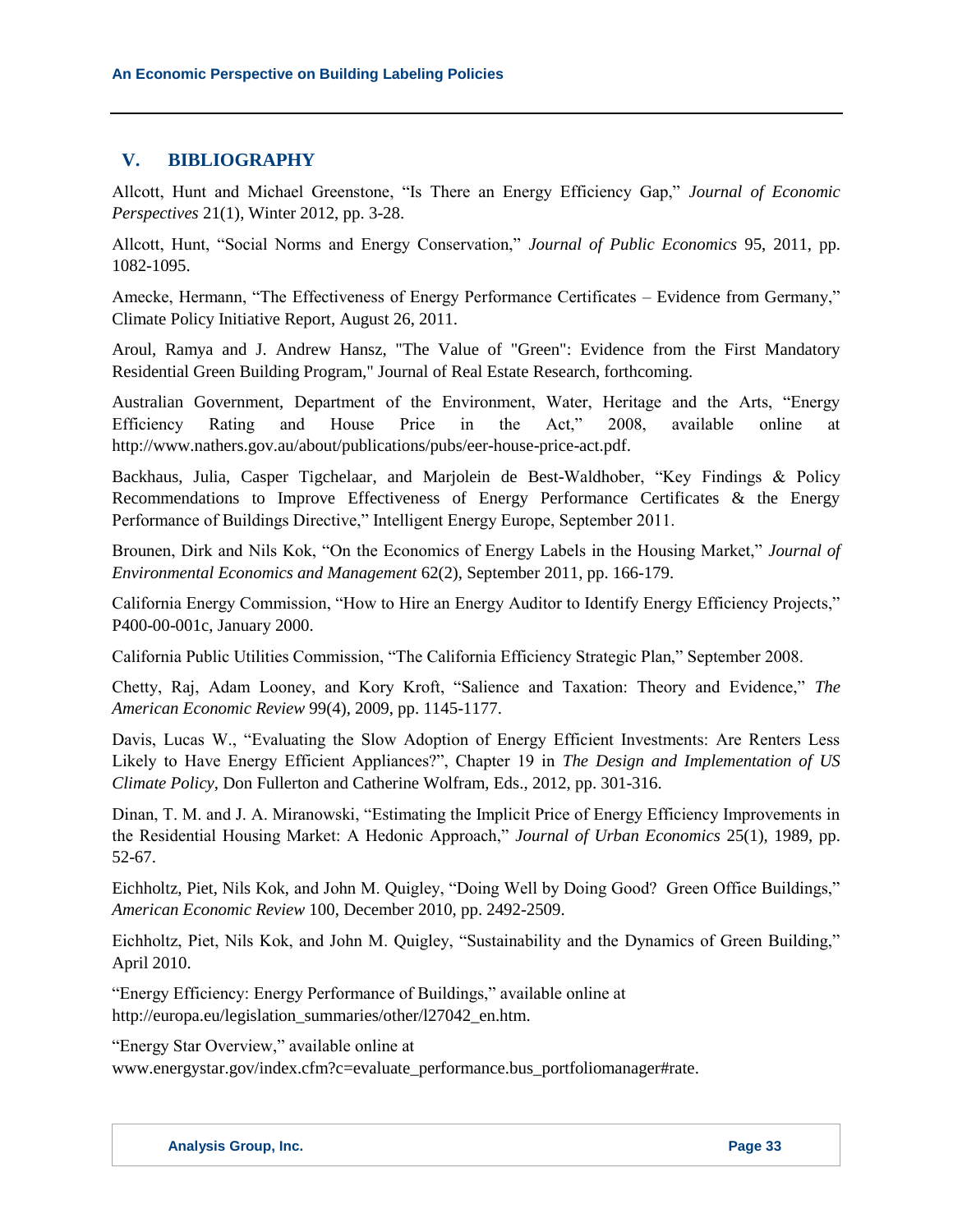"Energy Star Portfolio Manager Quick Reference Guide," available online at http://www.energystar.gov/ia/business/downloads/PM\_QuickRefGuide.pdf?fc6d-46e6.

Frank, Robert H., "Positional Externalities Cause Large and Small Preventable Losses," *American Economic Review* 95(2): 137-141, 2005.

Fuerst, Franz and Patrick McAllister, "Green Noise and Green Value? Measuring the Effects of Environmental Certification on Office Values," Real Estate Economics 39(1): 45-69 (2011).

Fuller, Merrian, et al., "Driving Demand for Home Energy Improvements," Environmental Technologies Division, Lawrence Berkeley National Laboratory, LBNL-3960E, September 2010.

Gallagher, Kelly Sims and Eric Muehlegger, "Giving Green to Get Green? Incentives and Consumer Adoption of Hybrid Vehicle Technology," *Journal of Environmental Economics and Management* 61(1), 2011, pp. 1-15.

Gillingham, Kenneth, Matthew Harding, and David Rapson, "Split incentives in Residential Energy Consumption," *The Energy Journal* 33(2), 2012, pp. 37-62.

Gillingham, Kenneth, Richard Newell and Karen Palmer, "Energy Efficiency Economics and Policy," NBER Working Paper, No 15031, June 2009.

Jaffe, Adam and Robert N. Stavins, "The energy efficiency gap: What does it mean," *Energy Policy* (1994) 22:804-810.

Jaffe, Adam B. and Robert N. Stavins, "Dynamic Incentives of Environmental Regulation: The Effects of Alternative Policy Instruments on Technology Diffusion," *Journal of Environmental Economics and Management* 29, 1995, pp. S43-S63.

Jaffe, Adam, Richard Newell and Robert N. Stavins, "The Economics of Energy Efficiency", in *Encyclopedia of Energy*, ed. C. Cleveland, Amsterdam: Elsevier, pp. 79-90.

Johnson, Ruth C. and David L. Kaserman, "Housing Market Capitalization of Energy-Saving Durable Good Investments," *Economic Inquiry* 21(3), July 1983, pp. 374-386.

Kjærbye, Vibeke Hansen, "Does Energy Labeling on Residential Housing Cause Energy Savings?", AKF Working Paper, 2008.

Kok, Nils and Marteen Jennen, "The Value of Energy Labels in the European Office Market," May 2011.

Lainé, Liz, "Room for Improvement: The Impact of EPCs on Consumer Decision-Making," Consumer Focus, February 2011.

Laquartra, Joseph et al., "Housing Market Capitalization of Energy Efficiency Revisited," ACEEE Summer Study of Energy Efficiency in Buildings, Teaming for Efficiency, Proceedings 8, 2002.

Massachusetts Department of Energy Resources, "An MPG Rating for Commercial Buildings: Establishing a Building Energy Asset Labeling Program in Massachusetts," December 2010.

Murtishaw, Scott and Jayant Sathaye, "Quantifying the Effect of the Principal-Agent Problem on US Residential Energy Use," Ernest Orlando Lawrence Berkeley National Laboratory, LBNL-59773, August 12, 2006.